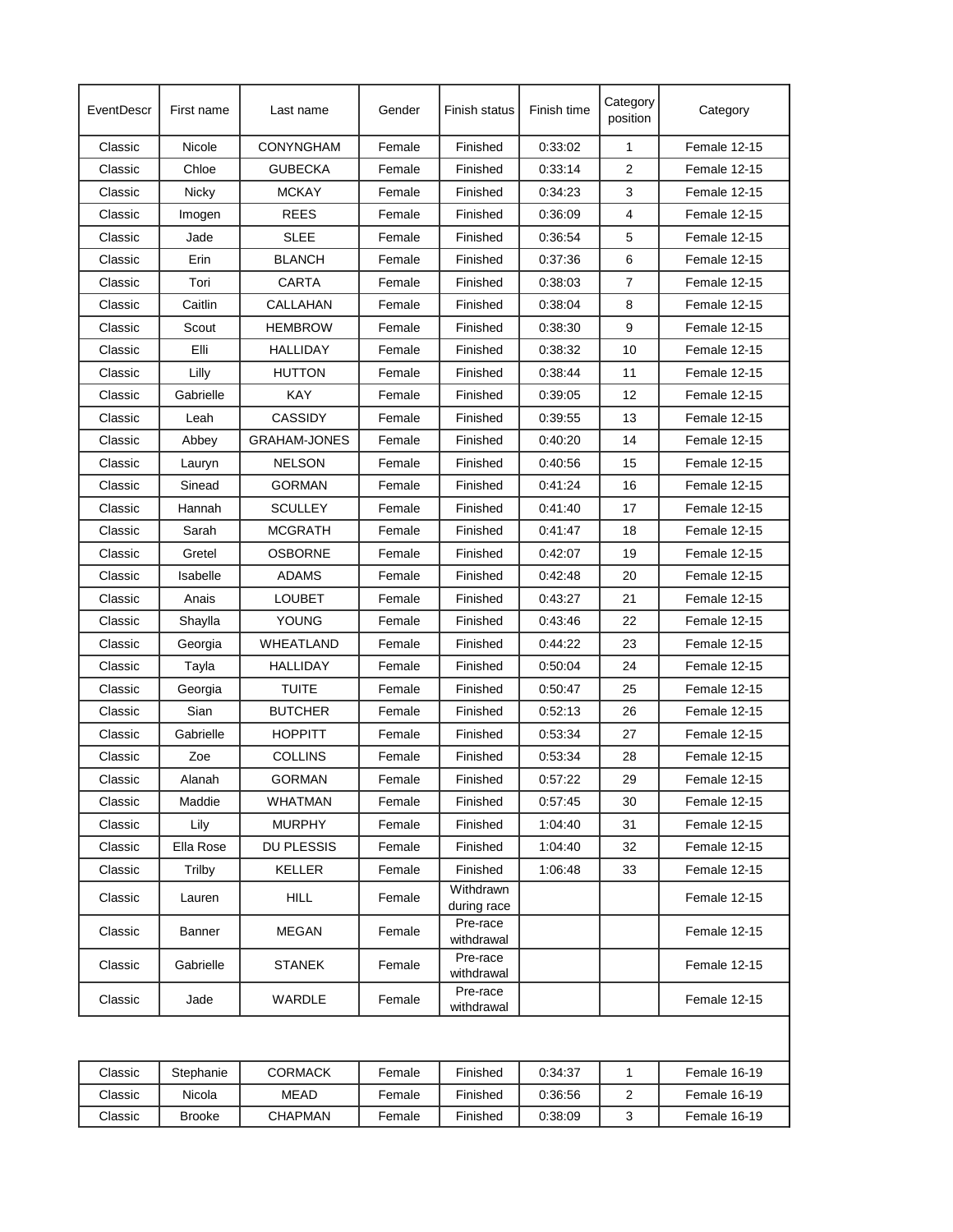| Classic | Melissa         | <b>ROBERTS</b>     | Female | Finished                 | 0:38:11 | 4              | Female 16-19 |
|---------|-----------------|--------------------|--------|--------------------------|---------|----------------|--------------|
| Classic | Sarah           | <b>SHERRIFF</b>    | Female | Finished                 | 0:38:40 | 5              | Female 16-19 |
| Classic | Ainslie         | <b>BAKKER</b>      | Female | Finished                 | 0.39:05 | 6              | Female 16-19 |
| Classic | Kelsey          | <b>WILKES</b>      | Female | Finished                 | 0:39:16 | $\overline{7}$ | Female 16-19 |
| Classic | Maddy           | <b>GREEN</b>       | Female | Finished                 | 0.45:10 | 8              | Female 16-19 |
| Classic | Isabella        | <b>JONES</b>       | Female | Finished                 | 0.45.13 | 9              | Female 16-19 |
| Classic | Sarah           | <b>ROBERTS</b>     | Female | Finished                 | 0.48:01 | 10             | Female 16-19 |
| Classic | Karlie          | <b>BULL</b>        | Female | Finished                 | 0:50:27 | 11             | Female 16-19 |
| Classic | Lauren          | <b>MCLEAN</b>      | Female | Finished                 | 0:55:09 | 12             | Female 16-19 |
| Classic | Assliz          | <b>MCENIERY</b>    | Female | Finished                 | 0.55:10 | 13             | Female 16-19 |
| Classic | Nikela          | <b>COULTER</b>     | Female | Finished                 | 0:56:48 | 14             | Female 16-19 |
| Classic | Carla           | <b>MONTANARO</b>   | Female | Finished                 | 0.57:44 | 15             | Female 16-19 |
| Classic | Rachael         | <b>TANNER</b>      | Female | Finished                 | 1:02:53 | 16             | Female 16-19 |
| Classic | Emily           | <b>SCHOFIELD</b>   | Female | Pre-race<br>withdrawal   |         |                | Female 16-19 |
| Classic | Katrina         | <b>STOCKBURGER</b> | Female | Withdrawn<br>during race |         |                | Female 16-19 |
|         |                 |                    |        |                          |         |                |              |
|         |                 |                    |        |                          |         |                |              |
| Classic | Tia             | <b>NATION</b>      | Female | Finished                 | 0:38:32 | 1              | Female 20-24 |
| Classic | Tamara          | <b>LEONARD</b>     | Female | Finished                 | 0:39:51 | 2              | Female 20-24 |
| Classic | <b>Bronte</b>   | <b>MORRIS</b>      | Female | Finished                 | 0:40:58 | 3              | Female 20-24 |
| Classic | Alice           | <b>MANCHON</b>     | Female | Finished                 | 0.41:11 | 4              | Female 20-24 |
| Classic | <b>Brittany</b> | RAVEN              | Female | Finished                 | 0:41:32 | 5              | Female 20-24 |
| Classic | Kathryn         | <b>ROBERTS</b>     | Female | Finished                 | 0.42:49 | 6              | Female 20-24 |
| Classic | <b>Brooke</b>   | <b>COLBY</b>       | Female | Finished                 | 0:43:01 | 7              | Female 20-24 |
| Classic | Caitlin         | <b>JAMIESON</b>    | Female | Finished                 | 0.45:10 | 8              | Female 20-24 |
| Classic | Claire          | <b>DENNIS</b>      | Female | Finished                 | 0:48:35 | 9              | Female 20-24 |
| Classic | Georgia         | <b>QUINN</b>       | Female | Finished                 | 0:50:25 | 10             | Female 20-24 |
| Classic | Remi            | <b>HILL</b>        | Female | Finished                 | 0:51:01 | 11             | Female 20-24 |
| Classic | Matilda         | <b>DONNELLAN</b>   | Female | Finished                 | 0.54.16 | 12             | Female 20-24 |
| Classic | Camilla         | <b>RYAN</b>        | Female | Finished                 | 0.55:17 | 13             | Female 20-24 |
| Classic | Amanda          | <b>SEWELL</b>      | Female | Finished                 | 0.57:08 | 14             | Female 20-24 |
| Classic | Hannah          | <b>KELLY</b>       | Female | Finished                 | 1:00:59 | 15             | Female 20-24 |
| Classic | Claire          | <b>SEWELL</b>      | Female | Finished                 | 1:01:25 | 16             | Female 20-24 |
| Classic | Alexandra       | <b>PARKER</b>      | Female | Finished                 | 1:03:26 | 17             | Female 20-24 |
| Classic | Jessica         | <b>BOYLE</b>       | Female | Finished                 | 1:05:29 | 18             | Female 20-24 |
| Classic | Megan           | <b>ELLIS</b>       | Female | Finished                 | 1:07:57 | 19             | Female 20-24 |
| Classic | Lauren          | <b>SMITH</b>       | Female | Finished                 | 1:08:23 | 20             | Female 20-24 |
| Classic | Emily           | <b>BOYLE</b>       | Female | Finished                 | 1:14:24 | 21             | Female 20-24 |
| Classic | Kaitlin         | <b>BAKKER</b>      | Female | Pre-race<br>withdrawal   |         |                | Female 20-24 |
| Classic | Erin            | <b>DAWSON</b>      | Female | Pre-race<br>withdrawal   |         |                | Female 20-24 |
|         |                 |                    |        |                          |         |                |              |
|         |                 |                    |        |                          |         |                |              |
| Classic | Maxine          | <b>SEEAR</b>       | Female | Finished                 | 0.33:37 | 1              | Female 25-29 |
| Classic | Meegan          | <b>HOARE</b>       | Female | Finished                 | 0.39.13 | 2              | Female 25-29 |
| Classic | Thea            | VANGGAARD          | Female | Finished                 | 0:40:34 | 3              | Female 25-29 |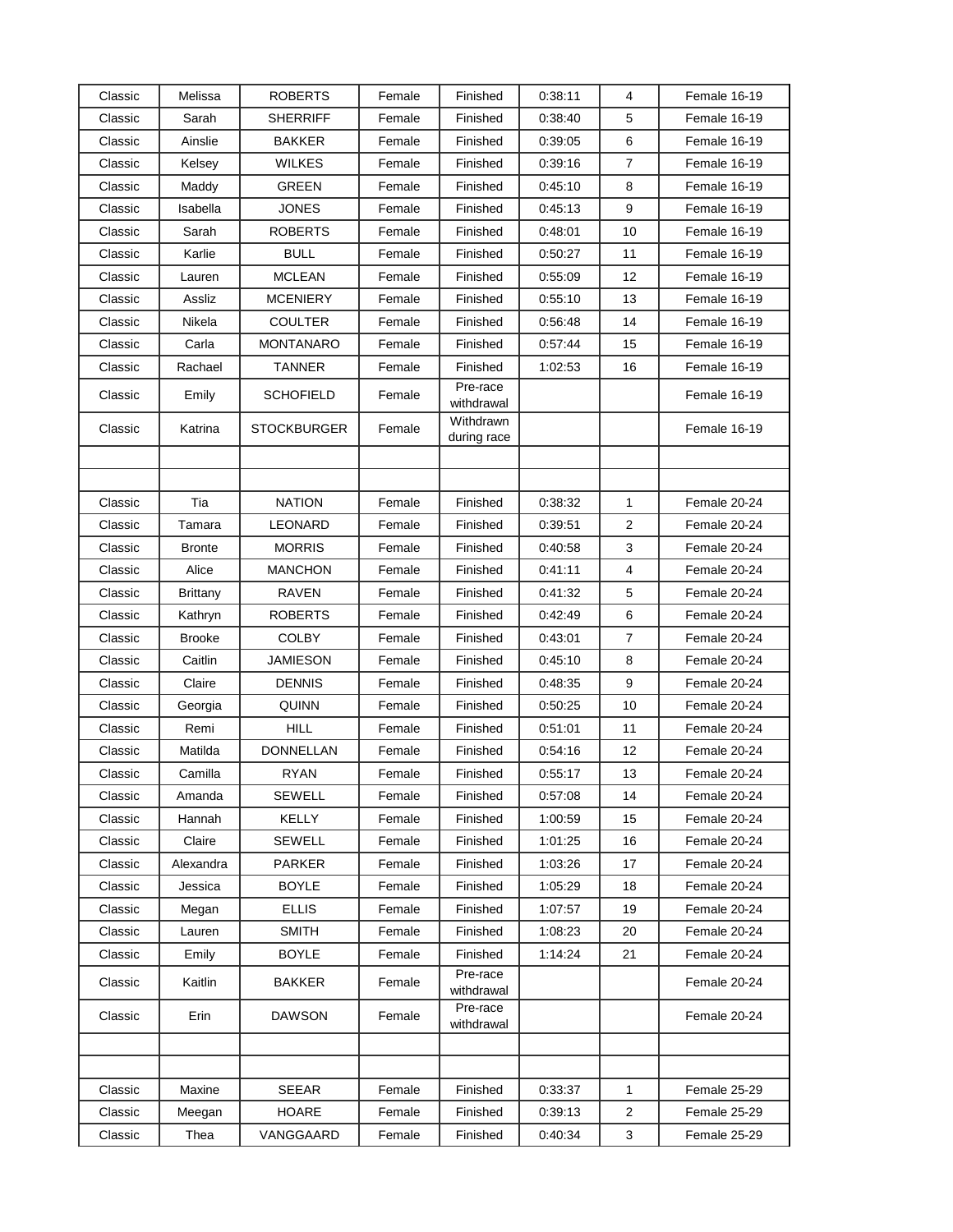| Classic | Hayley    | <b>THOMSON</b>      | Female | Finished               | 0:41:02 | 4                       | Female 25-29 |
|---------|-----------|---------------------|--------|------------------------|---------|-------------------------|--------------|
| Classic | Kate      | <b>GALLOP</b>       | Female | Finished               | 0:41:20 | 5                       | Female 25-29 |
| Classic | Catherine | <b>ROLSTON</b>      | Female | Finished               | 0.42:13 | 6                       | Female 25-29 |
| Classic | Kimberley | <b>KERNS-STOKES</b> | Female | Finished               | 0.42.44 | $\overline{7}$          | Female 25-29 |
| Classic | Clare     | <b>LOVETT</b>       | Female | Finished               | 0.45:02 | 8                       | Female 25-29 |
| Classic | Hannah    | <b>STAUNTON</b>     | Female | Finished               | 0.45.37 | 9                       | Female 25-29 |
| Classic | Emily     | <b>LEINER</b>       | Female | Finished               | 0:46:25 | 10                      | Female 25-29 |
| Classic | Jessica   | <b>HUMPHREYS</b>    | Female | Finished               | 0:48:55 | 11                      | Female 25-29 |
| Classic | Emily     | <b>RUSSELL</b>      | Female | Finished               | 0:49:49 | 12                      | Female 25-29 |
| Classic | Claire    | <b>BEYNON</b>       | Female | Finished               | 0.50:42 | 13                      | Female 25-29 |
| Classic | Alison    | KOLB                | Female | Finished               | 0.53.53 | 14                      | Female 25-29 |
| Classic | Courtney  | <b>DREAVER</b>      | Female | Finished               | 0:54:04 | 15                      | Female 25-29 |
| Classic | Tanya     | COAD                | Female | Finished               | 0:56:37 | 16                      | Female 25-29 |
| Classic | Jasmine   | DE CARLO            | Female | Finished               | 0:56:49 | 17                      | Female 25-29 |
| Classic | Michelle  | <b>HAVILL</b>       | Female | Finished               | 0:57:19 | 18                      | Female 25-29 |
| Classic | Tanith    | <b>PLUMMER</b>      | Female | Finished               | 0.57:52 | 19                      | Female 25-29 |
| Classic | Caylie    | SAUNDERS            | Female | Finished               | 0:59:45 | 20                      | Female 25-29 |
| Classic | Anna      | <b>SHERATON</b>     | Female | Finished               | 0.59.54 | 21                      | Female 25-29 |
| Classic | Ineke     | WEVER               | Female | Finished               | 1:01:10 | 22                      | Female 25-29 |
| Classic | Katie     | <b>PRICE</b>        | Female | Finished               | 1:01:45 | 23                      | Female 25-29 |
| Classic | Alex      | <b>LUCK</b>         | Female | Finished               | 1:03:33 | 24                      | Female 25-29 |
| Classic | Alice     | <b>WILSON</b>       | Female | Finished               | 1:03:34 | 25                      | Female 25-29 |
| Classic | Anna      | LEWIS               | Female | Finished               | 1:04:25 | 26                      | Female 25-29 |
| Classic | Jess      | <b>SELLECK</b>      | Female | Finished               | 1:05:00 | 27                      | Female 25-29 |
| Classic | Ashleigh  | <b>PATE</b>         | Female | Finished               | 1:05:07 | 28                      | Female 25-29 |
| Classic | Belinda   | <b>MCCARTHY</b>     | Female | Finished               | 1:08:32 | 29                      | Female 25-29 |
| Classic | Alexandra | <b>BRUGGISSER</b>   | Female | Finished               | 1:12:41 | 30                      | Female 25-29 |
| Classic | Jarna     | <b>BAUDINETTE</b>   | Female | Pre-race<br>withdrawal |         |                         | Female 25-29 |
| Classic | Kylie     | <b>SULLIVAN</b>     | Female | Pre-race<br>withdrawal |         |                         | Female 25-29 |
|         |           |                     |        |                        |         |                         |              |
|         |           |                     |        |                        |         |                         |              |
| Classic | Nicola    | <b>BONE</b>         | Female | Finished               | 0:36:06 | 1                       | Female 30-34 |
| Classic | Barbara   | <b>HIRCHE</b>       | Female | Finished               | 0:36:17 | 2                       | Female 30-34 |
| Classic | Trudee    | <b>STAFFORD</b>     | Female | Finished               | 0:36:31 | 3                       | Female 30-34 |
| Classic | Desley    | <b>BOYD</b>         | Female | Finished               | 0:38:09 | $\overline{\mathbf{4}}$ | Female 30-34 |
| Classic | Lauren    | <b>FLANAGAN</b>     | Female | Finished               | 0.40.08 | 5                       | Female 30-34 |
| Classic | Helen     | <b>FARRELL</b>      | Female | Finished               | 0:43:07 | 6                       | Female 30-34 |
| Classic | Jocelyn   | <b>BOYD</b>         | Female | Finished               | 0.44.55 | 7                       | Female 30-34 |
| Classic | Lorna     | <b>WHITE</b>        | Female | Finished               | 0:45.01 | 8                       | Female 30-34 |
| Classic | Lauren    | <b>MCDONALD</b>     | Female | Finished               | 0:46:18 | 9                       | Female 30-34 |
| Classic | Mekiel    | <b>BIRT</b>         | Female | Finished               | 0:46:52 | 10                      | Female 30-34 |
| Classic | Larissa   | <b>WILSON</b>       | Female | Finished               | 0:47:32 | 11                      | Female 30-34 |
| Classic | Rachael   | <b>SUTHURST</b>     | Female | Finished               | 0:49:21 | 12                      | Female 30-34 |
| Classic | Heidi     | <b>POOLE</b>        | Female | Finished               | 0:49:38 | 13                      | Female 30-34 |
| Classic | Claire    | ARMSTRONG           | Female | Finished               | 0:50:42 | 14                      | Female 30-34 |
| Classic | Trish     | <b>RUSSELL</b>      | Female | Finished               | 0:51:09 | 15                      | Female 30-34 |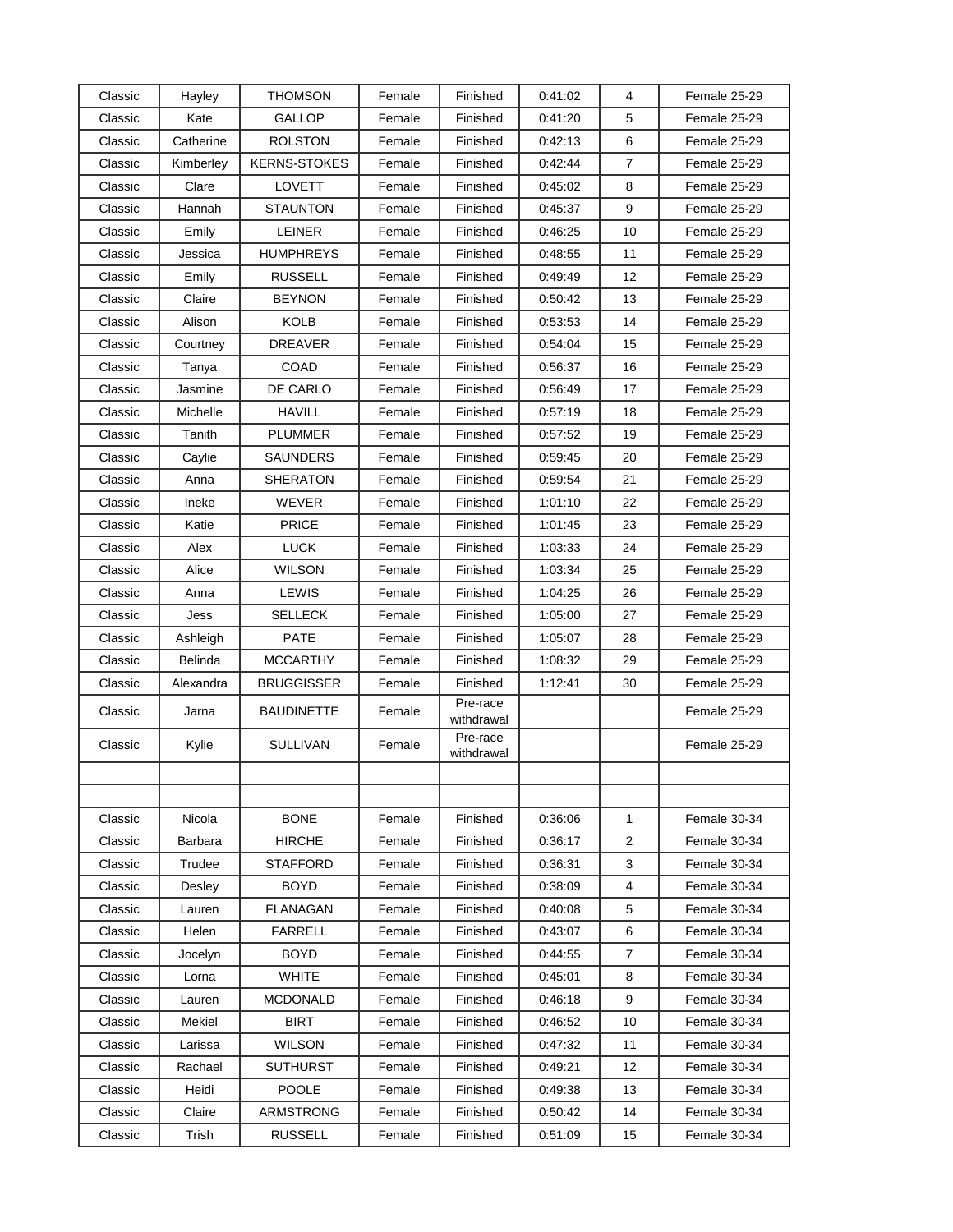| Classic            | Leigh    | <b>DOELEMAN</b>         | Female | Finished                 | 0:51:27            | 16             | Female 30-34                 |
|--------------------|----------|-------------------------|--------|--------------------------|--------------------|----------------|------------------------------|
| Classic            | Sharnie  | <b>MCCOOKE</b>          | Female | Finished                 | 0:51:46            | 17             | Female 30-34                 |
| Classic            | Joanne   | <b>FIFER</b>            | Female | Finished                 | 0:53:51            | 18             | Female 30-34                 |
| Classic            | Kirsty   | <b>MORRISON</b>         | Female | Finished                 | 0:54:07            | 19             | Female 30-34                 |
| Classic            | Emma     | <b>RODWELL</b>          | Female | Finished                 | 0:54:30            | 20             | Female 30-34                 |
| Classic            | Kirra    | <b>FINIKIOTIS</b>       | Female | Finished                 | 0:54:37            | 21             | Female 30-34                 |
| Classic            | Fiona    | <b>SCICLUNA</b>         | Female | Finished                 | 0:54:49            | 22             | Female 30-34                 |
| Classic            | Lee      | O'BRIEN                 | Female | Finished                 | 0:55:01            | 23             | Female 30-34                 |
| Classic            | Jane     | ANSON                   | Female | Finished                 | 0.57:20            | 24             | Female 30-34                 |
| Classic            | Kay      | <b>PARSONS</b>          | Female | Finished                 | 0:59:47            | 25             | Female 30-34                 |
| Classic            | Liz      | STARKEY                 | Female | Finished                 | 1:00:29            | 26             | Female 30-34                 |
| Classic            | Erin     | CRAWFORD                | Female | Finished                 | 1:01:36            | 28             | Female 30-34                 |
| Classic            | Felicia  | BELL                    | Female | Finished                 | 1:05:20            | 29             | Female 30-34                 |
| Classic            | Anna     | <b>GARSIA</b>           | Female | Finished                 | 1:06:08            | 30             | Female 30-34                 |
| Classic            | Elke     | <b>VENSTRA</b>          | Female | Finished                 | 1:08:57            | 31             | Female 30-34                 |
| Classic            | Jessica  | <b>CLARK</b>            | Female | Finished                 | 1:16:24            | 32             | Female 30-34                 |
| Classic            | Jodi     | <b>CROSTON</b>          | Female | Finished                 | 1:18:28            | 33             | Female 30-34                 |
| Classic            | Leisa    | <b>HUTCHINGS</b>        | Female | Pre-race<br>withdrawal   |                    |                | Female 30-34                 |
| Classic            | Caroline | <b>SCOTT</b>            | Female | Withdrawn<br>during race |                    |                | Female 30-34                 |
|                    |          |                         |        |                          |                    |                |                              |
|                    |          |                         |        |                          |                    |                |                              |
| Classic            | Dana     | <b>MORRISSEY</b>        | Female | Finished                 | 0:33:09            | 1              | Female 35-39                 |
| Classic            | Jocelyn  | <b>POLLOCK</b>          | Female | Finished                 | 0:35:53            | $\overline{2}$ | Female 35-39                 |
| Classic            | Jane     | <b>STEVENS</b>          | Female | Finished                 | 0:38:07            | 3              | Female 35-39                 |
| Classic            | Julia    | <b>CRILLY</b>           | Female | Finished                 | 0:38:26            | 4              | Female 35-39                 |
| Classic            | Kellie   | <b>DALEY</b>            | Female | Finished                 | 0:40:53            | 5              | Female 35-39                 |
| Classic            | Jody     | VAN DER ZANT            | Female | Finished                 | 0:41:25            | 6              | Female 35-39                 |
| Classic            | Rachael  | <b>BELLUE</b>           | Female | Finished                 | 0:42:40            | $\overline{7}$ | Female 35-39                 |
| Classic            | Chelsea  | <b>GODSON</b>           | Female | Finished                 | 0.42:40            | 8              | Female 35-39                 |
| Classic            | Kate     | <b>SINCLAIR</b>         | Female | Finished                 | 0:44:19            | 9              | Female 35-39                 |
| Classic            | Clare    | WEBBER                  | Female | Finished                 | 0:44:41            | 10             | Female 35-39                 |
| Classic            | Sonja    | <b>SCHLEIMER</b>        | Female | Finished                 | 0.46.12            | 11             | Female 35-39                 |
| Classic            | Caitlyn  | <b>FELDMANN</b>         | Female | Finished                 | 0:47:43            | 12             | Female 35-39                 |
| Classic            | Amanda   | <b>SMITH</b>            | Female | Finished                 | 0.48:14            | 13             | Female 35-39                 |
| Classic            | Jane     | <b>MCMAHON</b>          | Female | Finished                 | 0.48:17            | 14             | Female 35-39                 |
| Classic            | Rebecca  | LEVIS                   | Female | Finished                 | 0:48:19            | 15             | Female 35-39                 |
| Classic            | Els      | <b>DAVIS</b>            | Female | Finished                 | 0:48:46            | 16             | Female 35-39                 |
| Classic            | Karena   | SPENCER                 | Female | Finished                 | 0.48.49            | 17             | Female 35-39                 |
| Classic            | Leah     | <b>BURTON</b>           | Female | Finished                 | 0.49.39            | 18             | Female 35-39                 |
| Classic            | Suzie    | <b>FARRELL</b>          | Female | Finished                 | 0:49:51            | 19             | Female 35-39                 |
| Classic            | Zoe      | <b>RUST</b>             | Female | Finished                 | 0:51:03            | 20             | Female 35-39                 |
| Classic<br>Classic | Melissa  | <b>BARNES</b><br>TURNER | Female | Finished                 | 0.51:40            | 21             | Female 35-39<br>Female 35-39 |
|                    | Tory     | <b>ROSS</b>             | Female | Finished                 | 0:51:41            | 22             |                              |
| Classic<br>Classic | Suzanne  | <b>HARKNESS</b>         | Female | Finished                 | 0.52:22<br>0.52:54 | 23             | Female 35-39<br>Female 35-39 |
|                    | Jade     |                         | Female | Finished                 |                    | 24             |                              |
| Classic            | Amanda   | <b>TZANNES</b>          | Female | Finished                 | 0.53.03            | 25             | Female 35-39                 |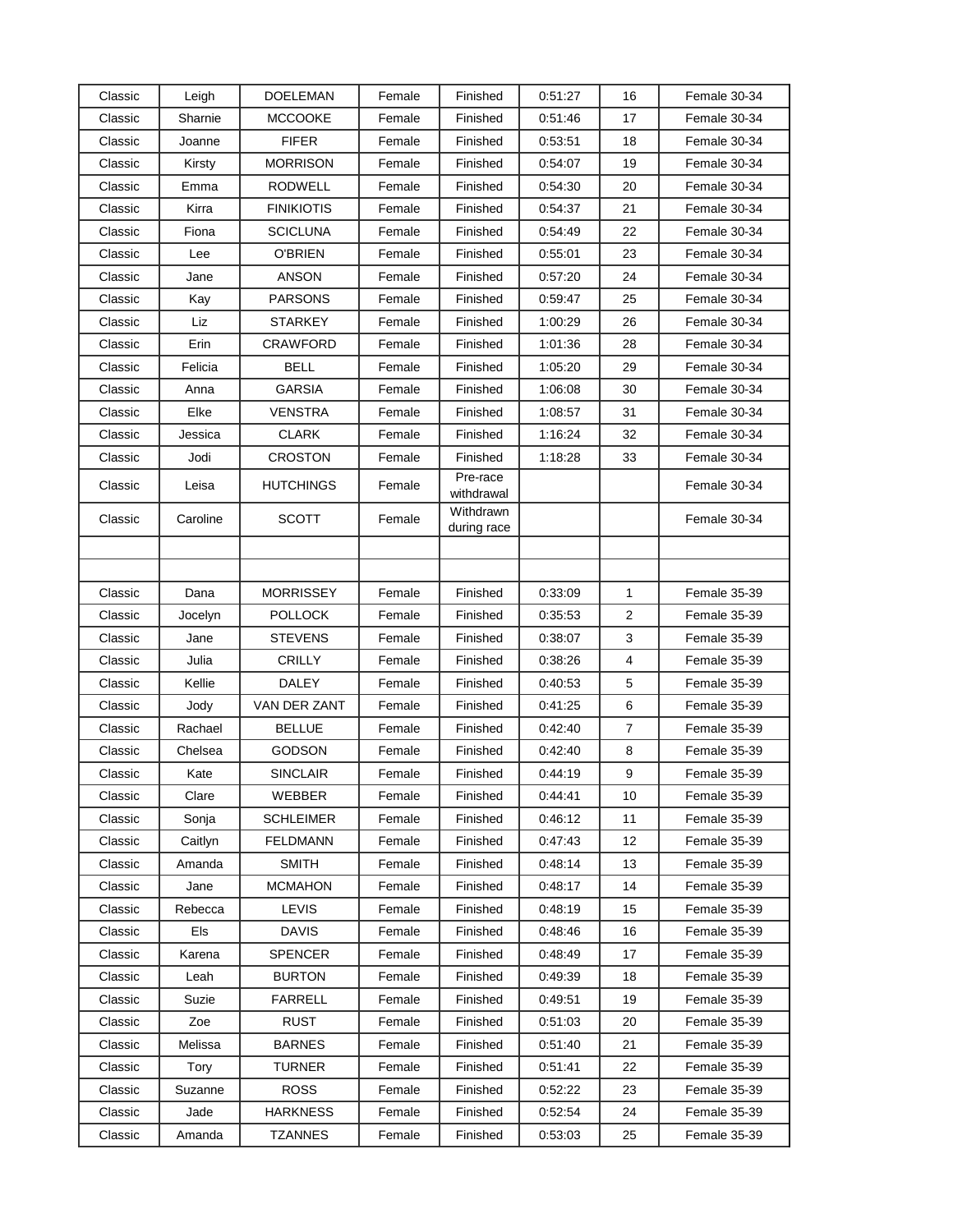| Classic | Alison        | <b>GILMORE</b>            | Female | Finished                 | 0:53:15 | 26             | Female 35-39 |
|---------|---------------|---------------------------|--------|--------------------------|---------|----------------|--------------|
| Classic | Rae           | <b>SHARP</b>              | Female | Finished                 | 0.53:43 | 27             | Female 35-39 |
| Classic | Joanne        | <b>MACK</b>               | Female | Finished                 | 0:54:19 | 28             | Female 35-39 |
| Classic | Millie        | JOSEPH                    | Female | Finished                 | 0:54:26 | 29             | Female 35-39 |
| Classic | Claire        | LITTLE                    | Female | Finished                 | 0:54:26 | 30             | Female 35-39 |
| Classic | Clarissa      | RAYWARD                   | Female | Finished                 | 0:55:04 | 31             | Female 35-39 |
| Classic | Laurel        | ZAICEK                    | Female | Finished                 | 0:55:16 | 32             | Female 35-39 |
| Classic | Kim           | SAMUEL                    | Female | Finished                 | 0:56:13 | 33             | Female 35-39 |
| Classic | Kylie         | SHEEHAN                   | Female | Finished                 | 0.56.26 | 34             | Female 35-39 |
| Classic | Nichole       | PAGE                      | Female | Finished                 | 0:59:17 | 35             | Female 35-39 |
| Classic | Daniela       | <b>PAYNE</b>              | Female | Finished                 | 1:00:36 | 36             | Female 35-39 |
| Classic | Lara          | JOHNSON                   | Female | Finished                 | 1:01:41 | 37             | Female 35-39 |
| Classic | Lynne         | HESKETT                   | Female | Finished                 | 1:04:22 | 38             | Female 35-39 |
| Classic | Jessica       | DELANEY                   | Female | Finished                 | 1:04:22 | 39             | Female 35-39 |
| Classic | Claire        | <b>JOHNSON</b>            | Female | Finished                 | 1:04:58 | 40             | Female 35-39 |
| Classic | Alicia        | <b>HILL</b>               | Female | Finished                 | 1:05:00 | 41             | Female 35-39 |
| Classic | <b>Brooke</b> | <b>IRVINE</b>             | Female | Finished                 | 1:06:21 | 42             | Female 35-39 |
| Classic | Sara          | <b>DIXON</b>              | Female | Finished                 | 1:07:58 | 43             | Female 35-39 |
| Classic | Victoria      | <b>BLUNDEN</b>            | Female | Finished                 | 1:09:11 | 44             | Female 35-39 |
| Classic | Sarah         | <b>WATTS</b>              | Female | Finished                 | 1:10:01 | 45             | Female 35-39 |
| Classic | Joanne        | <b>COOPER</b>             | Female | Finished                 | 1:10:37 | 46             | Female 35-39 |
| Classic | Luisa         | <b>BUSTOS</b>             | Female | Finished                 | 1:12:07 | 47             | Female 35-39 |
| Classic | Tracey        | WELTEN                    | Female | Finished                 | 1:15:01 | 48             | Female 35-39 |
| Classic | Trudy         | <b>LENNOX</b>             | Female | Finished                 | 1:15:23 | 49             | Female 35-39 |
| Classic | Mari          | <b>GORNIK</b>             | Female | Finished                 | 1:15:43 | 50             | Female 35-39 |
| Classic | Kim           | <b>COOK</b>               | Female | Finished                 | 1:18:34 | 51             | Female 35-39 |
| Classic | Kelly         | JOHNSON                   | Female | Finished                 | 1:20:09 | 52             | Female 35-39 |
| Classic | Belinda       | LEWIS                     | Female | Finished                 | 1:21:08 | 53             | Female 35-39 |
| Classic | Melinda       | <b>BROWN</b>              | Female | Pre-race<br>withdrawal   |         |                | Female 35-39 |
| Classic | Martine       | D'ARIENZO                 | Female | Pre-race<br>withdrawal   |         |                | Female 35-39 |
| Classic | Tamsin        | <b>HOLLOWAY</b>           | Female | Pre-race<br>withdrawal   |         |                | Female 35-39 |
| Classic | Sophie        | <b>MOHR</b>               | Female | Withdrawn<br>during race |         |                | Female 35-39 |
| Classic | Karlie        | <b>PRICE</b>              | Female | Pre-race<br>withdrawal   |         |                | Female 35-39 |
| Classic | Rachael       | RYAN                      | Female | Pre-race<br>withdrawal   |         |                | Female 35-39 |
|         |               |                           |        |                          |         |                |              |
|         |               |                           |        |                          |         |                |              |
| Classic | Georgie       | <b>HARWOOD</b>            | Female | Finished                 | 0:33:52 | 1              | Female 40-44 |
| Classic | Kylie         | <b>FLETCHER</b>           | Female | Finished                 | 0.35.32 | 2              | Female 40-44 |
| Classic | <b>Brooke</b> | <b>CLUNIE</b>             | Female | Finished                 | 0:35:51 | 3              | Female 40-44 |
| Classic | Jo            | <b>MCCONNELL</b>          | Female | Finished                 | 0.36.36 | 4              | Female 40-44 |
| Classic | Fiona         | <b>KING</b>               | Female | Finished                 | 0:36:52 | 5              | Female 40-44 |
| Classic | Clare         | <b>DERRINGTON</b>         | Female | Finished                 | 0:37:07 | 6              | Female 40-44 |
| Classic | Kristina      | <b>BRANDON-</b><br>COOPER | Female | Finished                 | 0:38:09 | $\overline{7}$ | Female 40-44 |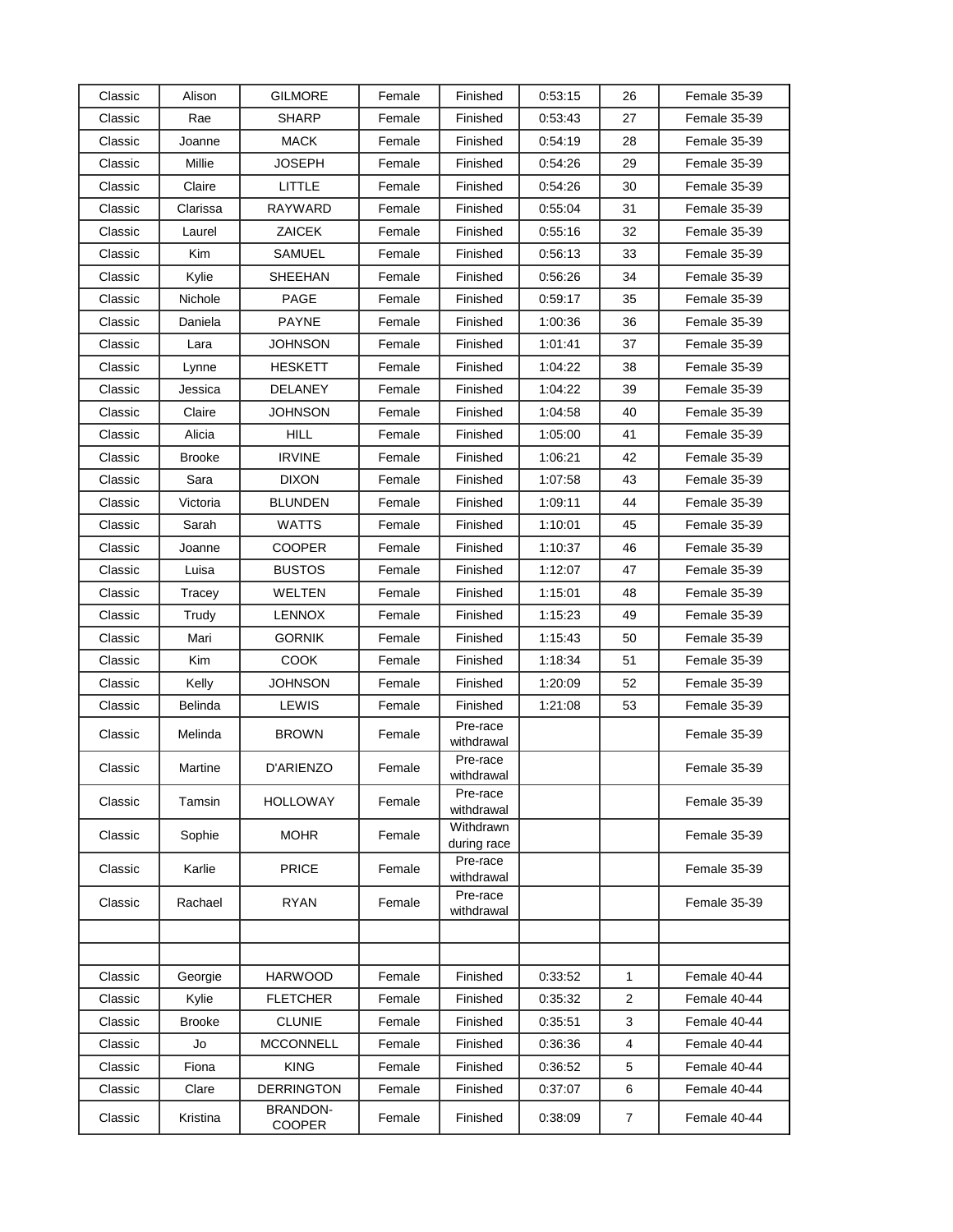| Classic | Stacie        | <b>BOBELE</b>    | Female | Finished | 0.40:06 | 8  | Female 40-44 |
|---------|---------------|------------------|--------|----------|---------|----|--------------|
| Classic | Katherine     | <b>BROWN</b>     | Female | Finished | 0.43:16 | 9  | Female 40-44 |
| Classic | Kristal       | <b>MATHISON</b>  | Female | Finished | 0:43:55 | 10 | Female 40-44 |
| Classic | Grindle       | <b>RUDDER</b>    | Female | Finished | 0.44.44 | 11 | Female 40-44 |
| Classic | Colette       | <b>MITCHELL</b>  | Female | Finished | 0.45.31 | 12 | Female 40-44 |
| Classic | Tania         | LEWIS            | Female | Finished | 0:45:48 | 13 | Female 40-44 |
| Classic | Marj          | <b>CRAWFORD</b>  | Female | Finished | 0:46:47 | 14 | Female 40-44 |
| Classic | Claire        | <b>MORLEY</b>    | Female | Finished | 0.47:05 | 15 | Female 40-44 |
| Classic | Ulrike        | <b>SCHMIDT</b>   | Female | Finished | 0.47:52 | 16 | Female 40-44 |
| Classic | Samantha      | WETERKAMP        | Female | Finished | 0.48:22 | 17 | Female 40-44 |
| Classic | Karin         | JACKSON          | Female | Finished | 0:48:48 | 18 | Female 40-44 |
| Classic | Maura         | <b>BAGSTER</b>   | Female | Finished | 0:49:10 | 19 | Female 40-44 |
| Classic | Sarah         | <b>BRENAC</b>    | Female | Finished | 0:49:22 | 20 | Female 40-44 |
| Classic | Emily         | <b>BOOKALLIL</b> | Female | Finished | 0:51:02 | 21 | Female 40-44 |
| Classic | Bronwyn       | <b>SCARCE</b>    | Female | Finished | 0.51:12 | 22 | Female 40-44 |
| Classic | Sara          | <b>MOSER</b>     | Female | Finished | 0.52.58 | 23 | Female 40-44 |
| Classic | Joanne        | <b>WORBOYS</b>   | Female | Finished | 0.52.59 | 24 | Female 40-44 |
| Classic | Susie         | <b>HUNTER</b>    | Female | Finished | 0.53:20 | 25 | Female 40-44 |
| Classic | Kelley        | <b>BRIGHT</b>    | Female | Finished | 0:53:20 | 26 | Female 40-44 |
| Classic | Gretchen      | HAMBLY           | Female | Finished | 0:53:23 | 27 | Female 40-44 |
| Classic | Katrina       | <b>COOMBS</b>    | Female | Finished | 0:53:25 | 28 | Female 40-44 |
| Classic | Louise        | <b>CAPLING</b>   | Female | Finished | 0:53:38 | 29 | Female 40-44 |
| Classic | Jane          | WHITTRED         | Female | Finished | 0.54.16 | 30 | Female 40-44 |
| Classic | Melissa       | <b>MCARDLE</b>   | Female | Finished | 0.54:54 | 31 | Female 40-44 |
| Classic | <b>Brigid</b> | <b>XAVIER</b>    | Female | Finished | 0:55:11 | 32 | Female 40-44 |
| Classic | Vicki         | <b>ROBERTS</b>   | Female | Finished | 0.56.41 | 33 | Female 40-44 |
| Classic | Kathy         | <b>NADENIC</b>   | Female | Finished | 0:56:47 | 34 | Female 40-44 |
| Classic | Lyndall       | <b>PANTUN</b>    | Female | Finished | 0.56:59 | 35 | Female 40-44 |
| Classic | Michelle      | <b>WALTERS</b>   | Female | Finished | 0.57:04 | 36 | Female 40-44 |
| Classic | Nicole        | <b>GASTALDIN</b> | Female | Finished | 0.57:52 | 37 | Female 40-44 |
| Classic | Kate          | <b>JONES</b>     | Female | Finished | 0.57:52 | 38 | Female 40-44 |
| Classic | Michelle      | <b>ROCHEFORT</b> | Female | Finished | 0.58.13 | 39 | Female 40-44 |
| Classic | Sally         | <b>LEVIS</b>     | Female | Finished | 0.58.40 | 40 | Female 40-44 |
| Classic | Ashleigh      | <b>MINNETT</b>   | Female | Finished | 0.58.40 | 41 | Female 40-44 |
| Classic | Megan         | <b>GRAHAM</b>    | Female | Finished | 0.58.57 | 42 | Female 40-44 |
| Classic | Penny         | <b>GRIFFIN</b>   | Female | Finished | 1:00:13 | 43 | Female 40-44 |
| Classic | Kellie        | WHEELAHAN        | Female | Finished | 1:01:06 | 44 | Female 40-44 |
| Classic | Shanie        | <b>ATKINSON</b>  | Female | Finished | 1:01:30 | 45 | Female 40-44 |
| Classic | Wendy         | KELLY            | Female | Finished | 1:01:58 | 46 | Female 40-44 |
| Classic | Pamela        | <b>FREEMAN</b>   | Female | Finished | 1:03:22 | 47 | Female 40-44 |
| Classic | Lyndall       | <b>PAINE</b>     | Female | Finished | 1:03:43 | 48 | Female 40-44 |
| Classic | Emma          | <b>PIGOTT</b>    | Female | Finished | 1:04:51 | 49 | Female 40-44 |
| Classic | Ailsa         | <b>EMBLETON</b>  | Female | Finished | 1:07:00 | 50 | Female 40-44 |
| Classic | Margi         | COWGILL          | Female | Finished | 1:07:22 | 51 | Female 40-44 |
| Classic | Jo            | WILKIE           | Female | Finished | 1:07:58 | 52 | Female 40-44 |
| Classic | Tracey        | <b>O'BRIEN</b>   | Female | Finished | 1:08:54 | 53 | Female 40-44 |
| Classic | Deborah       | <b>STENING</b>   | Female | Finished | 1:12:49 | 54 | Female 40-44 |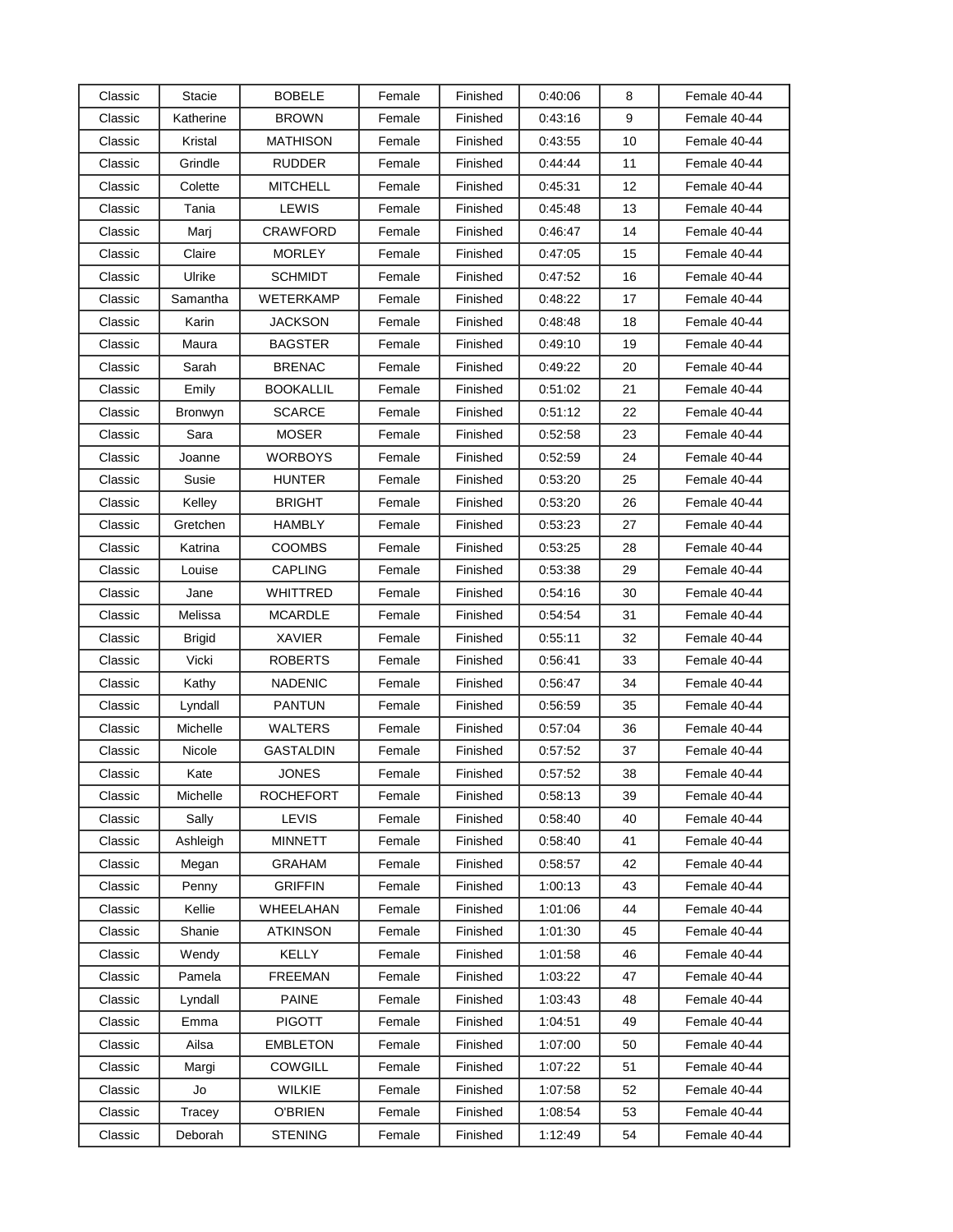| Classic            | Caitlin            | <b>OMANA</b>                         | Female           | Finished               | 1:12:50 | 55 | Female 40-44 |
|--------------------|--------------------|--------------------------------------|------------------|------------------------|---------|----|--------------|
| Classic            | Angela             | VAN DER VALK                         | Female           | Finished               | 1:12:59 | 56 | Female 40-44 |
| Classic            | Felicity           | <b>STENING</b>                       | Female           | Finished               | 1:15:09 | 57 | Female 40-44 |
| Classic            | Kylie              | <b>SUTTOR</b>                        | Female           | Finished               | 1:27:15 | 58 | Female 40-44 |
| Classic            | Marianne           | JAGO-<br><b>BASSINGTHWAIG</b><br>HTE | Female           | Finished               | 1:29:16 | 59 | Female 40-44 |
| Classic            | Katherine          | <b>BROWN</b>                         | Female           | Pre-race<br>withdrawal |         |    | Female 40-44 |
| Classic            | Alison             | <b>BURMEISTER</b>                    | Female           | Pre-race<br>withdrawal |         |    | Female 40-44 |
| Classic            | Penny              | <b>CROFTS</b>                        | Female           | Pre-race<br>withdrawal |         |    | Female 40-44 |
| Classic            | Claire             | <b>HANRATTY</b>                      | Female           | Pre-race<br>withdrawal |         |    | Female 40-44 |
| Classic            | Julie              | <b>ORR</b>                           | Female           | Pre-race<br>withdrawal |         |    | Female 40-44 |
| Classic            | Jennie             | <b>ROBERTS</b>                       | Female           | Pre-race<br>withdrawal |         |    | Female 40-44 |
|                    |                    |                                      |                  |                        |         |    |              |
|                    |                    |                                      |                  |                        |         |    |              |
| Classic<br>Classic | Kirsteen<br>Jennie | <b>BUTLER</b>                        | Female<br>Female | Finished               | 0:34:50 | 1  | Female 45-49 |
|                    |                    | <b>BUCKNELL</b>                      |                  | Finished               | 0:35:01 | 2  | Female 45-49 |
| Classic            | Shiralee           | <b>BIELENBERG</b>                    | Female           | Finished               | 0:36:55 | 3  | Female 45-49 |
| Classic            | Shaunagh           | CASSIDY                              | Female           | Finished               | 0.37:33 | 4  | Female 45-49 |
| Classic            | Sharyn             | <b>ADAMS</b>                         | Female           | Finished               | 0:38:02 | 5  | Female 45-49 |
| Classic            | Jodie              | <b>HAMILTON</b>                      | Female           | Finished               | 0.39:46 | 6  | Female 45-49 |
| Classic            | Jo                 | KAY                                  | Female           | Finished               | 0:40:26 | 7  | Female 45-49 |
| Classic            | Anne               | <b>KIRKWOOD</b>                      | Female           | Finished               | 0:41:38 | 8  | Female 45-49 |
| Classic            | Tania              | WHATMORE                             | Female           | Finished               | 0:42:05 | 9  | Female 45-49 |
| Classic            | Ann                | LEWIS                                | Female           | Finished               | 0:44:12 | 10 | Female 45-49 |
| Classic            | Roberta            | <b>O'BRIEN</b>                       | Female           | Finished               | 0.44:20 | 11 | Female 45-49 |
| Classic            | Jo-Anne            | <b>ELLIOTT</b>                       | Female           | Finished               | 0:44:35 | 12 | Female 45-49 |
| Classic            | Sharon             | <b>YOUNG</b>                         | Female           | Finished               | 0.45:12 | 13 | Female 45-49 |
| Classic            | Sue                | <b>TUITE</b>                         | Female           | Finished               | 0:45:31 | 14 | Female 45-49 |
| Classic            | Sarah              | <b>MCGAHAN</b>                       | Female           | Finished               | 0.46.14 | 15 | Female 45-49 |
| Classic            | Judith             | <b>PERKS</b>                         | Female           | Finished               | 0.47:55 | 16 | Female 45-49 |
| Classic            | Leanne             | <b>MOSCH</b>                         | Female           | Finished               | 0:48:19 | 17 | Female 45-49 |
| Classic            | Sandra             | PEARSON                              | Female           | Finished               | 0:49:44 | 18 | Female 45-49 |
| Classic            | Alana              | <b>RAMSAY</b>                        | Female           | Finished               | 0:49:58 | 19 | Female 45-49 |
| Classic            | Sheona             | <b>WOOD</b>                          | Female           | Finished               | 0:50:16 | 20 | Female 45-49 |
| Classic            | Melissa            | <b>PYE</b>                           | Female           | Finished               | 0:50:27 | 21 | Female 45-49 |
| Classic            | Louisa             | COOTE                                | Female           | Finished               | 0:50:37 | 22 | Female 45-49 |
| Classic            | Sue                | <b>HAWKINS</b>                       | Female           | Finished               | 0.50.46 | 23 | Female 45-49 |
| Classic            | Denise             | <b>WILLIAMS</b>                      | Female           | Finished               | 0:51:27 | 24 | Female 45-49 |
| Classic            | Janet              | WEDLAKE                              | Female           | Finished               | 0.51.41 | 25 | Female 45-49 |
| Classic            | Maria              | <b>DOUGLAS</b>                       | Female           | Finished               | 0:53:09 | 26 | Female 45-49 |
| Classic            | Anne               | <b>MEACHAM</b>                       | Female           | Finished               | 0:53:31 | 27 | Female 45-49 |
| Classic            | Julie              | <b>FORD</b>                          | Female           | Finished               | 0.53.45 | 28 | Female 45-49 |
| Classic            | Anne               | <b>GRIPPER</b>                       | Female           | Finished               | 0:54:53 | 29 | Female 45-49 |
|                    |                    |                                      |                  |                        |         |    |              |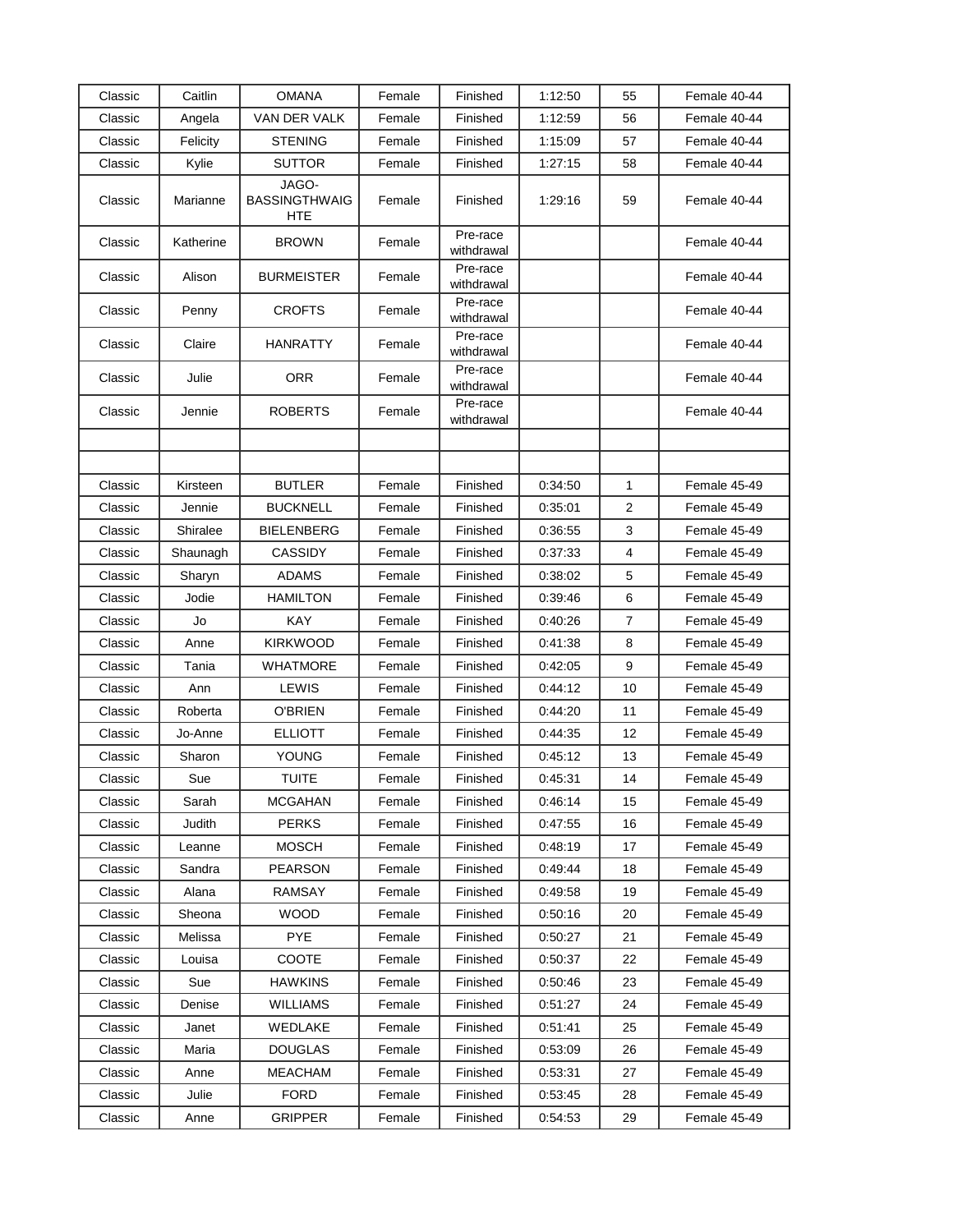| Classic | Venessa   | WASER                 | Female | Finished                 | 0.55:29 | 30             | Female 45-49 |
|---------|-----------|-----------------------|--------|--------------------------|---------|----------------|--------------|
| Classic | Anna      | POZZI                 | Female | Finished                 | 0:55:49 | 31             | Female 45-49 |
| Classic | Jane      | <b>MURPHY</b>         | Female | Finished                 | 0:55:55 | 32             | Female 45-49 |
| Classic | Carolyn   | CARRIGAN              | Female | Finished                 | 0:56:07 | 33             | Female 45-49 |
| Classic | Maree     | <b>SMITH</b>          | Female | Finished                 | 0.57:10 | 34             | Female 45-49 |
| Classic | Angela    | CARTER                | Female | Finished                 | 0.57:24 | 35             | Female 45-49 |
| Classic | Ayn       | <b>MIELKE</b>         | Female | Finished                 | 0:57:55 | 36             | Female 45-49 |
| Classic | Gina      | <b>TAMBREE</b>        | Female | Finished                 | 0:58:14 | 37             | Female 45-49 |
| Classic | Lisa      | <b>ROWLANDS</b>       | Female | Finished                 | 0:58:17 | 38             | Female 45-49 |
| Classic | Catherine | <b>SKY</b>            | Female | Finished                 | 0.58.34 | 39             | Female 45-49 |
| Classic | Louise    | <b>STEWART</b>        | Female | Finished                 | 0:59:53 | 40             | Female 45-49 |
| Classic | Melanie   | <b>FLINT</b>          | Female | Finished                 | 1:00:46 | 41             | Female 45-49 |
| Classic | Judy      | STEWART               | Female | Finished                 | 1:02:02 | 42             | Female 45-49 |
| Classic | Kirsty    | <b>TIERNAN</b>        | Female | Finished                 | 1:03:04 | 43             | Female 45-49 |
| Classic | Alison    | <b>BORRELLI</b>       | Female | Finished                 | 1:04:08 | 44             | Female 45-49 |
| Classic | Suzanne   | <b>CLARK</b>          | Female | Finished                 | 1:05:19 | 45             | Female 45-49 |
| Classic | Liz       | <b>CROWHURST</b>      | Female | Finished                 | 1:05:57 | 46             | Female 45-49 |
| Classic | Pamela    | <b>RADIN</b>          | Female | Finished                 | 1:06:12 | 47             | Female 45-49 |
| Classic | Laura     | <b>MCKINLEY</b>       | Female | Finished                 | 1:06:18 | 48             | Female 45-49 |
| Classic | Jenni     | DANN                  | Female | Finished                 | 1:07:33 | 49             | Female 45-49 |
| Classic | Belinda   | <b>FLEMING</b>        | Female | Finished                 | 1:09:12 | 50             | Female 45-49 |
| Classic | Kerry     | <b>HUMPHRIES</b>      | Female | Finished                 | 1:10:57 | 51             | Female 45-49 |
| Classic | Lisa      | <b>HOWDEN</b>         | Female | Finished                 | 1:11:03 | 52             | Female 45-49 |
| Classic | Ann       | <b>FLYNN</b>          | Female | Finished                 | 1:14:21 | 53             | Female 45-49 |
| Classic | Regina    | BELL                  | Female | Finished                 | 1:14:37 | 54             | Female 45-49 |
| Classic | Leanne    | WARNER                | Female | Finished                 | 1:19:16 | 55             | Female 45-49 |
| Classic | Alison    | WATT                  | Female | Finished                 | 1:22:48 | 56             | Female 45-49 |
| Classic | Siobhan   | <b>VERTULLO</b>       | Female | Finished                 | 1:23:18 | 57             | Female 45-49 |
| Classic | Nora      | <b>COWEN</b>          | Female | Finished                 | 1.24.11 | 58             | Female 45-49 |
| Classic | Loani     | <b>MCRAE</b>          | Female | Finished                 | 1:25:21 | 59             | Female 45-49 |
| Classic | Jane      | <b>MURPHY</b>         | Female | Finished                 | 1:40:55 | 60             | Female 45-49 |
| Classic | Vanessa   | <b>MILLS</b>          | Female | Finished                 | 1:40:56 | 61             | Female 45-49 |
| Classic | Joanne    | <b>DOUGLAS</b>        | Female | Pre-race<br>withdrawal   |         |                | Female 45-49 |
| Classic | Pippa     | <b>ELLIS</b>          | Female | Pre-race<br>withdrawal   |         |                | Female 45-49 |
| Classic | Eileen    | <b>HEYWOOD</b>        | Female | Withdrawn<br>during race |         |                | Female 45-49 |
| Classic | Leesa     | <b>SCHUH</b>          | Female | Withdrawn<br>during race |         |                | Female 45-49 |
| Classic | Carolyn   | <b>STOKOE</b>         | Female | Withdrawn<br>during race |         |                | Female 45-49 |
|         |           |                       |        |                          |         |                |              |
|         |           |                       |        |                          |         |                |              |
| Classic | Gina      | <b>LYNCH</b>          | Female | Finished                 | 0:39:06 | $\mathbf{1}$   | Female 50-54 |
| Classic | Chris     | <b>OUTTERIDGE</b>     | Female | Finished                 | 0.40.28 | $\overline{2}$ | Female 50-54 |
| Classic | Amander   | <b>FLAHERTY-SPARK</b> | Female | Finished                 | 0:41:05 | 3              | Female 50-54 |
| Classic | Caroline  | <b>WATSON</b>         | Female | Finished                 | 0:43:46 | 4              | Female 50-54 |
| Classic | Susan     | <b>STREAT</b>         | Female | Finished                 | 0.43.53 | 5              | Female 50-54 |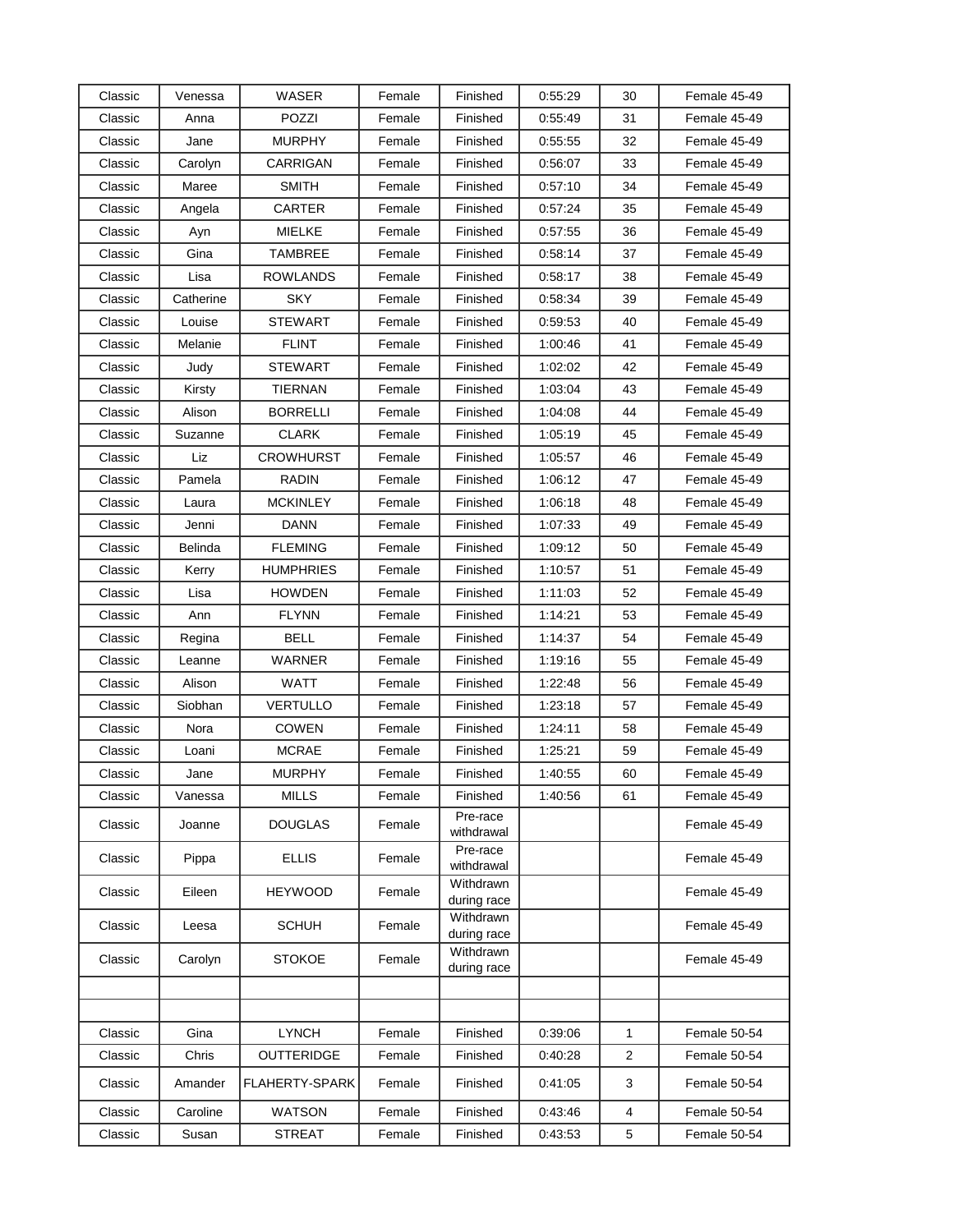| Classic | Fran              | JOHNSON           | Female | Finished | 0.44.26 | 6              | Female 50-54 |
|---------|-------------------|-------------------|--------|----------|---------|----------------|--------------|
| Classic | Kate              | <b>STODART</b>    | Female | Finished | 0:44:36 | $\overline{7}$ | Female 50-54 |
| Classic | Paddy             | <b>HINTZ</b>      | Female | Finished | 0:44:42 | 8              | Female 50-54 |
| Classic | Annie             | <b>BREALEY</b>    | Female | Finished | 0:45:28 | 9              | Female 50-54 |
| Classic | Louise            | <b>ROBERTS</b>    | Female | Finished | 0.45:52 | 10             | Female 50-54 |
| Classic | Tricia            | <b>BANCROFT</b>   | Female | Finished | 0:46:01 | 11             | Female 50-54 |
| Classic | Diane             | <b>FRY</b>        | Female | Finished | 0:46:59 | 12             | Female 50-54 |
| Classic | Alison            | MAUNDER           | Female | Finished | 0:47:46 | 13             | Female 50-54 |
| Classic | Caroline          | <b>WEST</b>       | Female | Finished | 0:49:08 | 14             | Female 50-54 |
| Classic | Anne              | <b>WALLINGTON</b> | Female | Finished | 0:50:31 | 15             | Female 50-54 |
| Classic | Francine          | <b>MOSS</b>       | Female | Finished | 0.50:45 | 16             | Female 50-54 |
| Classic | Barbara           | <b>MORTIMER</b>   | Female | Finished | 0:51:05 | 17             | Female 50-54 |
| Classic | Tracy             | <b>MCGUIRE</b>    | Female | Finished | 0:52:00 | 18             | Female 50-54 |
| Classic | Marian            | TRENERRY          | Female | Finished | 0:52:25 | 19             | Female 50-54 |
| Classic | Judi              | <b>ROBINSON</b>   | Female | Finished | 0.52.25 | 20             | Female 50-54 |
| Classic | Joanne            | <b>MCINTOSH</b>   | Female | Finished | 0:52:29 | 21             | Female 50-54 |
| Classic | Jenny             | <b>TANNER</b>     | Female | Finished | 0:52:33 | 22             | Female 50-54 |
| Classic | Julia             | <b>BALY</b>       | Female | Finished | 0.53.12 | 23             | Female 50-54 |
| Classic | Julie             | <b>SPEER</b>      | Female | Finished | 0:54:10 | 24             | Female 50-54 |
| Classic | Rozanne           | GREEN             | Female | Finished | 0:54:36 | 25             | Female 50-54 |
| Classic | Kate              | <b>MACPHERSON</b> | Female | Finished | 0:54:55 | 26             | Female 50-54 |
| Classic | Deborah           | <b>ROSE</b>       | Female | Finished | 0:55:38 | 27             | Female 50-54 |
| Classic | Marianne          | <b>MCGRANE</b>    | Female | Finished | 0.55:54 | 28             | Female 50-54 |
| Classic | <b>Bernadette</b> | <b>HAIR</b>       | Female | Finished | 0:56:52 | 29             | Female 50-54 |
| Classic | Lida              | <b>SUBA</b>       | Female | Finished | 0:57:56 | 30             | Female 50-54 |
| Classic | Suzy              | CALLEY            | Female | Finished | 0:57:59 | 31             | Female 50-54 |
| Classic | Kath              | <b>BOMAN</b>      | Female | Finished | 0:59:21 | 32             | Female 50-54 |
| Classic | Shayne            | <b>COLLIER</b>    | Female | Finished | 0.59:40 | 33             | Female 50-54 |
| Classic | Janet             | <b>DUNN</b>       | Female | Finished | 0:59:56 | 34             | Female 50-54 |
| Classic | Susan             | <b>HUNTER</b>     | Female | Finished | 1:00:51 | 35             | Female 50-54 |
| Classic | Michelle          | <b>BOURKE</b>     | Female | Finished | 1:01:05 | 36             | Female 50-54 |
| Classic | Karen             | <b>JOHNSON</b>    | Female | Finished | 1:01:27 | 37             | Female 50-54 |
| Classic | Nicola            | <b>DEBUSE</b>     | Female | Finished | 1.03.24 | 38             | Female 50-54 |
| Classic | Lindsey           | <b>CONNELL</b>    | Female | Finished | 1:03:37 | 39             | Female 50-54 |
| Classic | Glenda            | HUNTER-BRITTAIN   | Female | Finished | 1:04:32 | 40             | Female 50-54 |
| Classic | Sally             | <b>CROKER</b>     | Female | Finished | 1:04:40 | 41             | Female 50-54 |
| Classic | Katherine         | <b>WHITTY</b>     | Female | Finished | 1:05:05 | 42             | Female 50-54 |
| Classic | Sandy             | MCINDOE           | Female | Finished | 1:05:06 | 43             | Female 50-54 |
| Classic | Annette           | <b>MORAN</b>      | Female | Finished | 1:05:15 | 44             | Female 50-54 |
| Classic | Cath              | GARVAN            | Female | Finished | 1:05:16 | 45             | Female 50-54 |
| Classic | Donna             | LANGFORD          | Female | Finished | 1:06:21 | 46             | Female 50-54 |
| Classic | Karen             | <b>FOGARTY</b>    | Female | Finished | 1:06:59 | 47             | Female 50-54 |
| Classic | Kathryn           | <b>DANIELS</b>    | Female | Finished | 1:07:55 | 48             | Female 50-54 |
| Classic | Julie             | <b>RYAN</b>       | Female | Finished | 1:07:57 | 49             | Female 50-54 |
| Classic | Sue               | <b>SEYMOUR</b>    | Female | Finished | 1:08:09 | 50             | Female 50-54 |
| Classic | Karen             | <b>STONE</b>      | Female | Finished | 1:08:38 | 51             | Female 50-54 |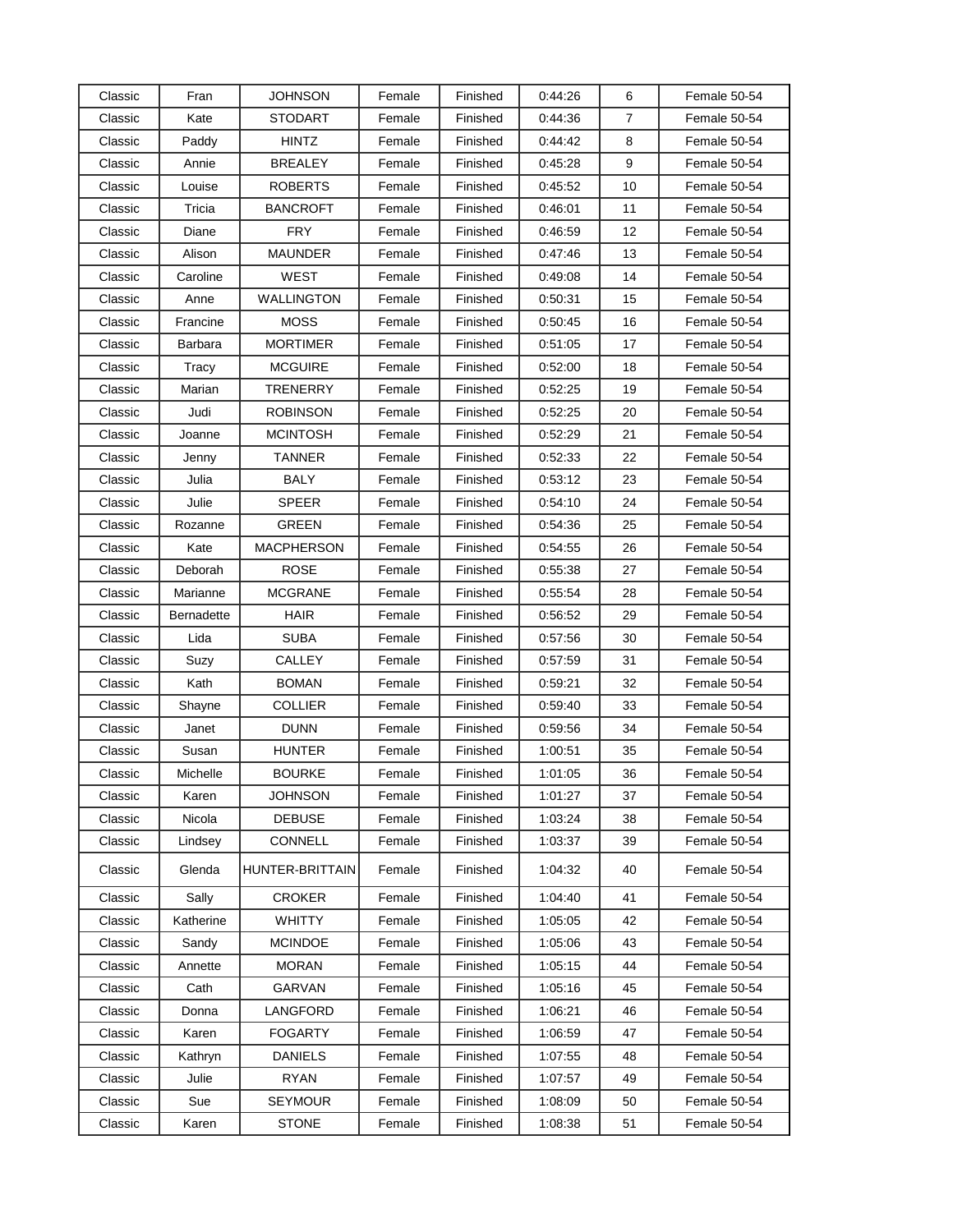| Classic | Sally        | <b>MCCRACKEN</b>   | Female | Finished                 | 1:08:44 | 52             | Female 50-54        |
|---------|--------------|--------------------|--------|--------------------------|---------|----------------|---------------------|
| Classic | Sue          | <b>VINK</b>        | Female | Finished                 | 1:09:31 | 53             | Female 50-54        |
| Classic | Helen        | <b>MACKENZIE</b>   | Female | Finished                 | 1:10:54 | 54             | Female 50-54        |
| Classic | <b>Nives</b> | <b>HOULIHAN</b>    | Female | Finished                 | 1:14:38 | 55             | Female 50-54        |
| Classic | Allison      | CARLETON           | Female | Finished                 | 1:15:01 | 56             | Female 50-54        |
| Classic | Roslyn       | <b>ELMSLIE</b>     | Female | Finished                 | 1:17:18 | 57             | Female 50-54        |
| Classic | Gina         | <b>KELLER</b>      | Female | Finished                 | 1:25:06 | 58             | Female 50-54        |
| Classic | Colette      | <b>PARKER</b>      | Female | Finished                 | 1:27:05 | 59             | Female 50-54        |
| Classic | Mim          | SALKOWSKI          | Female | Finished                 | 1:27:51 | 60             | Female 50-54        |
| Classic | Christine    | <b>BARRAND</b>     | Female | Finished                 | 1:34:26 | 61             | Female 50-54        |
| Classic | Philippa     | <b>CRANE</b>       | Female | Finished                 | 1:38:00 | 62             | Female 50-54        |
| Classic | Mary-Ann     | DE CARLO           | Female | Finished                 | 1:38:48 | 63             | Female 50-54        |
| Classic | Lisa         | <b>BELL</b>        | Female | Withdrawn<br>during race |         |                | Female 50-54        |
| Classic | Amanda       | <b>DONOHOE</b>     | Female | Pre-race<br>withdrawal   |         |                | Female 50-54        |
| Classic | Elizabeth    | <b>GIBSON</b>      | Female | Pre-race<br>withdrawal   |         |                | Female 50-54        |
|         |              |                    |        |                          |         |                |                     |
|         |              |                    |        |                          |         |                |                     |
| Classic | Alexandra    | <b>EVANS</b>       | Female | Finished                 | 0:39:13 | 1              | Female 55-59        |
| Classic | Stephanie    | JONES              | Female | Finished                 | 0.40:18 | $\overline{2}$ | Female 55-59        |
| Classic | Susan        | <b>CROW</b>        | Female | Finished                 | 0:40:59 | 3              | Female 55-59        |
| Classic | Angela       | WAITE              | Female | Finished                 | 0:42:19 | 4              | Female 55-59        |
| Classic | Lou          | <b>LOCKWOOD</b>    | Female | Finished                 | 0.43.43 | 5              | Female 55-59        |
| Classic | <b>Beth</b>  | DELBRIDGE          | Female | Finished                 | 0.45:50 | 6              | Female 55-59        |
| Classic | Julie        | <b>FITZSIMMONS</b> | Female | Finished                 | 0:46:24 | $\overline{7}$ | <b>Female 55-59</b> |
| Classic | Kim          | ALEXANDER          | Female | Finished                 | 0.46.41 | 8              | Female 55-59        |
| Classic | Lisa         | <b>CHANDLER</b>    | Female | Finished                 | 0:46:44 | 9              | Female 55-59        |
| Classic | Cheryl       | <b>CROWE</b>       | Female | Finished                 | 0.47:11 | 10             | Female 55-59        |
| Classic | Julie        | <b>FIDLER</b>      | Female | Finished                 | 0.47:26 | 11             | Female 55-59        |
| Classic | Jackie       | <b>BOURN</b>       | Female | Finished                 | 0:47:36 | 12             | <b>Female 55-59</b> |
| Classic | Linda        | <b>MALONEY</b>     | Female | Finished                 | 0:47:39 | 13             | Female 55-59        |
| Classic | Kerrie       | <b>HAMMELL</b>     | Female | Finished                 | 0.48.12 | 14             | Female 55-59        |
| Classic | Merrin       | <b>MCTAGGART</b>   | Female | Finished                 | 0.48.18 | 15             | Female 55-59        |
| Classic | Helen        | <b>MORLEY</b>      | Female | Finished                 | 0:49:35 | 16             | Female 55-59        |
| Classic | Paula        | <b>BOLLINGTON</b>  | Female | Finished                 | 0.51.15 | 17             | Female 55-59        |
| Classic | Julie        | <b>PENSHORN</b>    | Female | Finished                 | 0.52:05 | 18             | Female 55-59        |
| Classic | Wendy        | <b>QUINN</b>       | Female | Finished                 | 0.52.35 | 19             | Female 55-59        |
| Classic | Lou          | <b>RYAN</b>        | Female | Finished                 | 0.52.39 | 20             | Female 55-59        |
| Classic | Janine       | <b>PATON</b>       | Female | Finished                 | 0.52.46 | 21             | Female 55-59        |
| Classic | Petra        | <b>PLAYFAIR</b>    | Female | Finished                 | 0.53.04 | 22             | Female 55-59        |
| Classic | Caroline     | <b>ALCORSO</b>     | Female | Finished                 | 0:54:19 | 23             | Female 55-59        |
| Classic | Judy         | ALEXANDER          | Female | Finished                 | 0.55.19 | 24             | Female 55-59        |
| Classic | Helen        | <b>CROMB</b>       | Female | Finished                 | 0.55:41 | 25             | Female 55-59        |
| Classic | Sally        | <b>BASSETT</b>     | Female | Finished                 | 0.55.57 | 26             | Female 55-59        |
| Classic | <b>Kym</b>   | <b>CHARLES</b>     | Female | Finished                 | 0.56.15 | 27             | Female 55-59        |
| Classic | Nelle        | <b>VAN BUUREN</b>  | Female | Finished                 | 0.58:51 | 28             | Female 55-59        |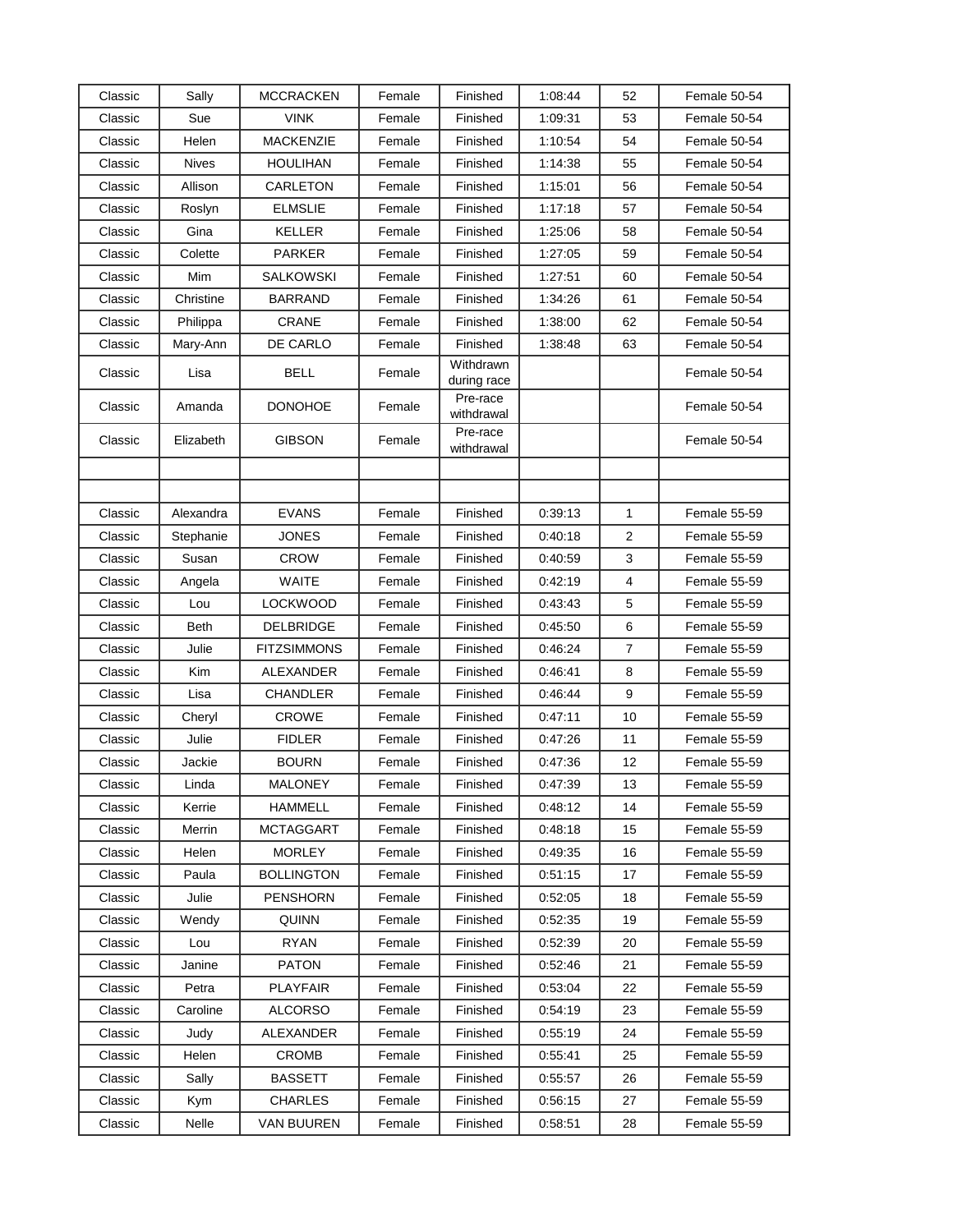| Classic | Phoebe        | <b>MCCUBBERY</b>           | Female | Finished                 | 0:59:01 | 29 | Female 55-59 |
|---------|---------------|----------------------------|--------|--------------------------|---------|----|--------------|
| Classic | Jenny         | <b>KNAPMAN</b>             | Female | Finished                 | 1:00:10 | 30 | Female 55-59 |
| Classic | Deirdre       | <b>THOMPSON</b>            | Female | Finished                 | 1:01:09 | 31 | Female 55-59 |
| Classic | Meredith      | <b>AVELING</b>             | Female | Finished                 | 1:01:16 | 32 | Female 55-59 |
| Classic | Linda         | MCDOWELL                   | Female | Finished                 | 1:01:35 | 33 | Female 55-59 |
| Classic | Wendy         | <b>BOYD</b>                | Female | Finished                 | 1:02:16 | 34 | Female 55-59 |
| Classic | Jenny         | <b>KENNON</b>              | Female | Finished                 | 1:02:55 | 35 | Female 55-59 |
| Classic | Kathleen      | HACKETT                    | Female | Finished                 | 1:04:20 | 36 | Female 55-59 |
| Classic | Denise        | <b>HULONCE</b>             | Female | Finished                 | 1:04:33 | 37 | Female 55-59 |
| Classic | Pauline       | <b>AHIPENE</b>             | Female | Finished                 | 1:05:28 | 38 | Female 55-59 |
| Classic | Michele       | <b>COKER</b>               | Female | Finished                 | 1:06:03 | 39 | Female 55-59 |
| Classic | Patricia      | THOMPSON                   | Female | Finished                 | 1:06:29 | 40 | Female 55-59 |
| Classic | Amanda        | MIDDLETON-HYDE             | Female | Finished                 | 1:08:01 | 41 | Female 55-59 |
| Classic | Anne          | <b>CURREY</b>              | Female | Finished                 | 1:09:29 | 42 | Female 55-59 |
| Classic | Shelley       | <b>KEEBLE</b>              | Female | Finished                 | 1:10:20 | 43 | Female 55-59 |
| Classic | Helen         | HUXLEY                     | Female | Finished                 | 1:12:48 | 44 | Female 55-59 |
| Classic | Suzy          | <b>COHEN</b>               | Female | Finished                 | 1:13:39 | 45 | Female 55-59 |
| Classic | Wendy         | <b>GILLEARD</b>            | Female | Finished                 | 1:15:43 | 46 | Female 55-59 |
| Classic | Sally         | <b>GARVEY - PAGE</b>       | Female | Finished                 | 1:16:24 | 47 | Female 55-59 |
| Classic | Deborah       | <b>LEWIS</b>               | Female | Finished                 | 1:20:32 | 48 | Female 55-59 |
| Classic | Kerry         | O'SHEA                     | Female | Finished                 | 1:33:12 | 49 | Female 55-59 |
| Classic | Louise        | <b>BECKMAN</b>             | Female | Pre-race<br>withdrawal   |         |    | Female 55-59 |
| Classic | Bronwyn       | <b>FOLLENT</b>             | Female | Pre-race<br>withdrawal   |         |    | Female 55-59 |
| Classic | Gina          | <b>HARRIS</b>              | Female | Pre-race<br>withdrawal   |         |    | Female 55-59 |
| Classic | Cheryl        | KAY                        | Female | Withdrawn<br>during race |         |    | Female 55-59 |
| Classic | Annette       | LANE                       | Female | Pre-race<br>withdrawal   |         |    | Female 55-59 |
|         |               |                            |        |                          |         |    |              |
|         |               |                            |        |                          |         |    |              |
| Classic | Vicki         | <b>MCKAIN</b>              | Female | Finished                 | 0.42:18 | 1  | Female 60-64 |
| Classic | Denise        | <b>ELDER</b>               | Female | Finished                 | 0:44:53 | 2  | Female 60-64 |
| Classic | Dyanna        | <b>BENNY</b>               | Female | Finished                 | 0:46:31 | 3  | Female 60-64 |
| Classic | Carol         | SPENCER-<br><b>GARDNER</b> | Female | Finished                 | 0.49.41 | 4  | Female 60-64 |
| Classic | Jennifer      | <b>HOLE</b>                | Female | Finished                 | 0:50:27 | 5  | Female 60-64 |
| Classic | <b>Bobbie</b> | <b>WINGER</b>              | Female | Finished                 | 0.50.58 | 6  | Female 60-64 |
| Classic | Penny         | <b>HEARN</b>               | Female | Finished                 | 0.51:08 | 7  | Female 60-64 |
| Classic | Pauline       | <b>PRIEST</b>              | Female | Finished                 | 0.52:18 | 8  | Female 60-64 |
| Classic | Renee         | <b>COREN</b>               | Female | Finished                 | 0.55.06 | 9  | Female 60-64 |
| Classic | Helen         | <b>BOSHELL</b>             | Female | Finished                 | 0.58.46 | 10 | Female 60-64 |
| Classic | Katrina       | <b>SINCLAIR</b>            | Female | Finished                 | 0.58:57 | 11 | Female 60-64 |
| Classic | Rae           | <b>WILLS</b>               | Female | Finished                 | 1:00:33 | 12 | Female 60-64 |
| Classic | Sue           | <b>MUIR</b>                | Female | Finished                 | 1:02:09 | 13 | Female 60-64 |
| Classic | Catherine     | <b>TULLOH</b>              | Female | Finished                 | 1:02:14 | 14 | Female 60-64 |
| Classic | Yvonne        | <b>WYATT</b>               | Female | Finished                 | 1:12:35 | 15 | Female 60-64 |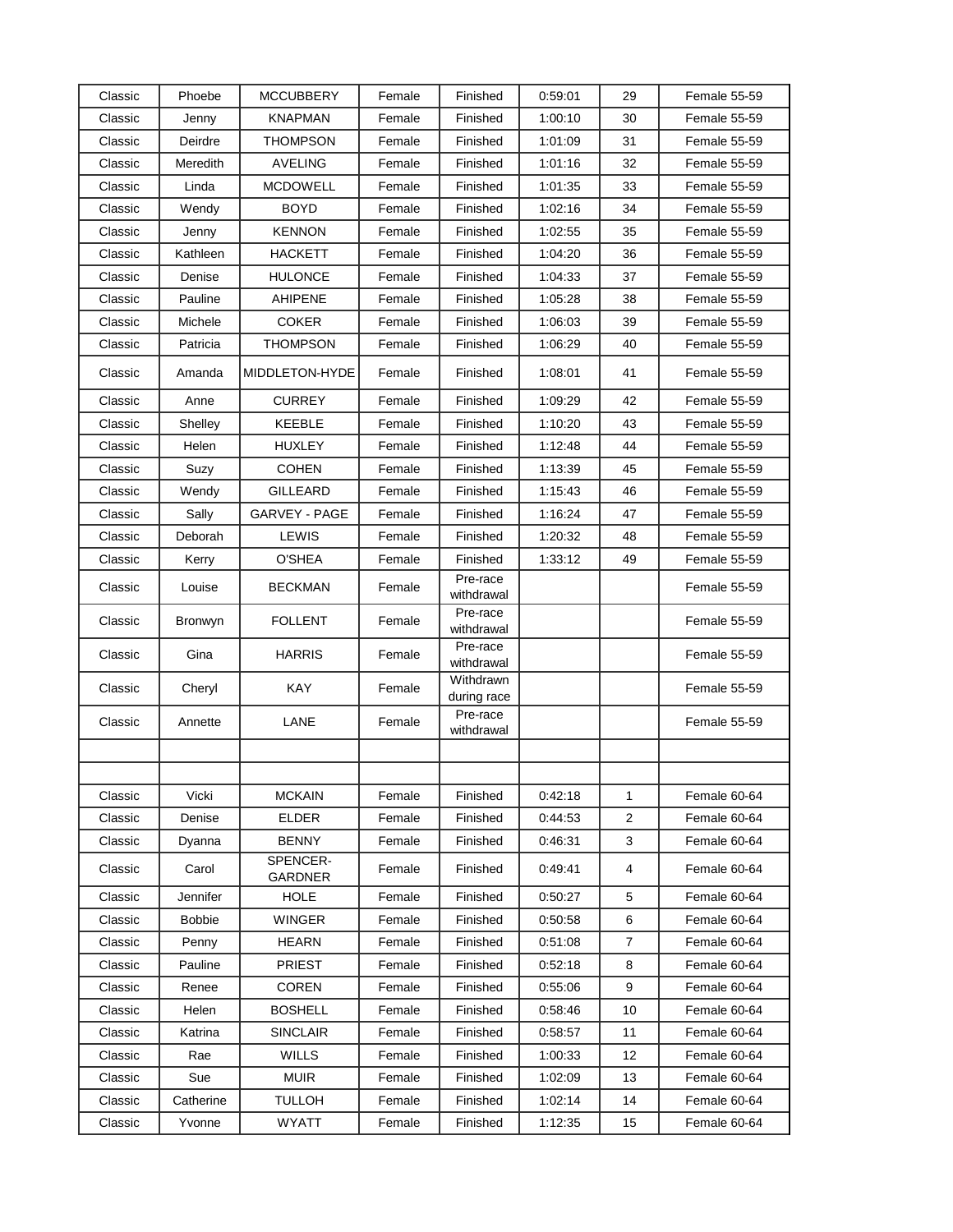| Classic | Trisha    | <b>FEUTRILL</b>   | Female | Finished               | 1:12:38 | 16             | Female 60-64           |
|---------|-----------|-------------------|--------|------------------------|---------|----------------|------------------------|
| Classic | Janet     | WAHLQUIST         | Female | Finished               | 1:13:07 | 17             | Female 60-64           |
| Classic | Julie     | <b>ARTHUR</b>     | Female | Finished               | 1:14:22 | 18             | Female 60-64           |
| Classic | Leila     | <b>FENTON</b>     | Female | Finished               | 1:16:09 | 19             | Female 60-64           |
| Classic | Marilynne | <b>POWER</b>      | Female | Finished               | 1.47.44 | 20             | Female 60-64           |
|         |           |                   |        |                        |         |                |                        |
|         |           |                   |        |                        |         |                |                        |
| Classic | Liz       | <b>CRILLY</b>     | Female | Finished               | 0.42:31 | 1              | Female 65-69           |
| Classic | Barbara   | <b>GRUBER</b>     | Female | Finished               | 0.51.58 | $\overline{2}$ | Female 65-69           |
| Classic | Stephanie | LYMBURNER         | Female | Finished               | 0:55:04 | 3              | Female 65-69           |
| Classic | Catherine | <b>JONES</b>      | Female | Finished               | 1:00:32 | 4              | Female 65-69           |
| Classic | Sally     | <b>MACFARLANE</b> | Female | Finished               | 1:02:48 | 5              | Female 65-69           |
| Classic | Rhonda    | <b>MCCARTIN</b>   | Female | Finished               | 1:07:47 | 6              | Female 65-69           |
| Classic | Nancy     | WHITELEY          | Female | Finished               | 1:15:53 | $\overline{7}$ | Female 65-69           |
| Classic | Heather   | <b>MASON</b>      | Female | Finished               | 1:22:46 | 8              | Female 65-69           |
| Classic | Rosslyn   | <b>SKINNER</b>    | Female | Pre-race<br>withdrawal |         |                | Female 65-69           |
|         |           |                   |        |                        |         |                |                        |
|         |           |                   |        |                        |         |                |                        |
| Classic | Jan       | <b>CROFT</b>      | Female | Finished               | 0:47:33 | 1              | Female 70-74           |
| Classic | Berenice  | <b>LANCASTER</b>  | Female | Finished               | 0:53:42 | $\mathbf{2}$   | Female 70-74           |
| Classic | June      | SORRELL           | Female | Finished               | 0.57:38 | 3              | Female 70-74           |
| Classic | Julie     | <b>CROW</b>       | Female | Finished               | 1:14:03 | 4              | Female 70-74           |
| Classic | Fran      | <b>ALLEN</b>      | Female | Finished               | 1:59:56 | 5              | Female 70-74           |
|         |           |                   |        |                        |         |                |                        |
|         |           |                   |        |                        |         |                |                        |
| Classic | Eulah     | <b>VARTY</b>      | Female | Pre-race               |         |                | Female 75-79           |
|         |           |                   |        | withdrawal             |         |                |                        |
| Classic | Heidi     | RENDALL           | Female | Finished               | 0:40:35 | 1              | <b>Female Assisted</b> |
| Classic | Wendy     | DU                | Female | Finished               | 0:46:33 | 2              | <b>Female Assisted</b> |
| Classic | Kath      | <b>MCKENZIE</b>   | Female | Finished               | 0.56.14 | 3              | <b>Female Assisted</b> |
| Classic | Elizabeth | <b>OCONNOR</b>    | Female | Finished               | 0:56:21 | 4              | Female Assisted        |
| Classic | Gayle     | <b>MCCALLUM</b>   | Female | Finished               | 1:02:00 | 5              | Female Assisted        |
|         |           |                   |        |                        |         |                |                        |
|         |           |                   |        |                        |         |                |                        |
| Classic | Chelsea   | <b>GUBECKA</b>    | Female | Finished               | 0.30.32 | $\mathbf{1}$   | Female SuperFish       |
| Classic | Zoe       | <b>ELKERTON</b>   | Female | Finished               | 0:31:56 | 2              | Female SuperFish       |
| Classic | Moesha    | <b>JOHNSON</b>    | Female | Finished               | 0.32.04 | 3              | Female SuperFish       |
| Classic | Courtney  | <b>HANCOCK</b>    | Female | Finished               | 0:33:18 | 4              | Female SuperFish       |
| Classic | Renee     | <b>HOLDSTOCK</b>  | Female | Finished               | 0.37.24 | 5              | Female SuperFish       |
|         |           |                   |        |                        |         |                |                        |
|         |           |                   |        |                        |         |                |                        |
| Classic | Hayden    | <b>COTTER</b>     | Male   | Finished               | 0:29:20 | 1              | Male 12-15             |
| Classic | Reece     | SOUTHALL          | Male   | Finished               | 0:30:39 | 2              | Male 12-15             |
| Classic | Jy        | <b>TIMPERLEY</b>  | Male   | Finished               | 0:30:41 | 3              | Male 12-15             |
| Classic | Bayden    | <b>BOTHA</b>      | Male   | Finished               | 0:30:42 | 4              | Male 12-15             |
|         |           |                   |        |                        |         |                |                        |
| Classic | Matthew   | PALMER            | Male   | Finished               | 0:30:51 | 5              | Male 12-15             |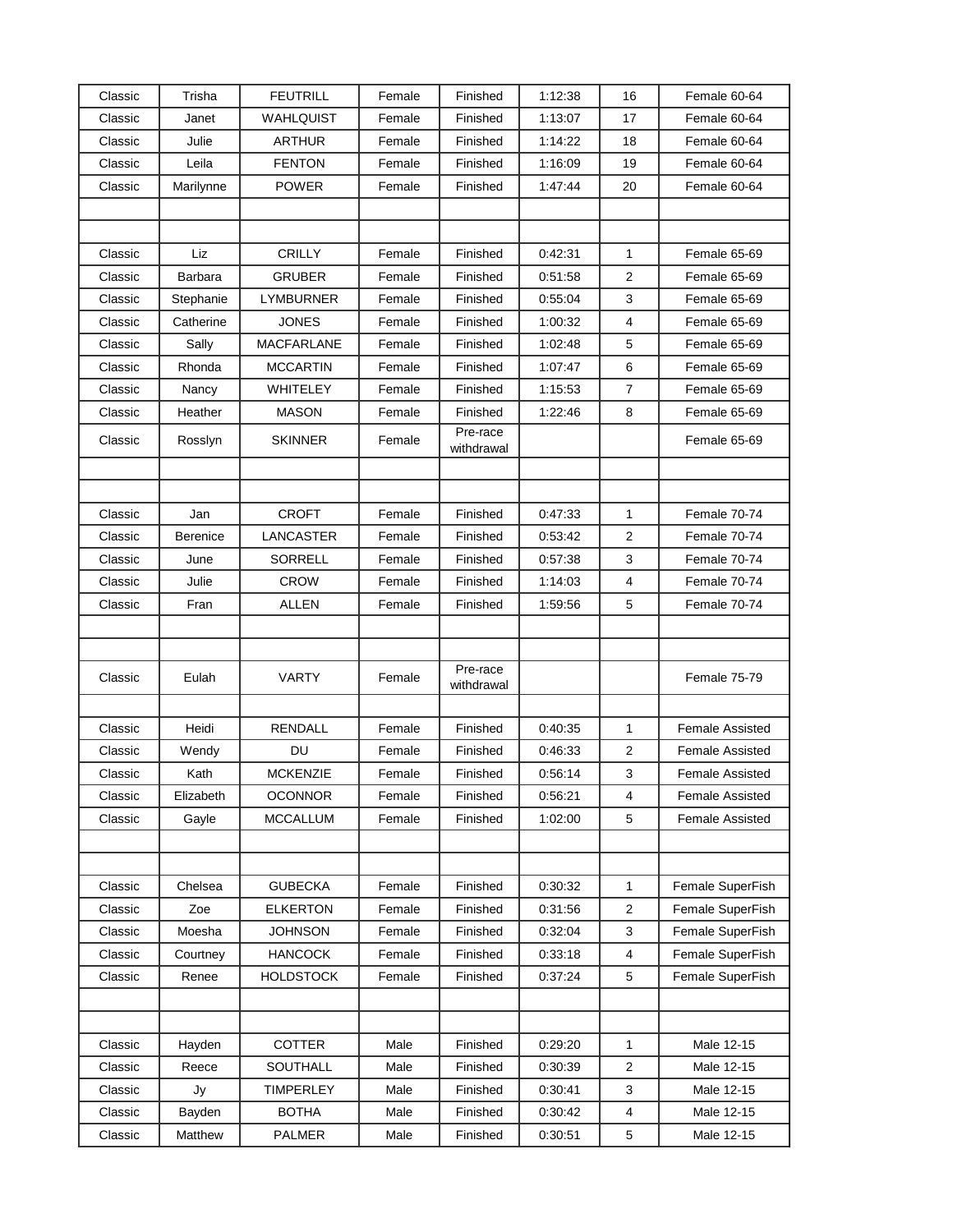| Classic | Ky              | <b>KINSELA</b>      | Male | Finished               | 0.34:05 | 6              | Male 12-15 |
|---------|-----------------|---------------------|------|------------------------|---------|----------------|------------|
| Classic | Cody            | LEIS                | Male | Finished               | 0.35.46 | $\overline{7}$ | Male 12-15 |
| Classic | Tyler           | <b>HURST</b>        | Male | Finished               | 0.35.52 | 8              | Male 12-15 |
| Classic | Jordan          | <b>GUBECKA</b>      | Male | Finished               | 0.36.24 | 9              | Male 12-15 |
| Classic | Samuel          | <b>PITMAN</b>       | Male | Finished               | 0:36:34 | 10             | Male 12-15 |
| Classic | Jacob           | LOUGHNAN            | Male | Finished               | 0:36:38 | 11             | Male 12-15 |
| Classic | <b>Bailey</b>   | COPELAND            | Male | Finished               | 0:37:07 | 12             | Male 12-15 |
| Classic | Cooper          | <b>MURPHY</b>       | Male | Finished               | 0.37:10 | 13             | Male 12-15 |
| Classic | Lewis           | <b>WARNE</b>        | Male | Finished               | 0:37:11 | 14             | Male 12-15 |
| Classic | Max             | <b>PYNE</b>         | Male | Finished               | 0.37:20 | 15             | Male 12-15 |
| Classic | <b>Nicholas</b> | LOVE                | Male | Finished               | 0:37:21 | 16             | Male 12-15 |
| Classic | Nathan          | <b>COTTER</b>       | Male | Finished               | 0:37:49 | 17             | Male 12-15 |
| Classic | Riley           | <b>CLOUT</b>        | Male | Finished               | 0.37:50 | 18             | Male 12-15 |
| Classic | Daniel          | <b>MOLE</b>         | Male | Finished               | 0:37:51 | 19             | Male 12-15 |
| Classic | Ryan            | <b>EVERSON</b>      | Male | Finished               | 0:38:30 | 20             | Male 12-15 |
| Classic | Jack            | <b>GRAHAM-JONES</b> | Male | Finished               | 0:40:30 | 21             | Male 12-15 |
| Classic | Joshua          | <b>JONES</b>        | Male | Finished               | 0.40.41 | 22             | Male 12-15 |
| Classic | Hugh            | <b>STEWART</b>      | Male | Finished               | 0.42:13 | 23             | Male 12-15 |
| Classic | Kye             | <b>MANNING-LEES</b> | Male | Finished               | 0:44:39 | 24             | Male 12-15 |
| Classic | Caylan          | SIDDELL             | Male | Finished               | 0:46:42 | 25             | Male 12-15 |
| Classic | Will            | <b>JONES</b>        | Male | Finished               | 0:46:47 | 26             | Male 12-15 |
| Classic | Harrison        | <b>KENNEDY</b>      | Male | Finished               | 0:46:57 | 27             | Male 12-15 |
| Classic | Ashby           | ALLEN               | Male | Finished               | 0:47:31 | 28             | Male 12-15 |
| Classic | Aidan           | RAJARATNAM          | Male | Finished               | 0:47:43 | 29             | Male 12-15 |
| Classic | Liam            | <b>WORLING</b>      | Male | Finished               | 0.50:00 | 30             | Male 12-15 |
| Classic | Shannon         | <b>COLWELL</b>      | Male | Finished               | 0:58:17 | 31             | Male 12-15 |
| Classic | Jack            | CALLAGHAN           | Male | Finished               | 1:01:31 | 32             | Male 12-15 |
| Classic | Stephen         | <b>MOORE</b>        | Male | Pre-race<br>withdrawal |         |                | Male 12-15 |
| Classic | Harrison        | <b>MURPHY</b>       | Male | Pre-race<br>withdrawal |         |                | Male 12-15 |
|         |                 |                     |      |                        |         |                |            |
|         |                 |                     |      |                        |         |                |            |
| Classic | Jye             | <b>ROGERS</b>       | Male | Finished               | 0:32:04 | 1              | Male 16-19 |
| Classic | Josh            | <b>BROWN</b>        | Male | Finished               | 0:32:07 | 2              | Male 16-19 |
| Classic | Kody            | <b>INNIS</b>        | Male | Finished               | 0:32:15 | 3              | Male 16-19 |
| Classic | Luke            | <b>CHAPMAN</b>      | Male | Finished               | 0:34:17 | 4              | Male 16-19 |
| Classic | Dominic         | <b>CORMACK</b>      | Male | Finished               | 0.35.32 | 5              | Male 16-19 |
| Classic | Hayden          | <b>SLEE</b>         | Male | Finished               | 0:35:41 | 6              | Male 16-19 |
| Classic | <b>Blake</b>    | <b>PENHEY</b>       | Male | Finished               | 0.36.45 | 7              | Male 16-19 |
| Classic | David           | PARSONSON           | Male | Finished               | 0:36:56 | 8              | Male 16-19 |
| Classic | Lachlan         | <b>MCGRATH</b>      | Male | Finished               | 0.37:26 | 9              | Male 16-19 |
| Classic | Matthew         | <b>JONES</b>        | Male | Finished               | 0.40.20 | 10             | Male 16-19 |
| Classic | Joshua          | <b>BULL</b>         | Male | Finished               | 0.41:27 | 11             | Male 16-19 |
| Classic | William         | <b>MCRAE</b>        | Male | Finished               | 0.41.49 | 12             | Male 16-19 |
| Classic | William         | <b>BRIGHTON</b>     | Male | Finished               | 0:42:17 | 13             | Male 16-19 |
| Classic | Michael         | <b>WARREN</b>       | Male | Finished               | 0:51:51 | 14             | Male 16-19 |
| Classic | Thomas          | ORAM                | Male | Finished               | 0.59.44 | 15             | Male 16-19 |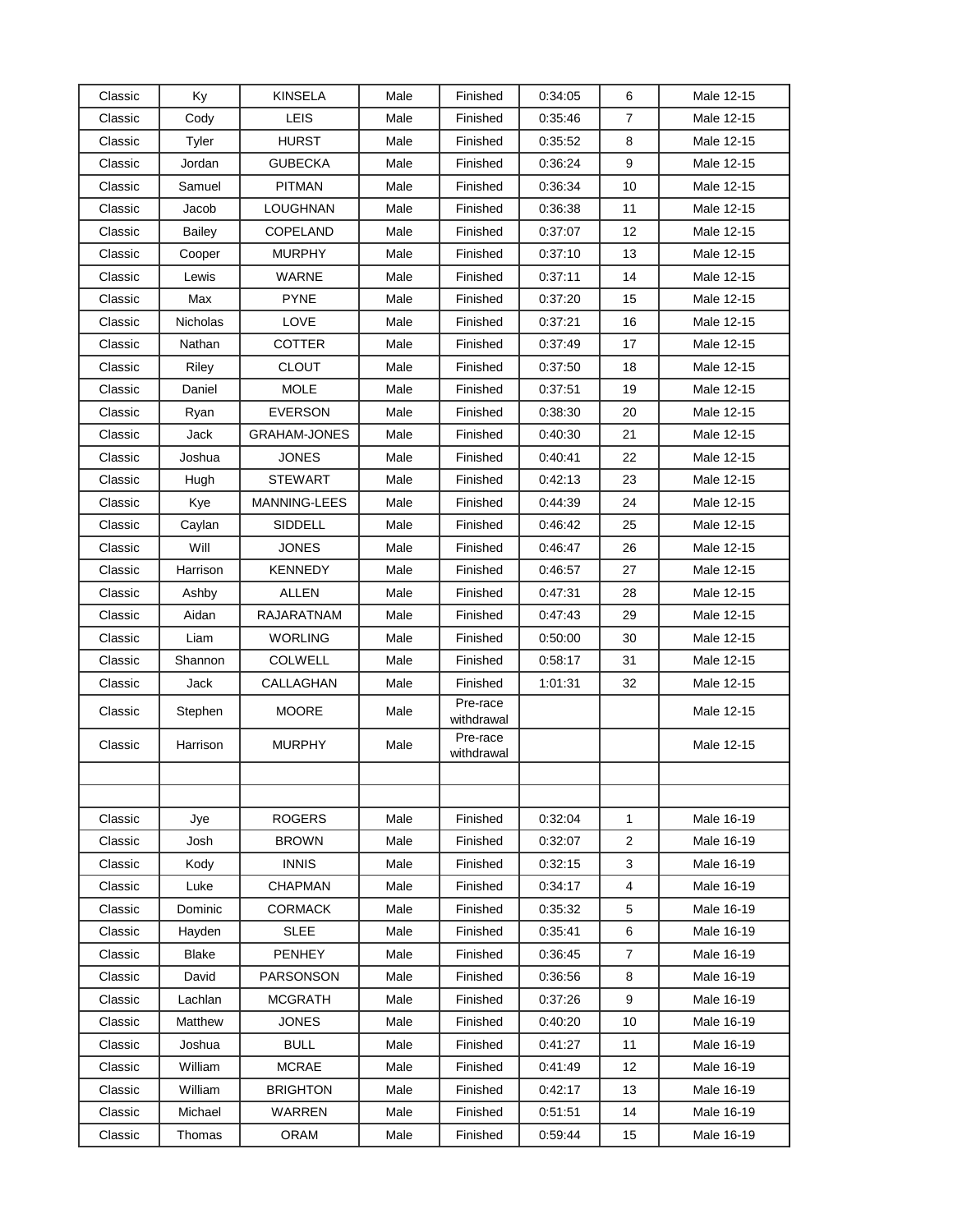| Classic | Nicholas       | <b>SIMON</b>         | Male | Finished               | 1:13:58 | 16             | Male 16-19 |
|---------|----------------|----------------------|------|------------------------|---------|----------------|------------|
| Classic | Patrick        | <b>MCNALLY</b>       | Male | Pre-race<br>withdrawal |         |                | Male 16-19 |
|         |                |                      |      |                        |         |                |            |
|         |                |                      |      |                        |         |                |            |
| Classic | Lindsey        | WALL                 | Male | Finished               | 0:33:08 | 1              | Male 20-24 |
| Classic | Ryan           | <b>TIMPERLEY</b>     | Male | Finished               | 0:34:45 | 2              | Male 20-24 |
| Classic | Maytas         | <b>SIRIVEJCHAPUN</b> | Male | Finished               | 0:36:09 | 3              | Male 20-24 |
| Classic | Matt           | LANCE                | Male | Finished               | 0.38:18 | 4              | Male 20-24 |
| Classic | Sam            | GRAY                 | Male | Finished               | 0:39:50 | 5              | Male 20-24 |
| Classic | David          | <b>MORTIMER</b>      | Male | Finished               | 0:40:06 | 6              | Male 20-24 |
| Classic | Tristan        | <b>ZOBEL</b>         | Male | Finished               | 0:44:37 | $\overline{7}$ | Male 20-24 |
| Classic | Patrick        | <b>CONNORS</b>       | Male | Finished               | 0:45:02 | 8              | Male 20-24 |
| Classic | Thomas         | LAW                  | Male | Finished               | 0:45:03 | 9              | Male 20-24 |
| Classic | Joshua         | <b>PARKER</b>        | Male | Finished               | 0.46:19 | 10             | Male 20-24 |
| Classic | Julian         | TAYLOR               | Male | Finished               | 0:48:58 | 11             | Male 20-24 |
| Classic | Alexander      | <b>HACKETT</b>       | Male | Finished               | 0:51:24 | 12             | Male 20-24 |
| Classic | <b>Brendan</b> | <b>IRWIN</b>         | Male | Finished               | 0.51:47 | 13             | Male 20-24 |
| Classic | Jamieson       | <b>MCLACHLAN</b>     | Male | Finished               | 0:55:56 | 14             | Male 20-24 |
| Classic | Jamie          | <b>WHITE</b>         | Male | Finished               | 0.56:16 | 15             | Male 20-24 |
| Classic | Forrest        | DOUYERE-PATE         | Male | Finished               | 1:06:25 | 16             | Male 20-24 |
| Classic | Christopher    | CRANE                | Male | Finished               | 1:12:35 | 17             | Male 20-24 |
| Classic | James          | <b>HASTIE</b>        | Male | Finished               | 1:13:45 | 18             | Male 20-24 |
| Classic | Rory           | <b>SANDERS</b>       | Male | Pre-race<br>withdrawal |         |                | Male 20-24 |
|         |                |                      |      |                        |         |                |            |
|         |                |                      |      |                        |         |                |            |
| Classic | Michael        | <b>WHITE</b>         | Male | Finished               | 0:33:57 | 1              | Male 25-29 |
| Classic | Brendan        | CAPELL               | Male | Finished               | 0:34:55 | 2              | Male 25-29 |
| Classic | Scott          | LANG                 | Male | Finished               | 0.37:04 | 3              | Male 25-29 |
| Classic | Adam           | CROSS                | Male | Finished               | 0:39:24 | 4              | Male 25-29 |
| Classic | Nicholas       | DE CARLO             | Male | Finished               | 0:40:38 | 5              | Male 25-29 |
| Classic | <b>Brett</b>   | <b>BYCROFT</b>       | Male | Finished               | 0:43:59 | 6              | Male 25-29 |
| Classic | James          | <b>REYNOLDS</b>      | Male | Finished               | 0.48:28 | $\overline{7}$ | Male 25-29 |
| Classic | Graham         | KOLB                 | Male | Finished               | 0.50.37 | 8              | Male 25-29 |
| Classic | Adrian         | <b>KARZON</b>        | Male | Finished               | 0.53.33 | 9              | Male 25-29 |
| Classic | Timothy        | SHARMAN              | Male | Finished               | 0:53:54 | 10             | Male 25-29 |
| Classic | James          | <b>WATTS</b>         | Male | Finished               | 0.54.14 | 11             | Male 25-29 |
| Classic | Benjamin       | RYAN                 | Male | Finished               | 0.56.25 | 12             | Male 25-29 |
| Classic | Christopher    | <b>GRAHAM</b>        | Male | Finished               | 0.56:48 | 13             | Male 25-29 |
| Classic | Graham         | <b>FAIRBAIRN</b>     | Male | Finished               | 0.56:54 | 14             | Male 25-29 |
| Classic | John           | LEATHLEY             | Male | Finished               | 1:01:13 | 15             | Male 25-29 |
| Classic | Jesse          | <b>PERCIVAL</b>      | Male | Finished               | 1:06:21 | 16             | Male 25-29 |
| Classic | Nicholas       | HAVILL               | Male | Finished               | 1:10:01 | 17             | Male 25-29 |
| Classic | Joshua         | <b>DAVIS</b>         | Male | Finished               | 1:10:14 | 18             | Male 25-29 |
| Classic | Viv            | <b>FERNANDES</b>     | Male | Finished               | 1:15:19 | 19             | Male 25-29 |
| Classic | Nicholas       | <b>PALMER</b>        | Male | Pre-race<br>withdrawal |         |                | Male 25-29 |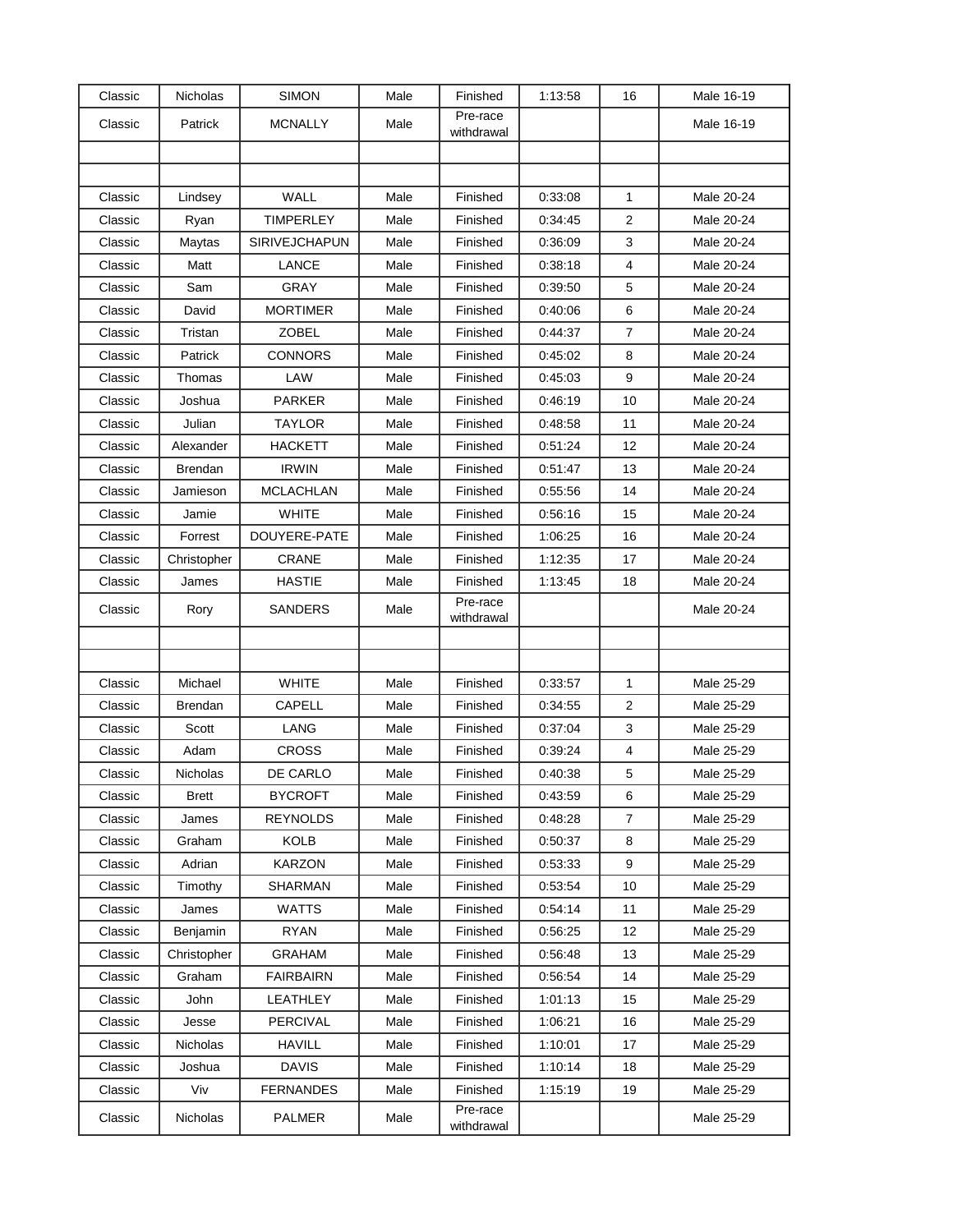| Classic | Dean           | <b>SULLIVAN</b>  | Male | Pre-race<br>withdrawal   |         |                         | Male 25-29 |
|---------|----------------|------------------|------|--------------------------|---------|-------------------------|------------|
|         |                |                  |      |                          |         |                         |            |
|         |                |                  |      |                          |         |                         |            |
| Classic | Casey          | <b>FLOUCH</b>    | Male | Finished                 | 0:32:20 | 1                       | Male 30-34 |
| Classic | Haydn          | <b>TIERNEY</b>   | Male | Finished                 | 0:32:22 | $\overline{2}$          | Male 30-34 |
| Classic | Craig          | <b>ELMORE</b>    | Male | Finished                 | 0.32:44 | 3                       | Male 30-34 |
| Classic | <b>Nick</b>    | HINSLEY          | Male | Finished                 | 0:33:18 | $\overline{\mathbf{4}}$ | Male 30-34 |
| Classic | Rohan          | <b>DAVIS</b>     | Male | Finished                 | 0:33:21 | 5                       | Male 30-34 |
| Classic | Mick           | <b>BUSH</b>      | Male | Finished                 | 0.33:44 | 6                       | Male 30-34 |
| Classic | Matt           | LAMONT           | Male | Finished                 | 0:36:28 | 7                       | Male 30-34 |
| Classic | Christophe     | <b>MANCHON</b>   | Male | Finished                 | 0:37:29 | 8                       | Male 30-34 |
| Classic | David          | <b>FINE</b>      | Male | Finished                 | 0.39:04 | 9                       | Male 30-34 |
| Classic | Geoffrey       | <b>SCARCE</b>    | Male | Finished                 | 0:39:16 | 10                      | Male 30-34 |
| Classic | Joel           | <b>WALTON</b>    | Male | Finished                 | 0:40:51 | 11                      | Male 30-34 |
| Classic | Andrew         | <b>BROWNLIE</b>  | Male | Finished                 | 0:40:57 | 12                      | Male 30-34 |
| Classic | Pat            | <b>DWYER</b>     | Male | Finished                 | 0:41:08 | 13                      | Male 30-34 |
| Classic | Craig          | <b>FRITSCH</b>   | Male | Finished                 | 0.41:14 | 14                      | Male 30-34 |
| Classic | Matthew        | <b>YOPP</b>      | Male | Finished                 | 0:41:35 | 15                      | Male 30-34 |
| Classic | Jordan         | <b>THRUPP</b>    | Male | Finished                 | 0:41:52 | 16                      | Male 30-34 |
| Classic | <b>Blake</b>   | <b>SEYMOUR</b>   | Male | Finished                 | 0.42:27 | 17                      | Male 30-34 |
| Classic | Thomas         | <b>DODS</b>      | Male | Finished                 | 0:42:34 | 18                      | Male 30-34 |
| Classic | Sean           | <b>DAUNT</b>     | Male | Finished                 | 0:43:06 | 19                      | Male 30-34 |
| Classic | <b>Briston</b> | <b>TOFT</b>      | Male | Finished                 | 0:44:22 | 20                      | Male 30-34 |
| Classic | Mark           | <b>HINSLEY</b>   | Male | Finished                 | 0:44:43 | 21                      | Male 30-34 |
| Classic | <b>Bradley</b> | <b>CLINTON</b>   | Male | Finished                 | 0:45:37 | 22                      | Male 30-34 |
| Classic | Chris          | LAKE             | Male | Finished                 | 0.45:37 | 23                      | Male 30-34 |
| Classic | Jamie          | QUINN            | Male | Finished                 | 0.47:14 | 24                      | Male 30-34 |
| Classic | David          | <b>RUSSELL</b>   | Male | Finished                 | 0:48.01 | 25                      | Male 30-34 |
| Classic | Reece          | <b>WALKER</b>    | Male | Finished                 | 0:48:15 | 26                      | Male 30-34 |
| Classic | Michael        | <b>COWDY</b>     | Male | Finished                 | 0:50:20 | 27                      | Male 30-34 |
| Classic | Jordan         | <b>BIRCHALL</b>  | Male | Finished                 | 0:50:22 | 28                      | Male 30-34 |
| Classic | Michael        | <b>BOLIN</b>     | Male | Finished                 | 0.54.33 | 29                      | Male 30-34 |
| Classic | Jared          | <b>WYATT</b>     | Male | Finished                 | 0:54:49 | 30                      | Male 30-34 |
| Classic | Greg           | <b>BACHMAYER</b> | Male | Finished                 | 0:55:35 | 31                      | Male 30-34 |
| Classic | Gus            | <b>WESCHER</b>   | Male | Finished                 | 0.56.44 | 32                      | Male 30-34 |
| Classic | James          | <b>COUPER</b>    | Male | Finished                 | 0.57:09 | 33                      | Male 30-34 |
| Classic | Ryan           | ANDRIESSEN       | Male | Finished                 | 0.58.08 | 34                      | Male 30-34 |
| Classic | David          | <b>PETRIE</b>    | Male | Finished                 | 0.58.45 | 35                      | Male 30-34 |
| Classic | Jarrod         | <b>ROBETRS</b>   | Male | Finished                 | 1:00:35 | 36                      | Male 30-34 |
| Classic | Mark           | <b>IRVIN</b>     | Male | Finished                 | 1:11:59 | 37                      | Male 30-34 |
| Classic | <b>Bradley</b> | <b>CHRISTMAS</b> | Male | Finished                 | 1:26:29 | 38                      | Male 30-34 |
| Classic | Stephen        | MILLER           | Male | Pre-race<br>withdrawal   |         |                         | Male 30-34 |
| Classic | Steen          | <b>MONDRUP</b>   | Male | Withdrawn<br>during race |         |                         | Male 30-34 |
|         |                |                  |      |                          |         |                         |            |
|         |                |                  |      |                          |         |                         |            |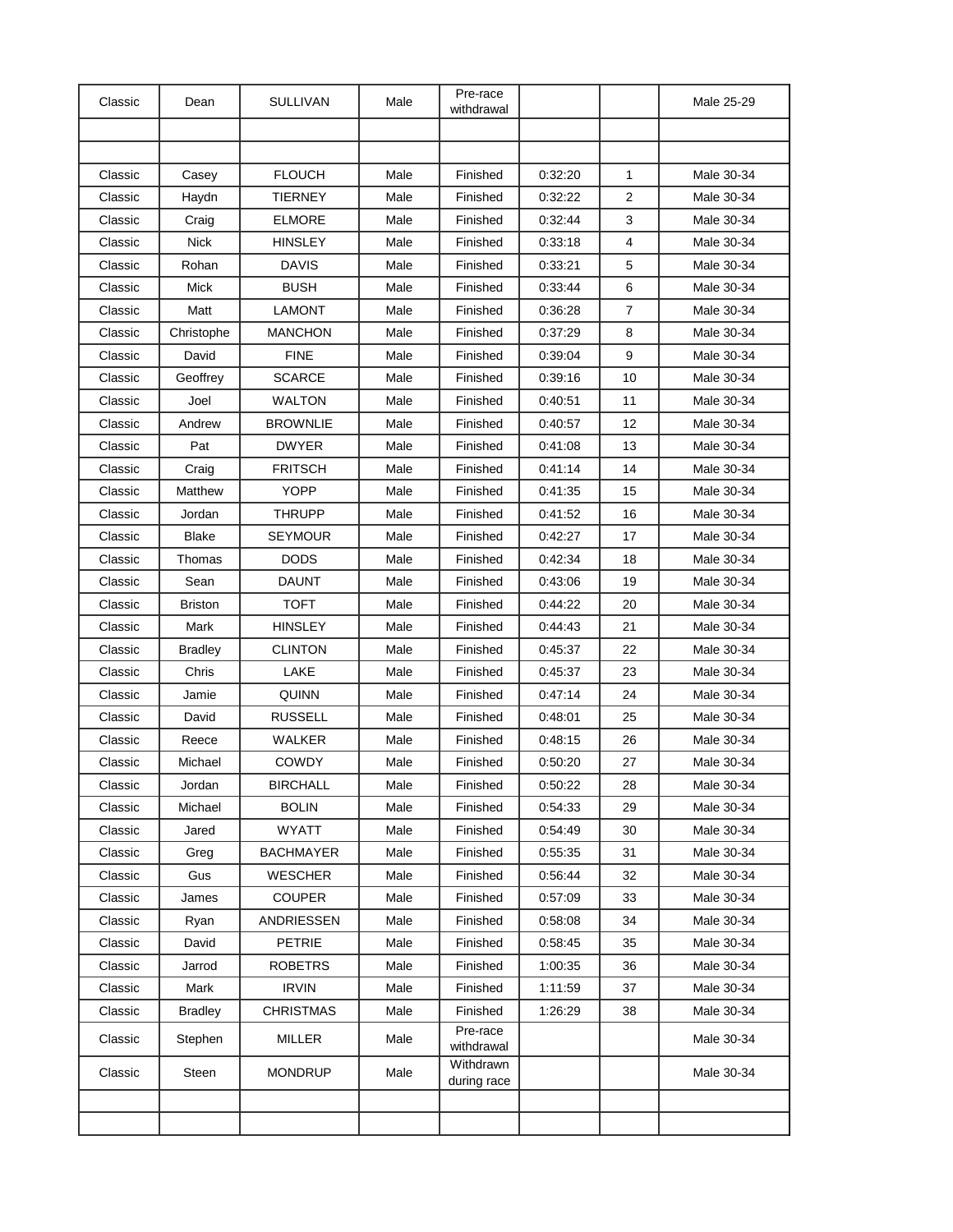| Classic | <b>Nick</b>  | <b>MARSHALL</b>  | Male | Finished | 0:31:36 | 1                       | Male 35-39 |
|---------|--------------|------------------|------|----------|---------|-------------------------|------------|
| Classic | Robert       | VAN DER ZANT     | Male | Finished | 0.31:43 | $\overline{\mathbf{c}}$ | Male 35-39 |
| Classic | Ty           | <b>DOWKER</b>    | Male | Finished | 0.32:15 | 3                       | Male 35-39 |
| Classic | Steven       | <b>ESGATE</b>    | Male | Finished | 0:32:19 | $\overline{4}$          | Male 35-39 |
| Classic | Jason        | SAMUELSON        | Male | Finished | 0.33.52 | 5                       | Male 35-39 |
| Classic | Neil         | <b>MCDONALD</b>  | Male | Finished | 0:35:33 | 6                       | Male 35-39 |
| Classic | Christopher  | <b>VELLIARIS</b> | Male | Finished | 0.36.16 | 7                       | Male 35-39 |
| Classic | Brian        | <b>FARRELL</b> ` | Male | Finished | 0.36.42 | 8                       | Male 35-39 |
| Classic | Joseph       | <b>DICKSON</b>   | Male | Finished | 0.36.54 | 9                       | Male 35-39 |
| Classic | Andrew       | COSTELLO         | Male | Finished | 0.37:10 | 10                      | Male 35-39 |
| Classic | Brendon      | <b>QUINN</b>     | Male | Finished | 0:39:07 | 11                      | Male 35-39 |
| Classic | Shaun        | <b>DONALD</b>    | Male | Finished | 0.39.14 | 12                      | Male 35-39 |
| Classic | Jamie        | <b>KERNOT</b>    | Male | Finished | 0:40:00 | 13                      | Male 35-39 |
| Classic | Tim          | <b>BOWDEN</b>    | Male | Finished | 0:40:06 | 14                      | Male 35-39 |
| Classic | James        | <b>FOSTER</b>    | Male | Finished | 0:40:38 | 15                      | Male 35-39 |
| Classic | Peter        | <b>HANCOCK</b>   | Male | Finished | 0:40:43 | 16                      | Male 35-39 |
| Classic | Jeremy       | <b>BENNETT</b>   | Male | Finished | 0:41:03 | 17                      | Male 35-39 |
| Classic | Adam         | SHEEHAN          | Male | Finished | 0:41:17 | 18                      | Male 35-39 |
| Classic | Peter        | <b>BRAMLEY</b>   | Male | Finished | 0.41:47 | 19                      | Male 35-39 |
| Classic | Lucas        | <b>DOWN</b>      | Male | Finished | 0:42:48 | 20                      | Male 35-39 |
| Classic | Steven       | <b>BENNETTS</b>  | Male | Finished | 0.43.35 | 21                      | Male 35-39 |
| Classic | Ben          | <b>HALL</b>      | Male | Finished | 0:44:13 | 22                      | Male 35-39 |
| Classic | Mark         | LAW              | Male | Finished | 0.44:24 | 23                      | Male 35-39 |
| Classic | Chris        | WEBBER           | Male | Finished | 0:44:24 | 24                      | Male 35-39 |
| Classic | Ewen         | LARSEN           | Male | Finished | 0:44:45 | 25                      | Male 35-39 |
| Classic | Philip       | <b>CAPPS</b>     | Male | Finished | 0.44.50 | 26                      | Male 35-39 |
| Classic | Matt         | <b>BURGESS</b>   | Male | Finished | 0:44:56 | 27                      | Male 35-39 |
| Classic | Luke         | <b>NICHOLS</b>   | Male | Finished | 0.45:07 | 28                      | Male 35-39 |
| Classic | Jono         | <b>COUSINS</b>   | Male | Finished | 0:45:39 | 29                      | Male 35-39 |
| Classic | Troy         | DALEY            | Male | Finished | 0:46:35 | 30                      | Male 35-39 |
| Classic | Scott        | <b>ROBERTS</b>   | Male | Finished | 0.46.56 | 31                      | Male 35-39 |
| Classic | Michael      | WARDLE           | Male | Finished | 0.47:15 | 32                      | Male 35-39 |
| Classic | Benjamin     | <b>WILMOT</b>    | Male | Finished | 0.47:24 | 33                      | Male 35-39 |
| Classic | Andrew       | PEARCE           | Male | Finished | 0:47:30 | 34                      | Male 35-39 |
| Classic | Andrew       | <b>MELLOR</b>    | Male | Finished | 0:47:49 | 35                      | Male 35-39 |
| Classic | Julian       | <b>ELS</b>       | Male | Finished | 0:48:35 | 36                      | Male 35-39 |
| Classic | <b>Brook</b> | <b>MARTIN</b>    | Male | Finished | 0:48:38 | 37                      | Male 35-39 |
| Classic | Kailas       | <b>ROBERTS</b>   | Male | Finished | 0:48:39 | 38                      | Male 35-39 |
| Classic | Denis        | <b>VIGNEAU</b>   | Male | Finished | 0:48:52 | 39                      | Male 35-39 |
| Classic | Ben          | <b>HOGAN</b>     | Male | Finished | 0.49.09 | 40                      | Male 35-39 |
| Classic | Jack         | <b>JONES</b>     | Male | Finished | 0.50.08 | 41                      | Male 35-39 |
| Classic | Ryan         | WAAGE            | Male | Finished | 0.52:03 | 42                      | Male 35-39 |
| Classic | Ryan         | <b>SCHOFIELD</b> | Male | Finished | 0:53:40 | 43                      | Male 35-39 |
| Classic | Lachlan      | CULLEN           | Male | Finished | 0.53.50 | 44                      | Male 35-39 |
| Classic | Paul         | <b>HELLEN</b>    | Male | Finished | 0.54.15 | 45                      | Male 35-39 |
| Classic | Harley       | <b>GRAHAM</b>    | Male | Finished | 0:56:34 | 46                      | Male 35-39 |
| Classic | Troy         | <b>BERRY</b>     | Male | Finished | 0:57:58 | 47                      | Male 35-39 |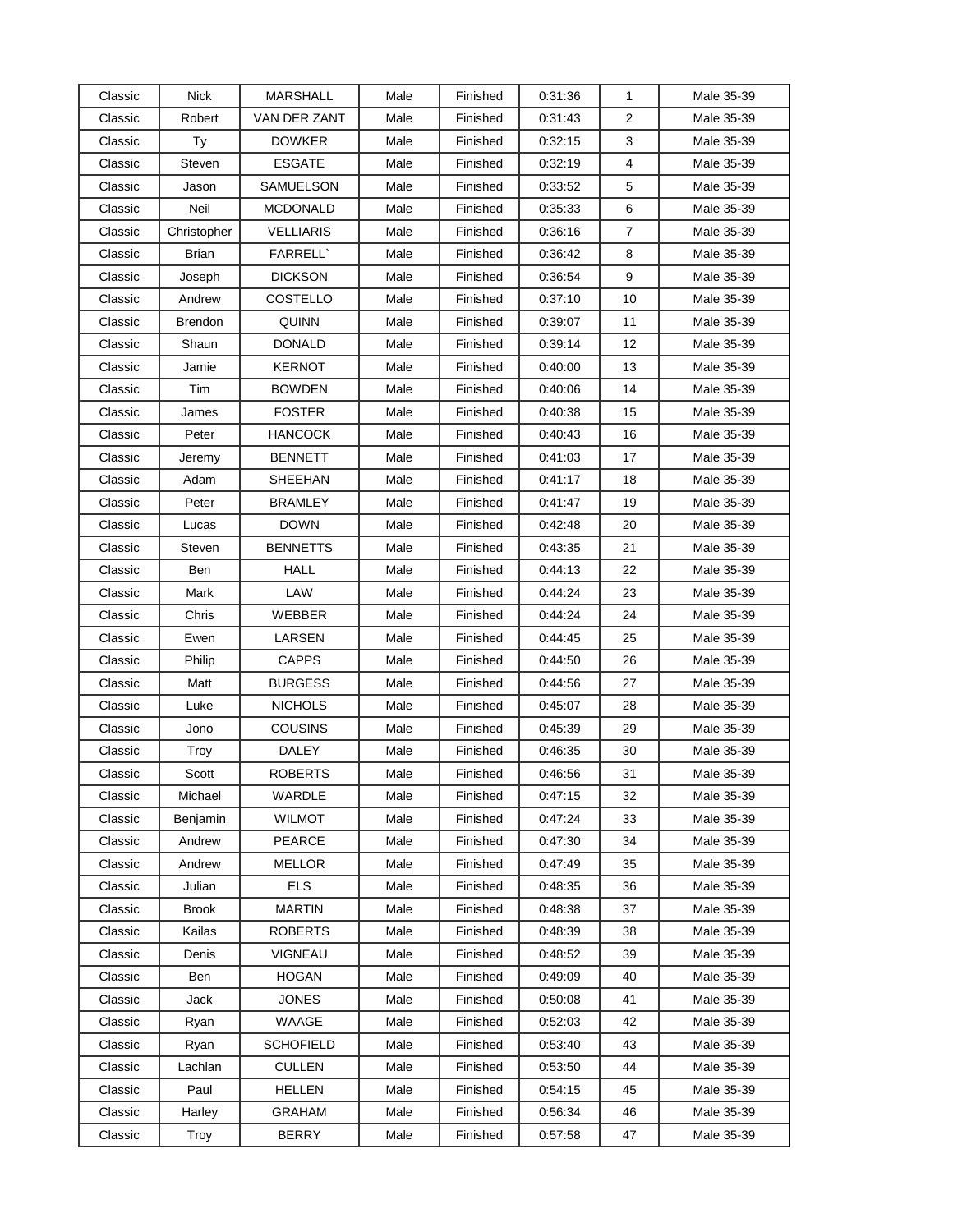| Classic            | Adam               | SWEETMAN          | Male         | Finished               | 0:58:19            | 48             | Male 35-39               |
|--------------------|--------------------|-------------------|--------------|------------------------|--------------------|----------------|--------------------------|
| Classic            | <b>Rick</b>        | <b>HERSEL</b>     | Male         | Finished               | 0:59:17            | 49             | Male 35-39               |
| Classic            | Jeremy             | <b>REQUENA</b>    | Male         | Finished               | 1:00:30            | 50             | Male 35-39               |
| Classic            | Dwayne             | GRANT             | Male         | Finished               | 1:01:01            | 51             | Male 35-39               |
| Classic            | David              | <b>ROSS</b>       | Male         | Finished               | 1:05:30            | 52             | Male 35-39               |
| Classic            | Glenn              | TOWNSEND          | Male         | Finished               | 1:06:31            | 53             | Male 35-39               |
| Classic            | Lee                | ROBB              | Male         | Finished               | 1:07:17            | 54             | Male 35-39               |
| Classic            | <b>Nick</b>        | LANE              | Male         | Finished               | 1:10:12            | 55             | Male 35-39               |
| Classic            | Luke               | <b>DAVIS</b>      | Male         | Finished               | 1:16:00            | 56             | Male 35-39               |
| Classic            | Mike               | <b>HUGHES</b>     | Male         | Finished               | 1:20:06            | 57             | Male 35-39               |
| Classic            | Coen               | <b>ZUIDEMA</b>    | Male         | Finished               | 1:28:07            | 58             | Male 35-39               |
| Classic            | Brad               | <b>COOMBS</b>     | Male         | Pre-race<br>withdrawal |                    |                | Male 35-39               |
| Classic            | Tony               | <b>DUNNINGS</b>   | Male         | Pre-race<br>withdrawal |                    |                | Male 35-39               |
|                    |                    |                   |              |                        |                    |                |                          |
|                    |                    |                   |              |                        |                    |                |                          |
| Classic            | Liam               | <b>SHORT</b>      | Male         | Finished               | 0.32.14            | $\mathbf{1}$   | Male 40-44               |
| Classic            | Alvin              | <b>CAOYONAN</b>   | Male         | Finished               | 0:33:22            | 2              | Male 40-44               |
| Classic            | Shane              | <b>GORNIK</b>     | Male         | Finished               | 0:35:25            | 3              | Male 40-44               |
| Classic            | <b>Marcus</b>      | <b>HUMPHREYS</b>  | Male         | Finished               | 0:35:30            | 4              | Male 40-44               |
| Classic            | David              | <b>PANTON</b>     | Male         | Finished               | 0.35.30            | 5              | Male 40-44               |
| Classic            | Trevor             | <b>KEMPER</b>     | Male         | Finished               | 0.35.30            | 6              | Male 40-44               |
| Classic            | Shaun              | <b>CLYNE</b>      | Male         | Finished               | 0.35.43            | $\overline{7}$ | Male 40-44               |
| Classic            | Michael            | <b>MANTON</b>     | Male         | Finished               | 0:36:47            | 8              | Male 40-44               |
| Classic            | Luke               | <b>BOND</b>       | Male         | Finished               | 0.37:05            | 9              | Male 40-44               |
| Classic            | Andrew             | JACOBS            | Male         | Finished               | 0.37:27            | 10             | Male 40-44               |
| Classic            | David              | <b>PYNE</b>       | Male         | Finished               | 0:37:28            | 11             | Male 40-44               |
| Classic            | Andrew             | <b>CAIRNCROSS</b> | Male         | Finished               | 0:37:31            | 12             | Male 40-44               |
| Classic            | Martin             | LEE               | Male         | Finished               | 0:37:34            | 13             | Male 40-44               |
| Classic            | John-Paul          | <b>MCLOONE</b>    | Male         | Finished               | 0:37:51            | 14             | Male 40-44               |
| Classic            | Paul               | <b>SMITH</b>      | Male         | Finished               | 0:38:02            | 15             | Male 40-44               |
| Classic            | Paul               | MEDNIS            | Male         | Finished               | 0:38:05<br>0:38:31 | 16             | Male 40-44<br>Male 40-44 |
| Classic<br>Classic | Jim<br><b>Brad</b> | ARNOLD<br>WALKER  | Male<br>Male | Finished<br>Finished   | 0:38:41            | 17             | Male 40-44               |
| Classic            |                    | <b>SPEARS</b>     | Male         | Finished               | 0:38:58            | 18<br>19       | Male 40-44               |
| Classic            | Lloyd<br>James     | <b>WOODARD</b>    | Male         | Finished               | 0:39:00            | 20             | Male 40-44               |
| Classic            | Anthony            | <b>BUGDEN</b>     | Male         | Finished               | 0:39:09            | 21             | Male 40-44               |
| Classic            | James              | <b>HARWOOD</b>    | Male         | Finished               | 0.40:11            | 22             | Male 40-44               |
| Classic            | Richard            | <b>SCARCE</b>     | Male         | Finished               | 0:40:51            | 23             | Male 40-44               |
| Classic            | Sterling           | <b>BRAIN</b>      | Male         | Finished               | 0:41:01            | 24             | Male 40-44               |
| Classic            | Andrew             | <b>REAY</b>       | Male         | Finished               | 0.41:07            | 25             | Male 40-44               |
| Classic            | Gavin              | <b>FARRELL</b>    | Male         | Finished               | 0.41:10            | 26             | Male 40-44               |
| Classic            | Scott              | <b>GOVENLOCK</b>  | Male         | Finished               | 0.41.27            | 27             | Male 40-44               |
| Classic            | Brad               | COOK              | Male         | Finished               | 0.41.46            | 28             | Male 40-44               |
| Classic            | Scott              | <b>BEVERIDGE</b>  | Male         | Finished               | 0.41:55            | 29             | Male 40-44               |
| Classic            | Aaron              | <b>CRAWFORD</b>   | Male         | Finished               | 0:41:58            | 30             | Male 40-44               |
| Classic            | David              | LAUNDERS          | Male         | Finished               | 0.42:27            | 31             | Male 40-44               |
|                    |                    |                   |              |                        |                    |                |                          |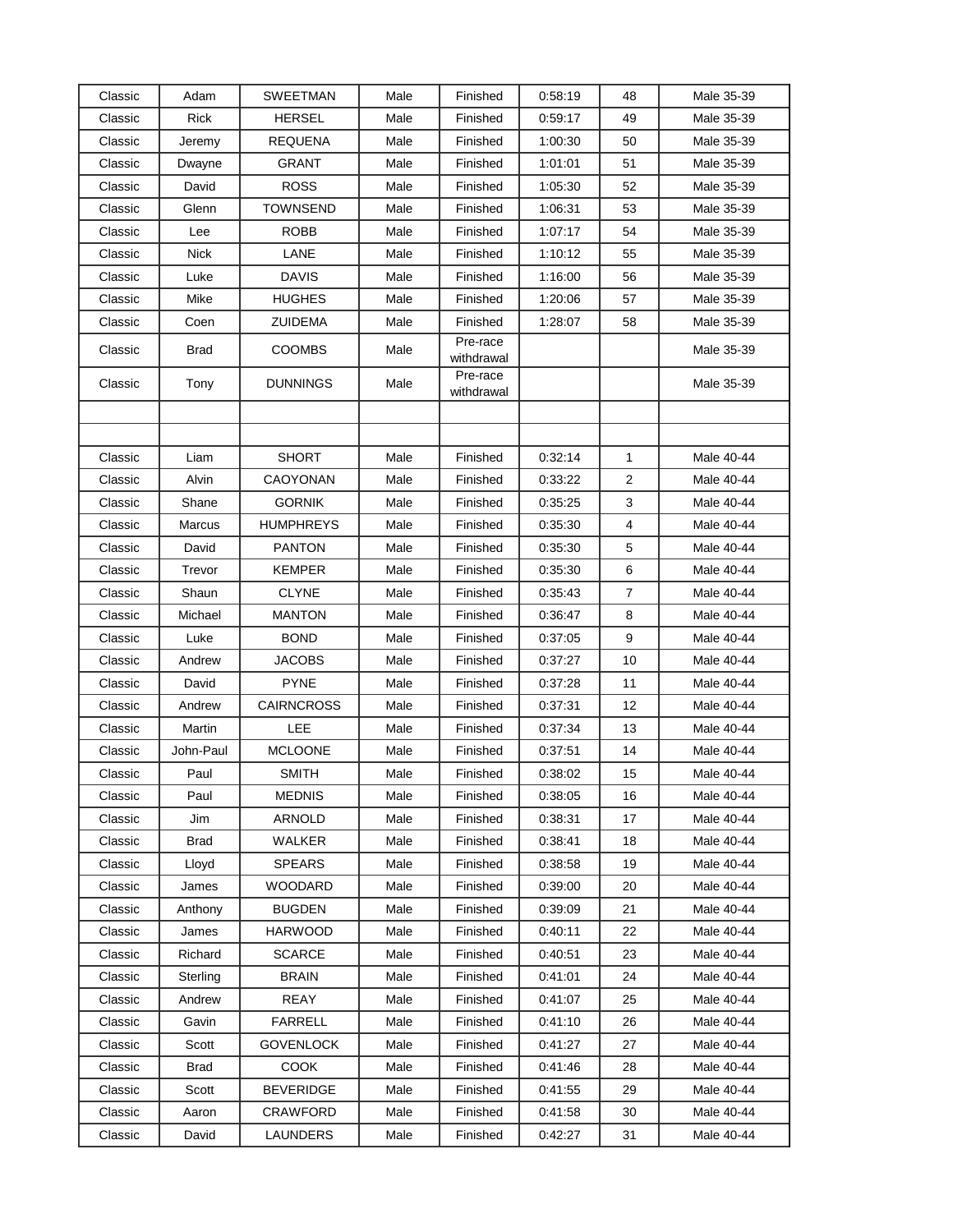| Classic | Darral      | <b>REES</b>         | Male | Finished | 0:42:29 | 32 | Male 40-44 |
|---------|-------------|---------------------|------|----------|---------|----|------------|
| Classic | Aaron       | JOHNSTONE           | Male | Finished | 0:42:29 | 33 | Male 40-44 |
| Classic | Gavin       | <b>STRINGFELLOW</b> | Male | Finished | 0:42:40 | 34 | Male 40-44 |
| Classic | Ric         | HULME               | Male | Finished | 0.42:42 | 35 | Male 40-44 |
| Classic | <b>Nick</b> | <b>BOWDEN</b>       | Male | Finished | 0.43:04 | 36 | Male 40-44 |
| Classic | Gary        | <b>DRISCOLL</b>     | Male | Finished | 0:43:08 | 37 | Male 40-44 |
| Classic | Kim         | ALEXANDER           | Male | Finished | 0:43:27 | 38 | Male 40-44 |
| Classic | Brett       | O'DONOVAN           | Male | Finished | 0:43:30 | 39 | Male 40-44 |
| Classic | Randall     | <b>EVANS</b>        | Male | Finished | 0:43:49 | 40 | Male 40-44 |
| Classic | Tyrone      | <b>MCGILLICK</b>    | Male | Finished | 0:43:51 | 41 | Male 40-44 |
| Classic | Paul        | OLDS                | Male | Finished | 0:44:14 | 42 | Male 40-44 |
| Classic | Darren      | <b>ROGERS</b>       | Male | Finished | 0:44:39 | 43 | Male 40-44 |
| Classic | Mark        | CRANITCH            | Male | Finished | 0.44.54 | 44 | Male 40-44 |
| Classic | Roger       | <b>ACKERS</b>       | Male | Finished | 0.45:57 | 45 | Male 40-44 |
| Classic | Craig       | BERRIDGE            | Male | Finished | 0:46:13 | 46 | Male 40-44 |
| Classic | John        | <b>MANNING</b>      | Male | Finished | 0.46.18 | 47 | Male 40-44 |
| Classic | <b>Nick</b> | <b>FAWAZ</b>        | Male | Finished | 0:46:23 | 48 | Male 40-44 |
| Classic | Simon       | WRIGHT              | Male | Finished | 0.46.43 | 49 | Male 40-44 |
| Classic | David       | HUXLEY              | Male | Finished | 0.46:50 | 50 | Male 40-44 |
| Classic | Jon         | KENNEDY             | Male | Finished | 0:46:57 | 51 | Male 40-44 |
| Classic | Jan         | SAFRANEK            | Male | Finished | 0.47:17 | 52 | Male 40-44 |
| Classic | Carl        | TAYLOR              | Male | Finished | 0:47:25 | 53 | Male 40-44 |
| Classic | Scott       | <b>BRYANT</b>       | Male | Finished | 0.47:29 | 54 | Male 40-44 |
| Classic | Jason       | HILL                | Male | Finished | 0.47:40 | 55 | Male 40-44 |
| Classic | David       | <b>PACKER</b>       | Male | Finished | 0:47:48 | 56 | Male 40-44 |
| Classic | Gavan       | <b>PURDY</b>        | Male | Finished | 0.48:00 | 57 | Male 40-44 |
| Classic | Vincent     | LOUBET              | Male | Finished | 0.48:09 | 58 | Male 40-44 |
| Classic | David       | <b>HETHORN</b>      | Male | Finished | 0:48:24 | 59 | Male 40-44 |
| Classic | Ben         | <b>WILLIAMS</b>     | Male | Finished | 0:48:27 | 60 | Male 40-44 |
| Classic | Daniel      | <b>STOTEN</b>       | Male | Finished | 0:48:51 | 61 | Male 40-44 |
| Classic | John        | <b>SINCLAIR</b>     | Male | Finished | 0:48:58 | 62 | Male 40-44 |
| Classic | Graeme      | QUAYLE              | Male | Finished | 0.49.26 | 63 | Male 40-44 |
| Classic | Adrian      | <b>HAWKE</b>        | Male | Finished | 0:49:30 | 64 | Male 40-44 |
| Classic | Jason       | <b>SCHOLTEN</b>     | Male | Finished | 0:49:36 | 65 | Male 40-44 |
| Classic | Chris       | <b>WALKER</b>       | Male | Finished | 0:50:00 | 66 | Male 40-44 |
| Classic | John        | <b>VEREKER</b>      | Male | Finished | 0:50:27 | 67 | Male 40-44 |
| Classic | Jack        | <b>FAHY</b>         | Male | Finished | 0:51:31 | 68 | Male 40-44 |
| Classic | Martin      | CAROLAN             | Male | Finished | 0:52:22 | 69 | Male 40-44 |
| Classic | Jock        | BEVERIDGE           | Male | Finished | 0.52:22 | 70 | Male 40-44 |
| Classic | Matt        | JUDKINS             | Male | Finished | 0.52.34 | 71 | Male 40-44 |
| Classic | Steven      | <b>SCOTT</b>        | Male | Finished | 0:52:50 | 72 | Male 40-44 |
| Classic | Michael     | <b>MIKITIS</b>      | Male | Finished | 0.53.05 | 73 | Male 40-44 |
| Classic | Glenn       | JOYNSON             | Male | Finished | 0.53:10 | 74 | Male 40-44 |
| Classic | Steven      | <b>PURDY</b>        | Male | Finished | 0.53.14 | 75 | Male 40-44 |
| Classic | Scott       | RAE                 | Male | Finished | 0.53.20 | 76 | Male 40-44 |
| Classic | Nathan      | MCGRATH             | Male | Finished | 0:53:33 | 77 | Male 40-44 |
| Classic | Craig       | <b>BANKS</b>        | Male | Finished | 0:54:50 | 78 | Male 40-44 |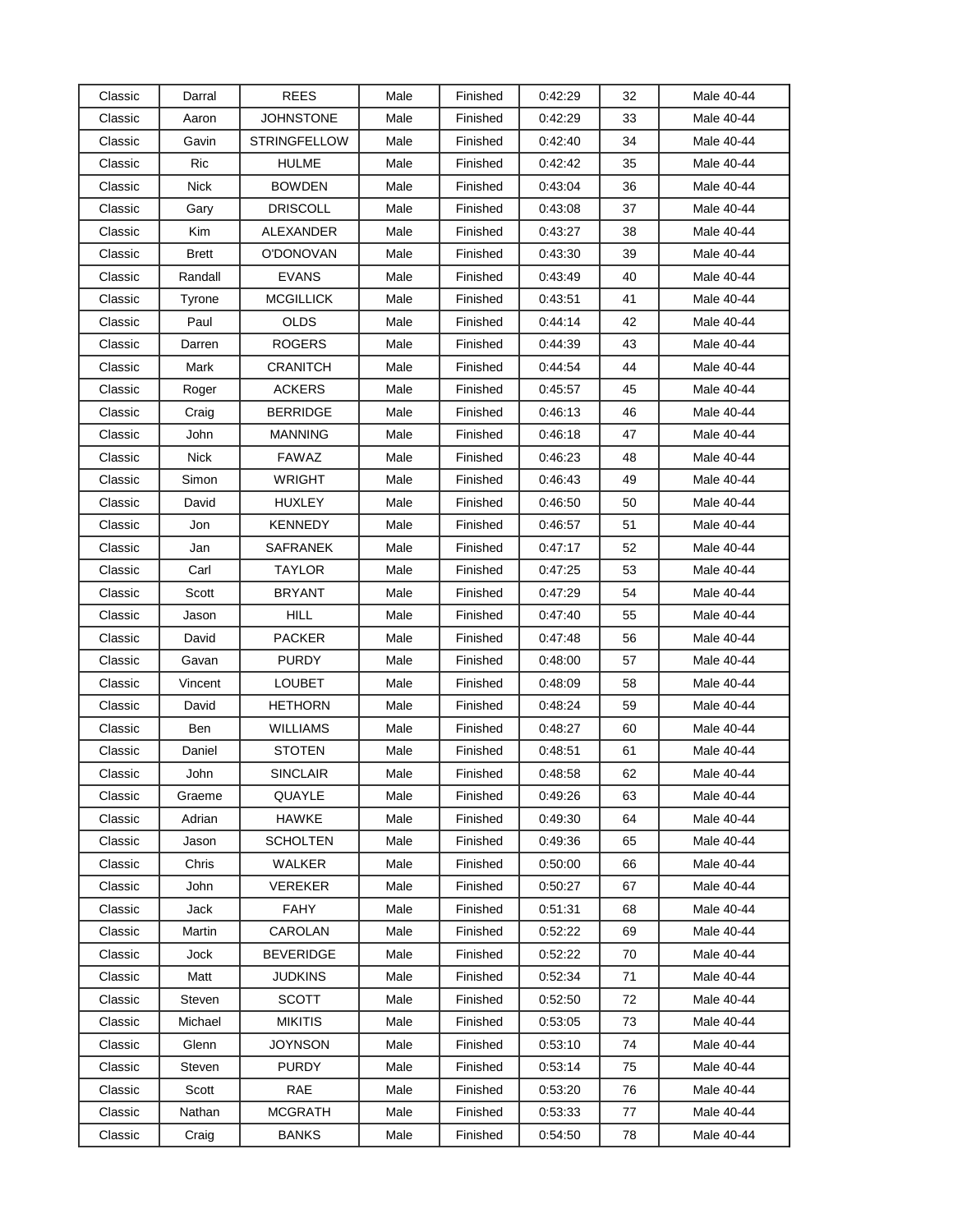| Classic | Rod     | WALLACE          | Male | Finished                 | 0.55:15 | 79             | Male 40-44 |
|---------|---------|------------------|------|--------------------------|---------|----------------|------------|
| Classic | Anthony | <b>GRAHAM</b>    | Male | Finished                 | 0.57:02 | 80             | Male 40-44 |
| Classic | Michael | <b>FELLNER</b>   | Male | Finished                 | 0:57:20 | 81             | Male 40-44 |
| Classic | Trevor  | <b>PINNER</b>    | Male | Finished                 | 0.57:22 | 82             | Male 40-44 |
| Classic | John    | <b>NELSON</b>    | Male | Finished                 | 0:58:21 | 83             | Male 40-44 |
| Classic | Andrew  | <b>DEARN</b>     | Male | Finished                 | 0:58:56 | 84             | Male 40-44 |
| Classic | Les     | <b>MCGUIRE</b>   | Male | Finished                 | 0:59:02 | 85             | Male 40-44 |
| Classic | Craig   | <b>WORLING</b>   | Male | Finished                 | 0:59:47 | 86             | Male 40-44 |
| Classic | Greg    | LAMB             | Male | Finished                 | 1:00:30 | 87             | Male 40-44 |
| Classic | Warwick | <b>WATERS</b>    | Male | Finished                 | 1:00:54 | 88             | Male 40-44 |
| Classic | Luke    | WALLACE          | Male | Finished                 | 1:01:07 | 89             | Male 40-44 |
| Classic | John    | <b>HANLY</b>     | Male | Finished                 | 1:01:30 | 90             | Male 40-44 |
| Classic | Antony  | LOMAS            | Male | Finished                 | 1:01:56 | 91             | Male 40-44 |
| Classic | Dare    | <b>POWER</b>     | Male | Finished                 | 1:02:46 | 92             | Male 40-44 |
| Classic | Mark    | <b>JOHNSTON</b>  | Male | Finished                 | 1:03:46 | 93             | Male 40-44 |
| Classic | Jason   | <b>TRISLEY</b>   | Male | Finished                 | 1:06:06 | 94             | Male 40-44 |
| Classic | John    | <b>DEANS</b>     | Male | Finished                 | 1:06:51 | 95             | Male 40-44 |
| Classic | Trent   | <b>HAMILTON</b>  | Male | Finished                 | 1:07:39 | 96             | Male 40-44 |
| Classic | Cameron | KOSMALA          | Male | Finished                 | 1:07:40 | 97             | Male 40-44 |
| Classic | Matt    | <b>HONEYWILL</b> | Male | Finished                 | 1:07:46 | 98             | Male 40-44 |
| Classic | Rob     | <b>DUGDALE</b>   | Male | Finished                 | 1:08:54 | 99             | Male 40-44 |
| Classic | Sylvain | <b>GOUMAND</b>   | Male | Finished                 | 1:09:34 | 100            | Male 40-44 |
| Classic | David   | <b>FENTON</b>    | Male | Finished                 | 1:11:28 | 101            | Male 40-44 |
| Classic | Robert  | <b>MINC</b>      | Male | Finished                 | 1:13:06 | 102            | Male 40-44 |
| Classic | Mark    | <b>JOHNSON</b>   | Male | Finished                 | 1:16:21 | 103            | Male 40-44 |
| Classic | Joe     | <b>BLAIR</b>     | Male | Finished                 | 1:18:25 | 104            | Male 40-44 |
| Classic | William | <b>MUNSIE</b>    | Male | Finished                 | 1:19:04 | 105            | Male 40-44 |
| Classic | Alan    | <b>HOPKINS</b>   | Male | Finished                 | 1:20:17 | 106            | Male 40-44 |
| Classic | Danny   | WARNER           | Male | Finished                 | 1:21:19 | 107            | Male 40-44 |
| Classic | Mark    | <b>HEANEY</b>    | Male | Withdrawn<br>during race |         |                | Male 40-44 |
| Classic | Deans   | <b>JOHN</b>      | Male | Pre-race<br>withdrawal   |         |                | Male 40-44 |
| Classic | Andrew  | JURD             | Male | Pre-race<br>withdrawal   |         |                | Male 40-44 |
| Classic | Matthew | OWEN             | Male | Pre-race<br>withdrawal   |         |                | Male 40-44 |
| Classic | Philip  | <b>REICHELT</b>  | Male | Pre-race<br>withdrawal   |         |                | Male 40-44 |
| Classic | Michael | SIGNAL           | Male | Pre-race<br>withdrawal   |         |                | Male 40-44 |
| Classic | Mark    | <b>SOWERBY</b>   | Male | Pre-race<br>withdrawal   |         |                | Male 40-44 |
|         |         |                  |      |                          |         |                |            |
|         |         |                  |      |                          |         |                |            |
| Classic | John    | <b>BAXTER</b>    | Male | Finished                 | 0.31.32 | $\mathbf{1}$   | Male 45-49 |
| Classic | Aidan   | <b>BERRY</b>     | Male | Finished                 | 0:33:50 | $\overline{2}$ | Male 45-49 |
| Classic | Tim     | <b>ALLEN</b>     | Male | Finished                 | 0.35.09 | 3              | Male 45-49 |
| Classic | Scott   | <b>ROBINSON</b>  | Male | Finished                 | 0:35:48 | 4              | Male 45-49 |
| Classic | John    | REID             | Male | Finished                 | 0.35.49 | 5              | Male 45-49 |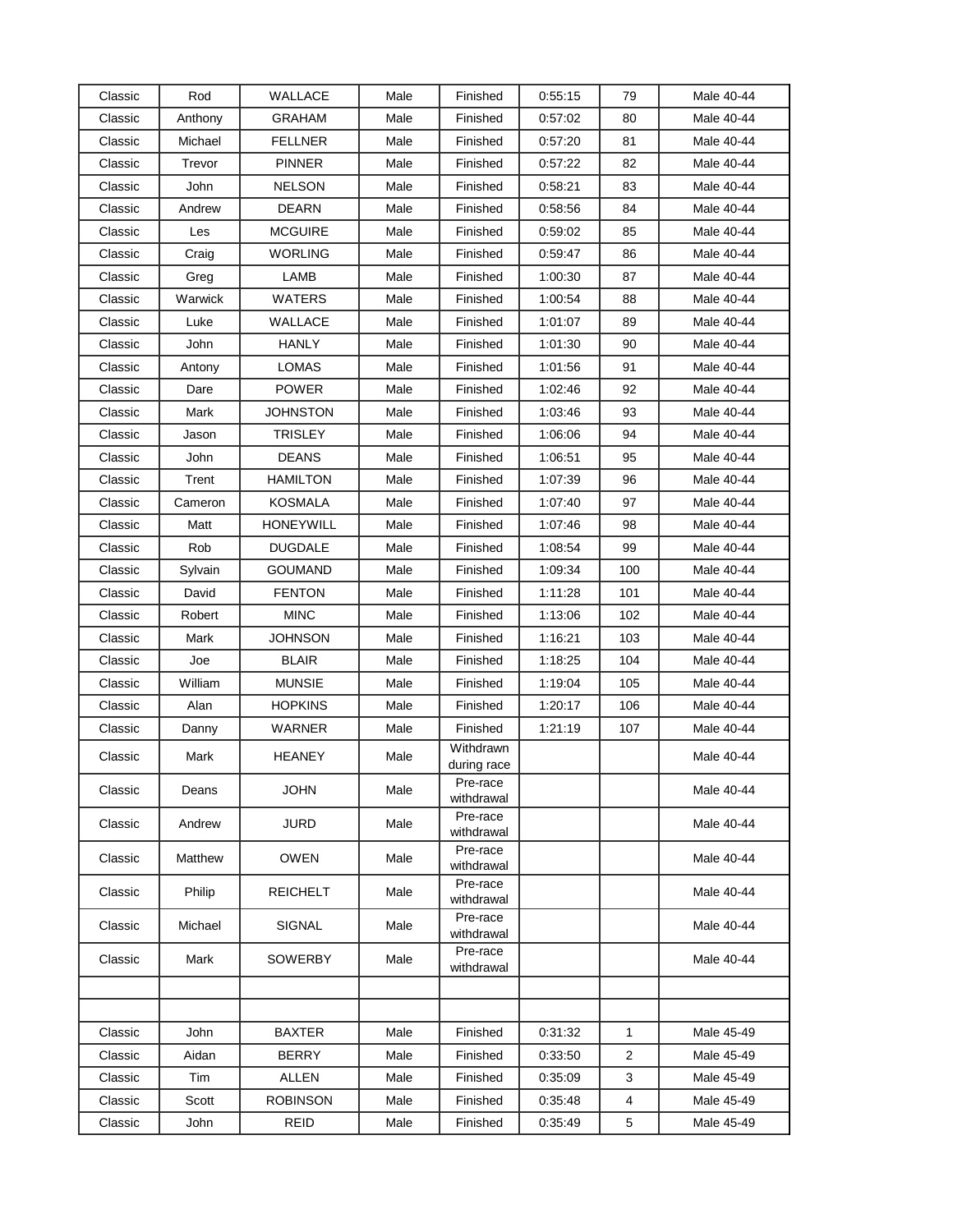| Classic | Scott       | BELCHER           | Male | Finished | 0.36:36 | 6              | Male 45-49 |
|---------|-------------|-------------------|------|----------|---------|----------------|------------|
| Classic | Roger       | <b>BELMAR</b>     | Male | Finished | 0:36:37 | $\overline{7}$ | Male 45-49 |
| Classic | Geoffrey    | <b>BOOTH</b>      | Male | Finished | 0.36:44 | 8              | Male 45-49 |
| Classic | John        | <b>HAW</b>        | Male | Finished | 0:36:49 | 9              | Male 45-49 |
| Classic | Alan        | <b>BLAKE</b>      | Male | Finished | 0:36:57 | 10             | Male 45-49 |
| Classic | Robert      | <b>DARKE</b>      | Male | Finished | 0:37:06 | 11             | Male 45-49 |
| Classic | Andrew      | <b>TUCKER</b>     | Male | Finished | 0.37:07 | 12             | Male 45-49 |
| Classic | Dean        | <b>HANCOCK</b>    | Male | Finished | 0:37:39 | 13             | Male 45-49 |
| Classic | Matthew     | O'CALLAGHAN       | Male | Finished | 0:38:01 | 14             | Male 45-49 |
| Classic | Craig       | <b>CHAPMAN</b>    | Male | Finished | 0:38:09 | 15             | Male 45-49 |
| Classic | Kevin       | <b>SMART</b>      | Male | Finished | 0:38:15 | 16             | Male 45-49 |
| Classic | Craig       | <b>FAULKNER</b>   | Male | Finished | 0:38:41 | 17             | Male 45-49 |
| Classic | Peter       | VALENTINE         | Male | Finished | 0:38:55 | 18             | Male 45-49 |
| Classic | Craig       | <b>HASKINS</b>    | Male | Finished | 0:39:40 | 19             | Male 45-49 |
| Classic | Peter       | <b>ROGERSON</b>   | Male | Finished | 0:39:50 | 20             | Male 45-49 |
| Classic | Michael     | <b>PONTEFRACT</b> | Male | Finished | 0:40:15 | 21             | Male 45-49 |
| Classic | Gary        | <b>FLAHERTY</b>   | Male | Finished | 0:40:15 | 22             | Male 45-49 |
| Classic | Philip      | KEIR              | Male | Finished | 0:40:33 | 23             | Male 45-49 |
| Classic | John        | <b>HAUGHTON</b>   | Male | Finished | 0:40:34 | 24             | Male 45-49 |
| Classic | Lionel      | LUKIN             | Male | Finished | 0.40.36 | 25             | Male 45-49 |
| Classic | lan         | <b>BUTLER</b>     | Male | Finished | 0:40:40 | 26             | Male 45-49 |
| Classic | Andrew      | <b>BOTHA</b>      | Male | Finished | 0:40:50 | 27             | Male 45-49 |
| Classic | Grant       | CAMERON           | Male | Finished | 0:40:54 | 28             | Male 45-49 |
| Classic | Tim         | <b>RUGE</b>       | Male | Finished | 0:41:52 | 29             | Male 45-49 |
| Classic | Filip       | LIKAR             | Male | Finished | 0:41:58 | 30             | Male 45-49 |
| Classic | Alex        | <b>SCREEN</b>     | Male | Finished | 0:42:19 | 31             | Male 45-49 |
| Classic | Patrick     | <b>TUITE</b>      | Male | Finished | 0:42:21 | 32             | Male 45-49 |
| Classic | Michael     | <b>BULLEN</b>     | Male | Finished | 0.42:27 | 33             | Male 45-49 |
| Classic | Jim         | HEFFERAN          | Male | Finished | 0.42:28 | 34             | Male 45-49 |
| Classic | <b>Brad</b> | <b>ARNOLD</b>     | Male | Finished | 0.42:42 | 35             | Male 45-49 |
| Classic | Rob         | <b>ANGUS</b>      | Male | Finished | 0.42:50 | 36             | Male 45-49 |
| Classic | Michael     | <b>MCKELVIE</b>   | Male | Finished | 0:43:19 | 37             | Male 45-49 |
| Classic | lan         | <b>HOPPER</b>     | Male | Finished | 0.43.23 | 38             | Male 45-49 |
| Classic | Geoff       | <b>BENSLEY</b>    | Male | Finished | 0.43.28 | 39             | Male 45-49 |
| Classic | Scott       | CALLAGHAN         | Male | Finished | 0:43:42 | 40             | Male 45-49 |
| Classic | Kel         | <b>RYAN</b>       | Male | Finished | 0.43.45 | 41             | Male 45-49 |
| Classic | John        | <b>CLIFFORD</b>   | Male | Finished | 0:43:51 | 42             | Male 45-49 |
| Classic | Tony        | <b>TRIMBLE</b>    | Male | Finished | 0.44:08 | 43             | Male 45-49 |
| Classic | Jeff        | <b>CINI</b>       | Male | Finished | 0:44:32 | 44             | Male 45-49 |
| Classic | Owen        | <b>LAWRENCE</b>   | Male | Finished | 0.44:41 | 45             | Male 45-49 |
| Classic | lan         | <b>MCKAY</b>      | Male | Finished | 0.45.52 | 46             | Male 45-49 |
| Classic | Luke        | <b>MORGAN</b>     | Male | Finished | 0.45.54 | 47             | Male 45-49 |
| Classic | Bevan       | <b>BUTCHER</b>    | Male | Finished | 0:45:55 | 48             | Male 45-49 |
| Classic | Martin      | <b>STOCK</b>      | Male | Finished | 0.45:57 | 49             | Male 45-49 |
| Classic | David       | GRAY              | Male | Finished | 0.45:59 | 50             | Male 45-49 |
| Classic | David       | GIBSON-SMITH      | Male | Finished | 0.46.16 | 51             | Male 45-49 |
| Classic | Nigel       | ORAM              | Male | Finished | 0:46:30 | 52             | Male 45-49 |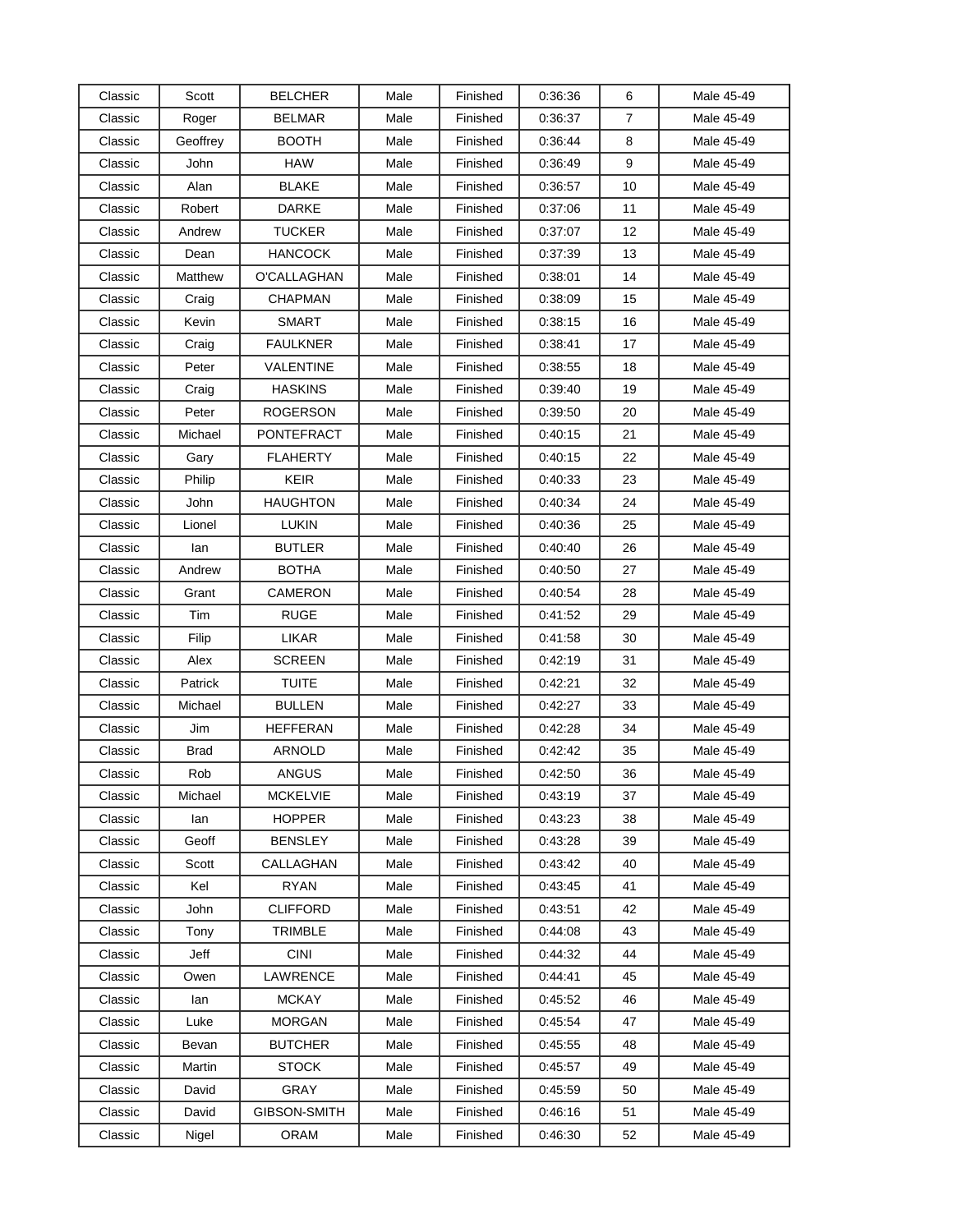| Classic | James        | JENNINGS         | Male | Finished | 0:46:52 | 53 | Male 45-49 |
|---------|--------------|------------------|------|----------|---------|----|------------|
| Classic | Wayne        | <b>CLAYTON</b>   | Male | Finished | 0.47:05 | 54 | Male 45-49 |
| Classic | David        | <b>FOODEY</b>    | Male | Finished | 0:47:13 | 55 | Male 45-49 |
| Classic | Lynton       | <b>MORTENSEN</b> | Male | Finished | 0.47:24 | 56 | Male 45-49 |
| Classic | John         | WARE             | Male | Finished | 0.47:34 | 57 | Male 45-49 |
| Classic | Chris        | <b>VERTULLO</b>  | Male | Finished | 0:48:26 | 58 | Male 45-49 |
| Classic | Craig        | <b>REEVES</b>    | Male | Finished | 0:48:33 | 59 | Male 45-49 |
| Classic | Antony       | <b>HOLMES</b>    | Male | Finished | 0:48:47 | 60 | Male 45-49 |
| Classic | Douglas      | <b>WARNE</b>     | Male | Finished | 0.49.11 | 61 | Male 45-49 |
| Classic | Simon        | <b>HOWDEN</b>    | Male | Finished | 0:49:26 | 62 | Male 45-49 |
| Classic | Carl         | WILKIN           | Male | Finished | 0.49.35 | 63 | Male 45-49 |
| Classic | Trent        | <b>HALLIDAY</b>  | Male | Finished | 0:50:04 | 64 | Male 45-49 |
| Classic | Paul         | HOLLINGSWORTH    | Male | Finished | 0:50:14 | 65 | Male 45-49 |
| Classic | Hylton       | <b>SLATER</b>    | Male | Finished | 0:51:18 | 66 | Male 45-49 |
| Classic | Anthony      | <b>ROUS</b>      | Male | Finished | 0:51:32 | 67 | Male 45-49 |
| Classic | Lawrence     | <b>COWEN</b>     | Male | Finished | 0:51:57 | 68 | Male 45-49 |
| Classic | Jeffrey      | <b>PITMAN</b>    | Male | Finished | 0.52.32 | 69 | Male 45-49 |
| Classic | Craig        | <b>BLANCH</b>    | Male | Finished | 0.52:34 | 70 | Male 45-49 |
| Classic | Stephen      | <b>SHAW</b>      | Male | Finished | 0:53:34 | 71 | Male 45-49 |
| Classic | Robert       | <b>SIMON</b>     | Male | Finished | 0:53:53 | 72 | Male 45-49 |
| Classic | Scott        | AVERY            | Male | Finished | 0.54.15 | 73 | Male 45-49 |
| Classic | Warren       | <b>NEWTON</b>    | Male | Finished | 0:54:26 | 74 | Male 45-49 |
| Classic | Dave         | <b>MUNSIE</b>    | Male | Finished | 0:54:38 | 75 | Male 45-49 |
| Classic | Mark         | <b>ELLIS</b>     | Male | Finished | 0:55:11 | 76 | Male 45-49 |
| Classic | George       | <b>BURNELL</b>   | Male | Finished | 0:56:04 | 77 | Male 45-49 |
| Classic | Scott        | JENKINSON        | Male | Finished | 0:56:28 | 78 | Male 45-49 |
| Classic | Brendan      | <b>ELLIS</b>     | Male | Finished | 0.56.54 | 79 | Male 45-49 |
| Classic | John         | <b>POWELL</b>    | Male | Finished | 0.57:02 | 80 | Male 45-49 |
| Classic | John         | <b>ROSE</b>      | Male | Finished | 0.57:09 | 81 | Male 45-49 |
| Classic | Jeff         | WESTMORE         | Male | Finished | 0:57:54 | 82 | Male 45-49 |
| Classic | Malcolm      | <b>FOX</b>       | Male | Finished | 0:58:11 | 83 | Male 45-49 |
| Classic | Ashley       | <b>QUINTON</b>   | Male | Finished | 0.58.14 | 84 | Male 45-49 |
| Classic | Jos          | DE SCHEPPER      | Male | Finished | 0:58:31 | 85 | Male 45-49 |
| Classic | Matt         | <b>BARKER</b>    | Male | Finished | 0.59.44 | 86 | Male 45-49 |
| Classic | Campbell     | <b>GREEN</b>     | Male | Finished | 1:00:03 | 87 | Male 45-49 |
| Classic | Rob          | LOWE             | Male | Finished | 1:00:33 | 88 | Male 45-49 |
| Classic | Simon        | <b>MORGAN</b>    | Male | Finished | 1:02:04 | 89 | Male 45-49 |
| Classic | Jeremy       | <b>BRIGHT</b>    | Male | Finished | 1:05:05 | 90 | Male 45-49 |
| Classic | David        | <b>BEZEAR</b>    | Male | Finished | 1:05:05 | 91 | Male 45-49 |
| Classic | Simon        | <b>BEIRNE</b>    | Male | Finished | 1:05:11 | 92 | Male 45-49 |
| Classic | Wayne        | <b>MC MAHON</b>  | Male | Finished | 1:05:39 | 93 | Male 45-49 |
| Classic | John         | <b>MCHUGH</b>    | Male | Finished | 1:06:09 | 94 | Male 45-49 |
| Classic | <b>Bruce</b> | <b>MUNRO</b>     | Male | Finished | 1:06:13 | 95 | Male 45-49 |
| Classic | Marcel       | <b>STENGER</b>   | Male | Finished | 1:06:28 | 96 | Male 45-49 |
| Classic | Matt         | NEEDHAM          | Male | Finished | 1:07:26 | 97 | Male 45-49 |
| Classic | Russell      | <b>GRIGG</b>     | Male | Finished | 1:07:27 | 98 | Male 45-49 |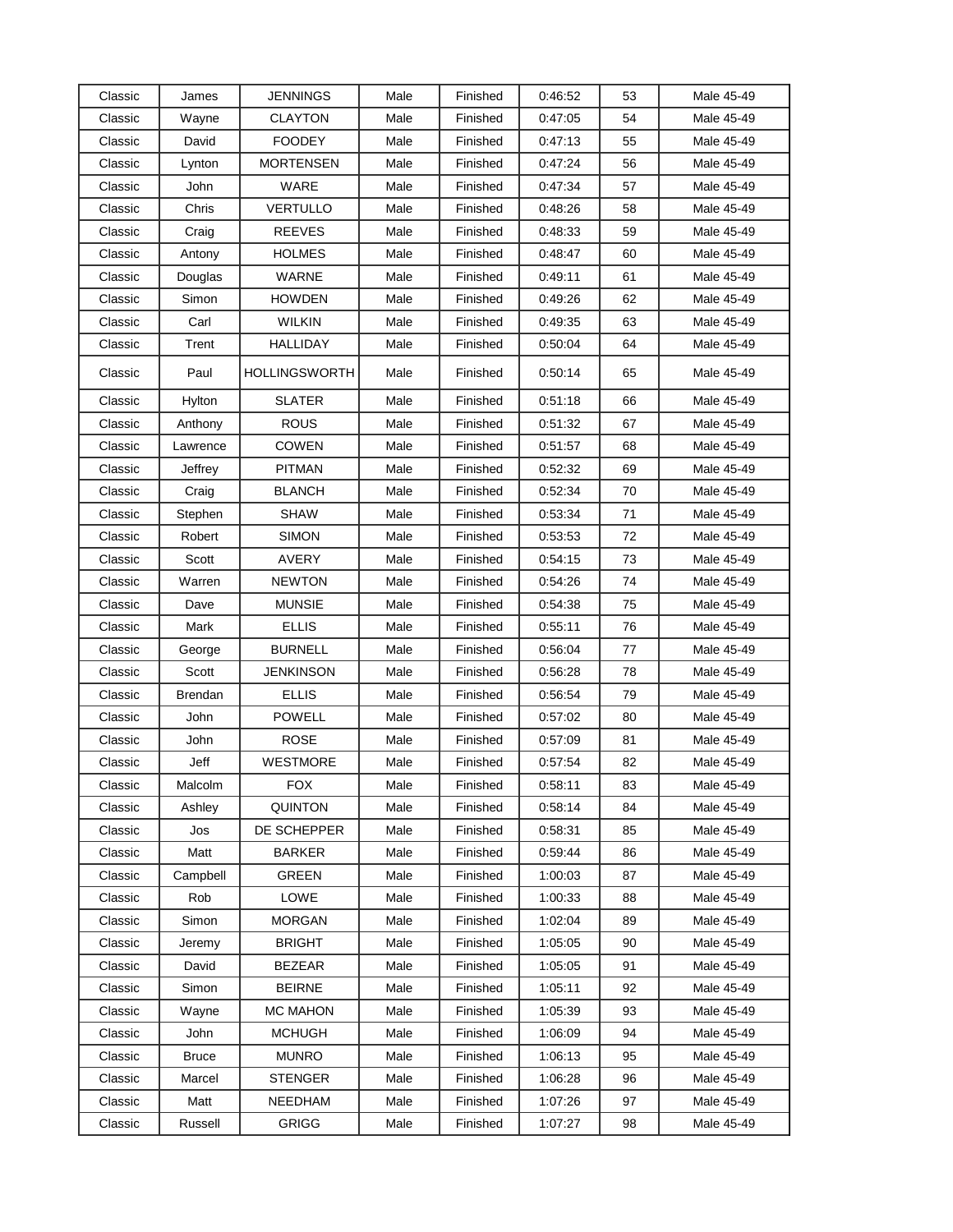| Classic | Darren       | <b>CURTIS</b>      | Male | Finished               | 1:07:53 | 99             | Male 45-49 |
|---------|--------------|--------------------|------|------------------------|---------|----------------|------------|
| Classic | Rocco        | <b>MONTANARO</b>   | Male | Finished               | 1:08:31 | 100            | Male 45-49 |
| Classic | Anthony      | <b>CAMILLERI</b>   | Male | Finished               | 1:10:52 | 101            | Male 45-49 |
| Classic | lan          | <b>WHATMAN</b>     | Male | Finished               | 1:11:02 | 102            | Male 45-49 |
| Classic | Paul         | <b>CASSIDY</b>     | Male | Finished               | 1:11:21 | 103            | Male 45-49 |
| Classic | James        | <b>KERRISON</b>    | Male | Finished               | 1:11:24 | 104            | Male 45-49 |
| Classic | Neil         | <b>DEACON</b>      | Male | Finished               | 1:12:27 | 105            | Male 45-49 |
| Classic | Brendan      | <b>BOURKE</b>      | Male | Finished               | 1:20:09 | 106            | Male 45-49 |
| Classic | Mark         | SWIVEL             | Male | Finished               | 1:29:19 | 107            | Male 45-49 |
| Classic | Kenny        | RADIN              | Male | Finished               | 1:45:58 | 108            | Male 45-49 |
| Classic | Andrew       | <b>BREMNER</b>     | Male | Pre-race<br>withdrawal | 0:40:31 |                | Male 45-49 |
| Classic | Damian       | <b>DISSON</b>      | Male | Pre-race<br>withdrawal |         |                | Male 45-49 |
| Classic | Peter        | <b>KELLEHER</b>    | Male | Pre-race<br>withdrawal |         |                | Male 45-49 |
| Classic | Daniel       | LAFAIALII          | Male | Pre-race<br>withdrawal |         |                | Male 45-49 |
| Classic | Andrew       | <b>NOYES</b>       | Male | Pre-race<br>withdrawal |         |                | Male 45-49 |
| Classic | Stuart       | <b>SMITH</b>       | Male | Pre-race<br>withdrawal |         |                | Male 45-49 |
|         |              |                    |      |                        |         |                |            |
|         |              |                    |      |                        |         |                |            |
| Classic | Gary         | <b>WATSON</b>      | Male | Finished               | 0:30:53 | 1              | Male 50-54 |
| Classic | John         | DE MESTRE          | Male | Finished               | 0:31:09 | 2              | Male 50-54 |
| Classic | Peter        | <b>MELLOR</b>      | Male | Finished               | 0:34:08 | 3              | Male 50-54 |
| Classic | Phillip      | CHAPPELL           | Male | Finished               | 0:34:18 | 4              | Male 50-54 |
| Classic | Peter        | OBERN              | Male | Finished               | 0:35:07 | 5              | Male 50-54 |
| Classic | Mark         | <b>GROOBY</b>      | Male | Finished               | 0:35:41 | 6              | Male 50-54 |
| Classic | <b>Brett</b> | <b>RIDDINGTON</b>  | Male | Finished               | 0:35:54 | $\overline{7}$ | Male 50-54 |
| Classic | Doug         | LEES               | Male | Finished               | 0.36:04 | 8              | Male 50-54 |
| Classic | <b>Nick</b>  | <b>OWEN</b>        | Male | Finished               | 0:36:33 | 9              | Male 50-54 |
| Classic | Michael      | <b>GUDGEON</b>     | Male | Finished               | 0:36:37 | 10             | Male 50-54 |
| Classic | Jeff         | <b>NORMAN</b>      | Male | Finished               | 0:36:37 | 11             | Male 50-54 |
| Classic | Peter        | <b>RHEINBERGER</b> | Male | Finished               | 0:36:40 | 12             | Male 50-54 |
| Classic | Tony         | <b>SUMMERVILLE</b> | Male | Finished               | 0.36.46 | 13             | Male 50-54 |
| Classic | Jon          | <b>NORLING</b>     | Male | Finished               | 0:37:27 | 14             | Male 50-54 |
| Classic | Daryl        | VAN DER GRAAF      | Male | Finished               | 0.37:37 | 15             | Male 50-54 |
| Classic | Mike         | RAYBOULD           | Male | Finished               | 0:37:42 | 16             | Male 50-54 |
| Classic | Russell      | ZAHN               | Male | Finished               | 0.37:52 | 17             | Male 50-54 |
| Classic | Murray       | <b>PHILLIPS</b>    | Male | Finished               | 0.37:55 | 18             | Male 50-54 |
| Classic | Perry        | <b>NATION</b>      | Male | Finished               | 0:37:58 | 19             | Male 50-54 |
| Classic | Mal          | <b>RUSSELL</b>     | Male | Finished               | 0:38:00 | 20             | Male 50-54 |
| Classic | Mark         | <b>POWELL</b>      | Male | Finished               | 0:38:03 | 21             | Male 50-54 |
| Classic | Mark         | <b>XAVIER</b>      | Male | Finished               | 0.38.35 | 22             | Male 50-54 |
| Classic | Anthony      | <b>SHUBITZ</b>     | Male | Finished               | 0:40:06 | 23             | Male 50-54 |
| Classic | Rod          | <b>WATKINS</b>     | Male | Finished               | 0:40:30 | 24             | Male 50-54 |
| Classic | Grant        | <b>BISCHOFF</b>    | Male | Finished               | 0:40:39 | 25             | Male 50-54 |
| Classic | <b>Brad</b>  | <b>DUNCALFE</b>    | Male | Finished               | 0.40.49 | 26             | Male 50-54 |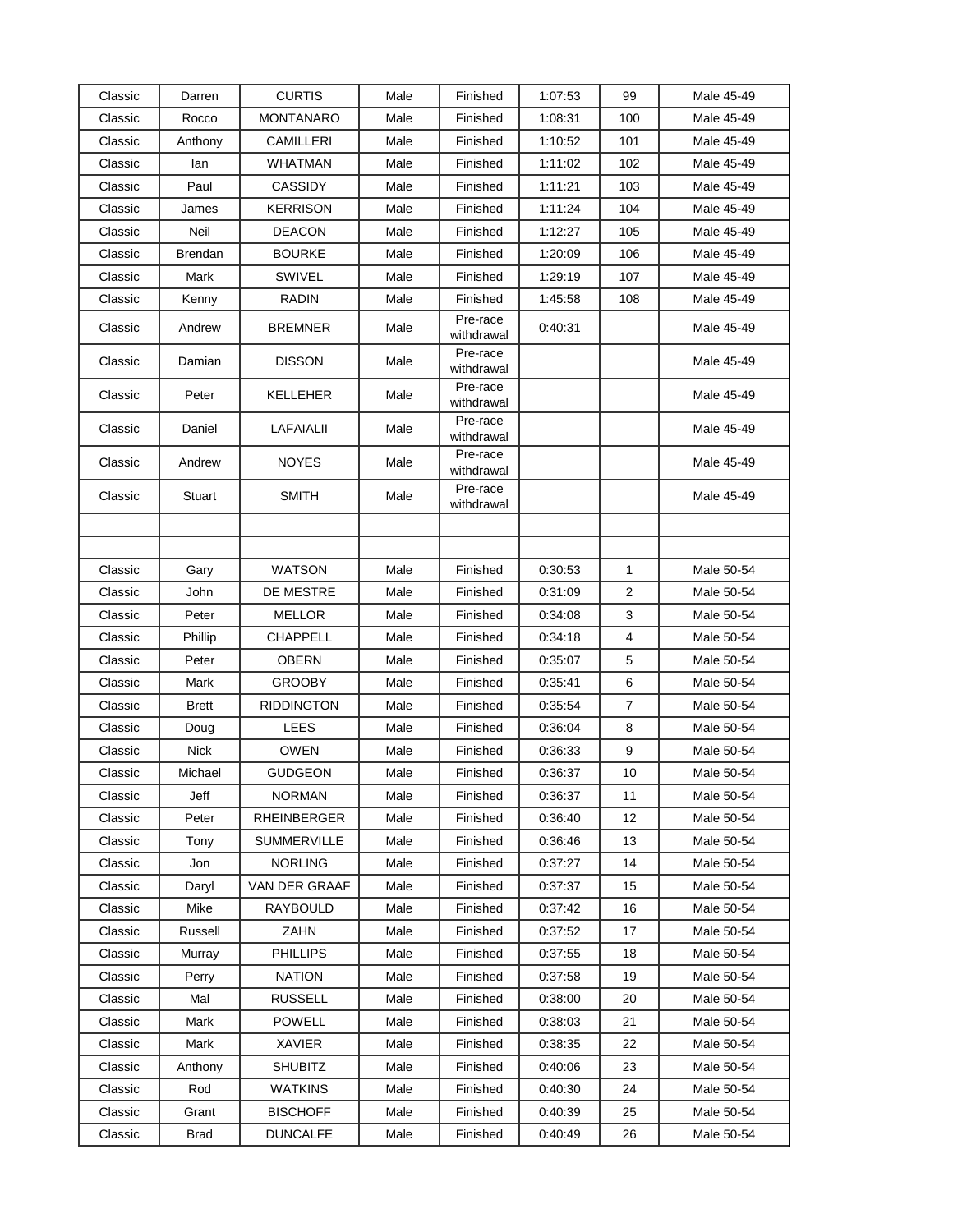| Classic | Andrew      | <b>HENDERSON</b>  | Male | Finished | 0:41:01 | 27 | Male 50-54 |
|---------|-------------|-------------------|------|----------|---------|----|------------|
| Classic | Paul        | <b>HOY</b>        | Male | Finished | 0:41:21 | 28 | Male 50-54 |
| Classic | Chris       | <b>SHARPE</b>     | Male | Finished | 0:41:38 | 29 | Male 50-54 |
| Classic | Malcolm     | FOXCROFT          | Male | Finished | 0.41:51 | 30 | Male 50-54 |
| Classic | Keith       | <b>HANSEN</b>     | Male | Finished | 0:41:55 | 31 | Male 50-54 |
| Classic | Simon       | <b>DUFFY</b>      | Male | Finished | 0:43:11 | 32 | Male 50-54 |
| Classic | <b>Brad</b> | <b>STAFFORD</b>   | Male | Finished | 0:43:12 | 33 | Male 50-54 |
| Classic | Neil        | <b>COCKERELL</b>  | Male | Finished | 0:43:38 | 34 | Male 50-54 |
| Classic | Gary        | <b>ELLEM</b>      | Male | Finished | 0:43:39 | 35 | Male 50-54 |
| Classic | Chris       | <b>MEAD</b>       | Male | Finished | 0.43.42 | 36 | Male 50-54 |
| Classic | Peter       | <b>MCCLINTOCK</b> | Male | Finished | 0.43.46 | 37 | Male 50-54 |
| Classic | Jon         | <b>NEILSEN</b>    | Male | Finished | 0.43.53 | 38 | Male 50-54 |
| Classic | Simon       | <b>COBDEN</b>     | Male | Finished | 0:43:55 | 39 | Male 50-54 |
| Classic | Andrew      | <b>BOOTH</b>      | Male | Finished | 0.44:17 | 40 | Male 50-54 |
| Classic | Phil        | <b>MCLAUGHLIN</b> | Male | Finished | 0:44:20 | 41 | Male 50-54 |
| Classic | Martin      | <b>MCENIERY</b>   | Male | Finished | 0:44:33 | 42 | Male 50-54 |
| Classic | Mick        | <b>MOSSMAN</b>    | Male | Finished | 0:44:38 | 43 | Male 50-54 |
| Classic | Raymond     | <b>BERTAZZO</b>   | Male | Finished | 0:44:40 | 44 | Male 50-54 |
| Classic | Terry       | MORTIMER          | Male | Finished | 0.44.42 | 45 | Male 50-54 |
| Classic | Stephen     | <b>CHAFFEY</b>    | Male | Finished | 0:44:49 | 46 | Male 50-54 |
| Classic | Guy         | <b>BASILE</b>     | Male | Finished | 0.45:00 | 47 | Male 50-54 |
| Classic | Chris       | <b>PEARSON</b>    | Male | Finished | 0:45:28 | 48 | Male 50-54 |
| Classic | Jerome      | <b>MURPHY</b>     | Male | Finished | 0.45:37 | 49 | Male 50-54 |
| Classic | Simon       | <b>IVANAC</b>     | Male | Finished | 0.45:40 | 50 | Male 50-54 |
| Classic | Peter       | KIRKLAND          | Male | Finished | 0:46:07 | 51 | Male 50-54 |
| Classic | Greg        | <b>BURKE</b>      | Male | Finished | 0.46:19 | 52 | Male 50-54 |
| Classic | John        | <b>CONNOLLY</b>   | Male | Finished | 0.46:37 | 53 | Male 50-54 |
| Classic | Peter       | <b>HUTCHINGS</b>  | Male | Finished | 0:46:37 | 54 | Male 50-54 |
| Classic | Tim         | <b>RAVEN</b>      | Male | Finished | 0:46:51 | 55 | Male 50-54 |
| Classic | Tim         | <b>HARDY</b>      | Male | Finished | 0.47:10 | 56 | Male 50-54 |
| Classic | Paul        | DEVEREUX          | Male | Finished | 0.47:25 | 57 | Male 50-54 |
| Classic | Rob         | <b>BARKLEY</b>    | Male | Finished | 0.47:38 | 58 | Male 50-54 |
| Classic | Peter       | <b>DAWSON</b>     | Male | Finished | 0.47:47 | 59 | Male 50-54 |
| Classic | Robert      | <b>SHORT</b>      | Male | Finished | 0:48:11 | 60 | Male 50-54 |
| Classic | Warwick     | <b>SINCLAIR</b>   | Male | Finished | 0.48.18 | 61 | Male 50-54 |
| Classic | Garry       | <b>JONES</b>      | Male | Finished | 0:48:21 | 62 | Male 50-54 |
| Classic | Peter       | <b>BECKMAN</b>    | Male | Finished | 0:48:39 | 63 | Male 50-54 |
| Classic | Jonathon    | PRIESTLEY         | Male | Finished | 0:48:53 | 64 | Male 50-54 |
| Classic | Rodney      | <b>MAIER</b>      | Male | Finished | 0:49:23 | 65 | Male 50-54 |
| Classic | Finn        | <b>PEDERSEN</b>   | Male | Finished | 0.49.34 | 66 | Male 50-54 |
| Classic | John        | <b>MISON</b>      | Male | Finished | 0:50:21 | 67 | Male 50-54 |
| Classic | Colin       | <b>FORREST</b>    | Male | Finished | 0.50.33 | 68 | Male 50-54 |
| Classic | Steve       | <b>DUNN</b>       | Male | Finished | 0:50:35 | 69 | Male 50-54 |
| Classic | Mark        | TAYLOR            | Male | Finished | 0.51:10 | 70 | Male 50-54 |
| Classic | Guy         | LATHAM            | Male | Finished | 0.51.25 | 71 | Male 50-54 |
| Classic | Tony        | <b>SEYMOUR</b>    | Male | Finished | 0:51:28 | 72 | Male 50-54 |
| Classic | Richard     | <b>POWELL</b>     | Male | Finished | 0:52:06 | 73 | Male 50-54 |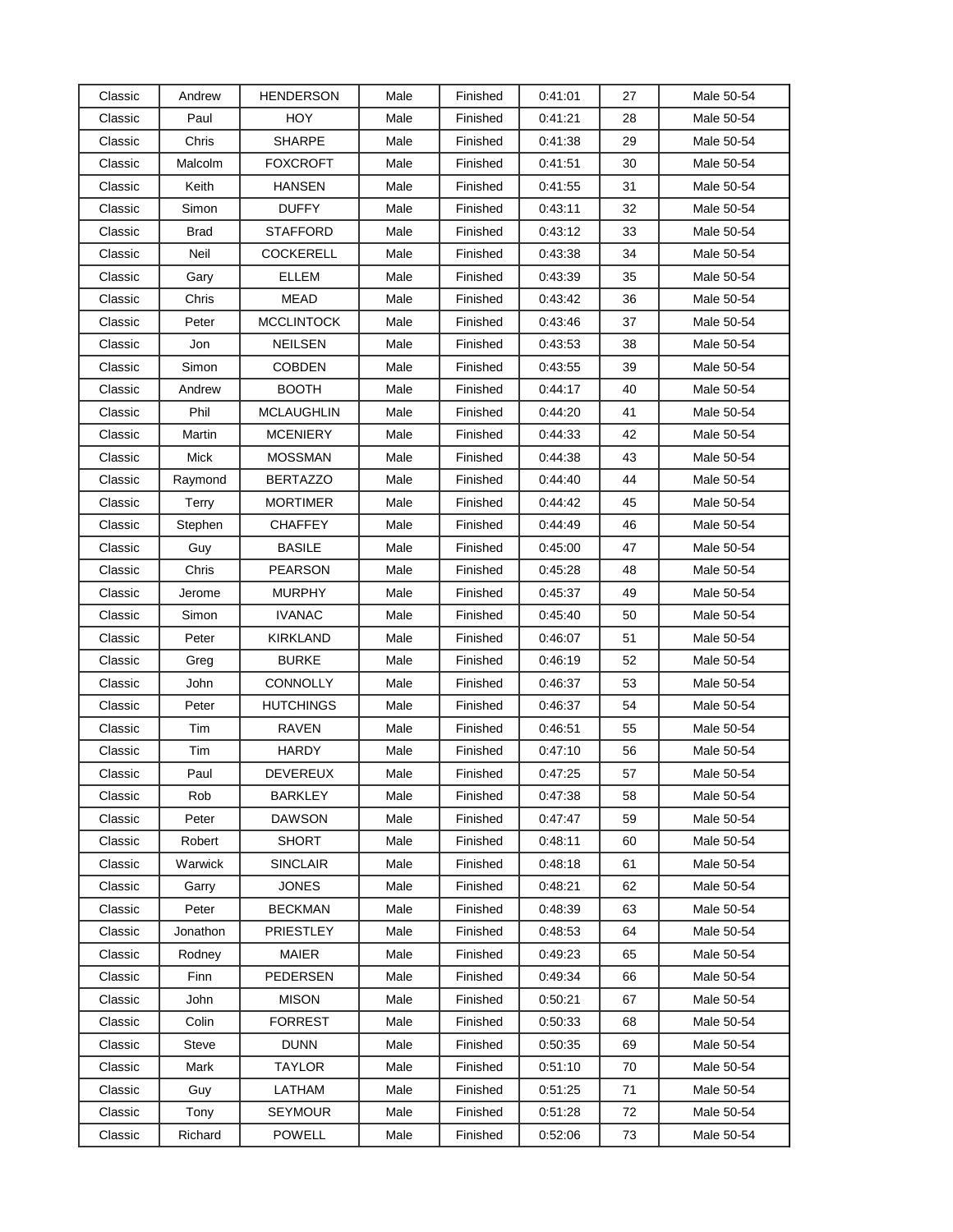| Classic | Garry        | <b>ROSE</b>       | Male | Finished | 0.52:10 | 74  | Male 50-54 |
|---------|--------------|-------------------|------|----------|---------|-----|------------|
| Classic | Phil         | JARVIS            | Male | Finished | 0.52:18 | 75  | Male 50-54 |
| Classic | Glen         | <b>STEWART</b>    | Male | Finished | 0.52:22 | 76  | Male 50-54 |
| Classic | Michael      | <b>BARRY</b>      | Male | Finished | 0.52:24 | 77  | Male 50-54 |
| Classic | Mark         | <b>GLUIS</b>      | Male | Finished | 0:52:40 | 78  | Male 50-54 |
| Classic | Sam          | <b>STEWART</b>    | Male | Finished | 0:53:21 | 79  | Male 50-54 |
| Classic | Mark         | <b>CHAMBERS</b>   | Male | Finished | 0.53:34 | 80  | Male 50-54 |
| Classic | Mark         | CARRON            | Male | Finished | 0:53:37 | 81  | Male 50-54 |
| Classic | Steven       | <b>MITCHELL</b>   | Male | Finished | 0.53.53 | 82  | Male 50-54 |
| Classic | Ken          | ANDERSON          | Male | Finished | 0.54.22 | 83  | Male 50-54 |
| Classic | Brent        | CHURCHILL         | Male | Finished | 0.54:33 | 84  | Male 50-54 |
| Classic | Andrew       | <b>PRIESTLEY</b>  | Male | Finished | 0:54:45 | 85  | Male 50-54 |
| Classic | Michael      | KEENAN            | Male | Finished | 0:54:48 | 86  | Male 50-54 |
| Classic | Tim          | SOMMERS           | Male | Finished | 0:54:58 | 87  | Male 50-54 |
| Classic | William      | <b>WEN</b>        | Male | Finished | 0.55:18 | 88  | Male 50-54 |
| Classic | Richard      | <b>DAVIES</b>     | Male | Finished | 0.55:19 | 89  | Male 50-54 |
| Classic | Dan          | <b>RYAN</b>       | Male | Finished | 0:55:19 | 90  | Male 50-54 |
| Classic | Trevor       | <b>BURRELL</b>    | Male | Finished | 0:55:29 | 91  | Male 50-54 |
| Classic | Warren       | <b>DICK</b>       | Male | Finished | 0.55.32 | 92  | Male 50-54 |
| Classic | Andrew       | CAMBRIDGE         | Male | Finished | 0.55:36 | 93  | Male 50-54 |
| Classic | Cristian     | AMOS              | Male | Finished | 0:55:51 | 94  | Male 50-54 |
| Classic | Craig        | WASSON            | Male | Finished | 0:56:03 | 95  | Male 50-54 |
| Classic | Martin       | ROSE              | Male | Finished | 0:56:22 | 96  | Male 50-54 |
| Classic | Richard      | <b>GRUNDY</b>     | Male | Finished | 0:56:24 | 97  | Male 50-54 |
| Classic | Ross         | <b>MCPHILLIPS</b> | Male | Finished | 0:56:24 | 98  | Male 50-54 |
| Classic | Kevin        | <b>GREEN</b>      | Male | Finished | 0:56:37 | 99  | Male 50-54 |
| Classic | Anthony      | <b>DOWNES</b>     | Male | Finished | 0.56:47 | 100 | Male 50-54 |
| Classic | Roger        | <b>FRY</b>        | Male | Finished | 0.57:38 | 101 | Male 50-54 |
| Classic | Tim          | <b>YOUNG</b>      | Male | Finished | 0:57:41 | 102 | Male 50-54 |
| Classic | <b>Brian</b> | <b>SMITH</b>      | Male | Finished | 0.57:43 | 103 | Male 50-54 |
| Classic | James        | <b>KILEY</b>      | Male | Finished | 0:59:50 | 104 | Male 50-54 |
| Classic | Donald       | WEBLEY            | Male | Finished | 1:00:06 | 105 | Male 50-54 |
| Classic | James        | <b>HODGKINSON</b> | Male | Finished | 1:00:14 | 106 | Male 50-54 |
| Classic | Mike         | <b>DEVLIN</b>     | Male | Finished | 1:00:34 | 107 | Male 50-54 |
| Classic | Gavin        | <b>ALLEN</b>      | Male | Finished | 1:00:38 | 108 | Male 50-54 |
| Classic | Darren       | <b>O'LOUGHLIN</b> | Male | Finished | 1:00:55 | 109 | Male 50-54 |
| Classic | Wayne        | <b>HUDGELL</b>    | Male | Finished | 1:01:14 | 110 | Male 50-54 |
| Classic | Peter        | <b>DUKE</b>       | Male | Finished | 1:01:19 | 111 | Male 50-54 |
| Classic | John         | CONNELL           | Male | Finished | 1:01:53 | 112 | Male 50-54 |
| Classic | Wayne        | <b>KENT</b>       | Male | Finished | 1:02:01 | 113 | Male 50-54 |
| Classic | Chris        | <b>MORAN</b>      | Male | Finished | 1:03:08 | 114 | Male 50-54 |
| Classic | Michael      | <b>MORISON</b>    | Male | Finished | 1:03:25 | 115 | Male 50-54 |
| Classic | Dennis       | <b>MOCERINO</b>   | Male | Finished | 1:03:57 | 116 | Male 50-54 |
| Classic | Jim          | <b>MAHER</b>      | Male | Finished | 1:03:57 | 117 | Male 50-54 |
| Classic | lan          | <b>HOLDEN</b>     | Male | Finished | 1:04:27 | 118 | Male 50-54 |
| Classic | Peter        | <b>HOWARD</b>     | Male | Finished | 1:05:18 | 119 | Male 50-54 |
| Classic | Michael      | <b>JOHNSTON</b>   | Male | Finished | 1:07:42 | 120 | Male 50-54 |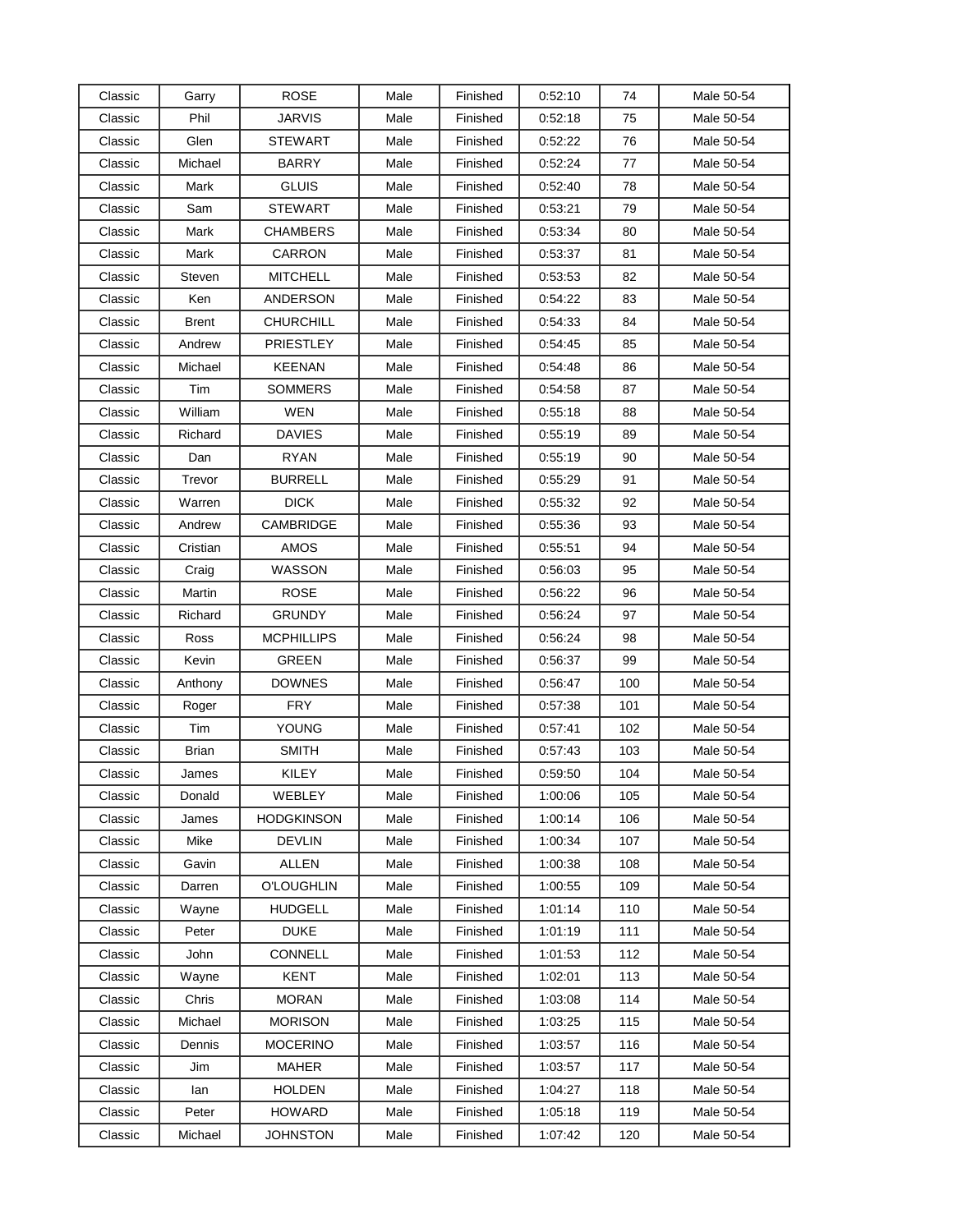| Classic | Paul         | <b>UPFIELD</b>   | Male | Finished               | 1:07:58 | 121            | Male 50-54 |
|---------|--------------|------------------|------|------------------------|---------|----------------|------------|
| Classic | Tim          | ALLWOOD          | Male | Finished               | 1:07:59 | 122            | Male 50-54 |
| Classic | Michael      | <b>WARNE</b>     | Male | Finished               | 1:10:44 | 123            | Male 50-54 |
| Classic | Neil         | <b>MACKENZIE</b> | Male | Finished               | 1:11:50 | 124            | Male 50-54 |
| Classic | Greg         | <b>MCLEOD</b>    | Male | Finished               | 1:12:19 | 125            | Male 50-54 |
| Classic | David        | <b>MOLE</b>      | Male | Finished               | 1:13:06 | 126            | Male 50-54 |
| Classic | Craig        | <b>HODDINOTT</b> | Male | Finished               | 1:13:09 | 127            | Male 50-54 |
| Classic | Craig        | <b>AVERY</b>     | Male | Finished               | 1:19:48 | 128            | Male 50-54 |
| Classic | Noel         | PASSALAQUA       | Male | Finished               | 1:21:32 | 129            | Male 50-54 |
| Classic | Justin       | MCNAMARA         | Male | Finished               | 1:22:26 | 130            | Male 50-54 |
| Classic | Craig        | JOHNSTON         | Male | Finished               | 1:22:43 | 131            | Male 50-54 |
| Classic | Peter        | MATTHEWS         | Male | Finished               | 1:23:16 | 132            | Male 50-54 |
| Classic | Peter        | WEAVER           | Male | Finished               | 1:24:54 | 133            | Male 50-54 |
| Classic | Murray       | <b>SPRIGGS</b>   | Male | Finished               | 1:29:51 | 134            | Male 50-54 |
| Classic | Sean         | <b>PARKER</b>    | Male | Finished               | 1:30:03 | 135            | Male 50-54 |
| Classic | Craig        | <b>KELLY</b>     | Male | Finished               | 1:33:59 | 136            | Male 50-54 |
| Classic | Alex         | <b>SCIONTI</b>   | Male | Finished               | 1:38:21 | 137            | Male 50-54 |
| Classic | Andrew       | <b>DUNN</b>      | Male | Finished               | 1:39:58 | 138            | Male 50-54 |
| Classic | Mario        | <b>CACCHIONE</b> | Male | Pre-race<br>withdrawal |         |                | Male 50-54 |
| Classic | James        | <b>CLOAKE</b>    | Male | Pre-race<br>withdrawal |         |                | Male 50-54 |
| Classic | Robert       | <b>COATES</b>    | Male | Pre-race<br>withdrawal |         |                | Male 50-54 |
| Classic | <b>Brett</b> | <b>FISCHER</b>   | Male | Pre-race<br>withdrawal |         |                | Male 50-54 |
| Classic | Mike         | <b>MCCABE</b>    | Male | Pre-race<br>withdrawal |         |                | Male 50-54 |
| Classic | Ross         | <b>MCNALLY</b>   | Male | Pre-race<br>withdrawal |         |                | Male 50-54 |
| Classic | Andrew       | <b>PERKINS</b>   | Male | Pre-race<br>withdrawal |         |                | Male 50-54 |
| Classic | Richard      | <b>PURCHAS</b>   | Male | Pre-race<br>withdrawal |         |                | Male 50-54 |
|         |              |                  |      |                        |         |                |            |
|         |              |                  |      |                        |         |                |            |
| Classic | Michael      | <b>MILLER</b>    | Male | Finished               | 0:33:51 | $\mathbf{1}$   | Male 55-59 |
| Classic | Ingilby      | <b>DICKSON</b>   | Male | Finished               | 0:36:07 | 2              | Male 55-59 |
| Classic | Roger        | <b>MUSPRATT</b>  | Male | Finished               | 0.36.16 | 3              | Male 55-59 |
| Classic | Hobe         | <b>HORTON</b>    | Male | Finished               | 0:36:35 | $\overline{4}$ | Male 55-59 |
| Classic | Gary         | TIMPERLEY        | Male | Finished               | 0.37:19 | 5              | Male 55-59 |
| Classic | <b>Brett</b> | <b>GREEN</b>     | Male | Finished               | 0.37:25 | 6              | Male 55-59 |
| Classic | Greg         | <b>BARCLAY</b>   | Male | Finished               | 0:38:29 | $\overline{7}$ | Male 55-59 |
| Classic | Lawrence     | <b>REECE</b>     | Male | Finished               | 0:39:25 | 8              | Male 55-59 |
| Classic | Adrian       | <b>WOODHOUSE</b> | Male | Finished               | 0:39:38 | 9              | Male 55-59 |
| Classic | Michael      | <b>MARLIN</b>    | Male | Finished               | 0.40.06 | 10             | Male 55-59 |
| Classic | Christopher  | <b>FLANAGAN</b>  | Male | Finished               | 0.40.08 | 11             | Male 55-59 |
| Classic | Kevin        | <b>GOTTSTEIN</b> | Male | Finished               | 0.40:15 | 12             | Male 55-59 |
| Classic | Viv          | <b>OAKES</b>     | Male | Finished               | 0:40:31 | 13             | Male 55-59 |
| Classic | lan          | <b>TUCKER</b>    | Male | Finished               | 0:40:38 | 14             | Male 55-59 |
| Classic | Richard      | CAREY            | Male | Finished               | 0.40.44 | 15             | Male 55-59 |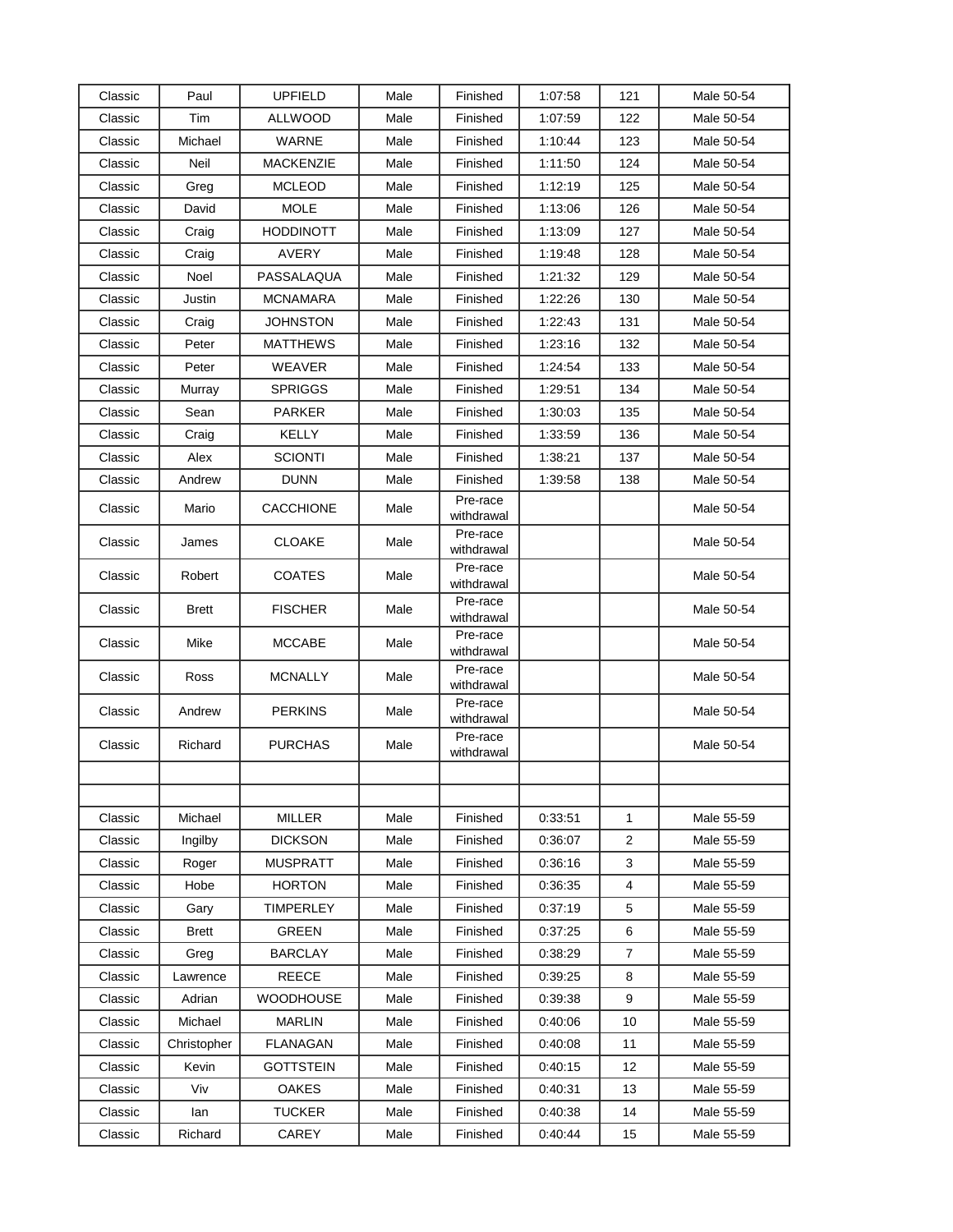| Classic | Barrie       | <b>CRICHTON</b>   | Male | Finished | 0.40:44 | 16 | Male 55-59 |
|---------|--------------|-------------------|------|----------|---------|----|------------|
| Classic | David        | <b>BUCHAN</b>     | Male | Finished | 0:40:46 | 17 | Male 55-59 |
| Classic | Michael      | LOMBARD           | Male | Finished | 0:40:47 | 18 | Male 55-59 |
| Classic | Peter        | WILLIAMSON        | Male | Finished | 0:41:35 | 19 | Male 55-59 |
| Classic | Chris        | <b>YENCKEN</b>    | Male | Finished | 0.41:49 | 20 | Male 55-59 |
| Classic | Niell        | BOUSTRED          | Male | Finished | 0:41:58 | 21 | Male 55-59 |
| Classic | Peter        | <b>CAMPBELL</b>   | Male | Finished | 0:42:01 | 22 | Male 55-59 |
| Classic | Kip          | <b>HOMEWOOD</b>   | Male | Finished | 0.42:11 | 23 | Male 55-59 |
| Classic | Raymond      | <b>TOLLAND</b>    | Male | Finished | 0.42:27 | 24 | Male 55-59 |
| Classic | Barry        | <b>TOWNS</b>      | Male | Finished | 0.42:40 | 25 | Male 55-59 |
| Classic | Phillip      | <b>NOAKES</b>     | Male | Finished | 0.42:49 | 26 | Male 55-59 |
| Classic | John         | <b>ROBINSON</b>   | Male | Finished | 0.42:59 | 27 | Male 55-59 |
| Classic | Peter        | GROSE             | Male | Finished | 0:43:01 | 28 | Male 55-59 |
| Classic | Patrick      | THOMPSON          | Male | Finished | 0.44.21 | 29 | Male 55-59 |
| Classic | Marc         | <b>TELFORD</b>    | Male | Finished | 0.44.25 | 30 | Male 55-59 |
| Classic | <b>Rick</b>  | LE CORNU          | Male | Finished | 0:44:36 | 31 | Male 55-59 |
| Classic | Edwin        | <b>ZEMANCHEFF</b> | Male | Finished | 0:44:55 | 32 | Male 55-59 |
| Classic | Ranald       | <b>LUXTON</b>     | Male | Finished | 0:44:57 | 33 | Male 55-59 |
| Classic | <b>Steve</b> | CORNFORD          | Male | Finished | 0:45:35 | 34 | Male 55-59 |
| Classic | Alan         | <b>WAITE</b>      | Male | Finished | 0:46:15 | 35 | Male 55-59 |
| Classic | Tony         | <b>MARGAN</b>     | Male | Finished | 0.46:28 | 36 | Male 55-59 |
| Classic | Peter        | <b>MADDISON</b>   | Male | Finished | 0:46:43 | 37 | Male 55-59 |
| Classic | Chris        | WEVER             | Male | Finished | 0:46:56 | 38 | Male 55-59 |
| Classic | Peter        | <b>SEXTY</b>      | Male | Finished | 0:47:21 | 39 | Male 55-59 |
| Classic | Ken          | WEBB              | Male | Finished | 0:47:57 | 40 | Male 55-59 |
| Classic | <b>Bob</b>   | <b>BROWN</b>      | Male | Finished | 0:48:25 | 41 | Male 55-59 |
| Classic | Mal          | LANE              | Male | Finished | 0:48:27 | 42 | Male 55-59 |
| Classic | Gary         | <b>TABOR</b>      | Male | Finished | 0.48.41 | 43 | Male 55-59 |
| Classic | Gerry        | <b>FLYNN</b>      | Male | Finished | 0.48.41 | 44 | Male 55-59 |
| Classic | Mark         | <b>MCLACHLAN</b>  | Male | Finished | 0:48:52 | 45 | Male 55-59 |
| Classic | Len          | <b>BENSON</b>     | Male | Finished | 0:49:11 | 46 | Male 55-59 |
| Classic | Paul         | <b>THORNTON</b>   | Male | Finished | 0:49:12 | 47 | Male 55-59 |
| Classic | Peter        | <b>FIDLER</b>     | Male | Finished | 0:49:38 | 48 | Male 55-59 |
| Classic | <b>Dick</b>  | <b>MOBY</b>       | Male | Finished | 0.49.45 | 49 | Male 55-59 |
| Classic | lan          | <b>JONES</b>      | Male | Finished | 0:49:59 | 50 | Male 55-59 |
| Classic | Peter        | <b>MEALLIN</b>    | Male | Finished | 0.49.59 | 51 | Male 55-59 |
| Classic | Stephen      | <b>JONES</b>      | Male | Finished | 0.50.20 | 52 | Male 55-59 |
| Classic | Steve        | THOMAS            | Male | Finished | 0.50:47 | 53 | Male 55-59 |
| Classic | Greg         | <b>MILHAM</b>     | Male | Finished | 0.50.54 | 54 | Male 55-59 |
| Classic | Stephen      | <b>ELLIS</b>      | Male | Finished | 0.51.14 | 55 | Male 55-59 |
| Classic | David        | COX               | Male | Finished | 0:51:21 | 56 | Male 55-59 |
| Classic | Michael      | <b>HERRMANN</b>   | Male | Finished | 0.51.29 | 57 | Male 55-59 |
| Classic | George       | <b>MARTIN</b>     | Male | Finished | 0.52:06 | 58 | Male 55-59 |
| Classic | Bernard      | STARFIELD         | Male | Finished | 0.52:08 | 59 | Male 55-59 |
| Classic | Paul         | <b>MOOSBERGER</b> | Male | Finished | 0.52:11 | 60 | Male 55-59 |
| Classic | Richard      | <b>MCKEON</b>     | Male | Finished | 0.52:11 | 61 | Male 55-59 |
| Classic | Leon         | <b>BUCHANAN</b>   | Male | Finished | 0.52:19 | 62 | Male 55-59 |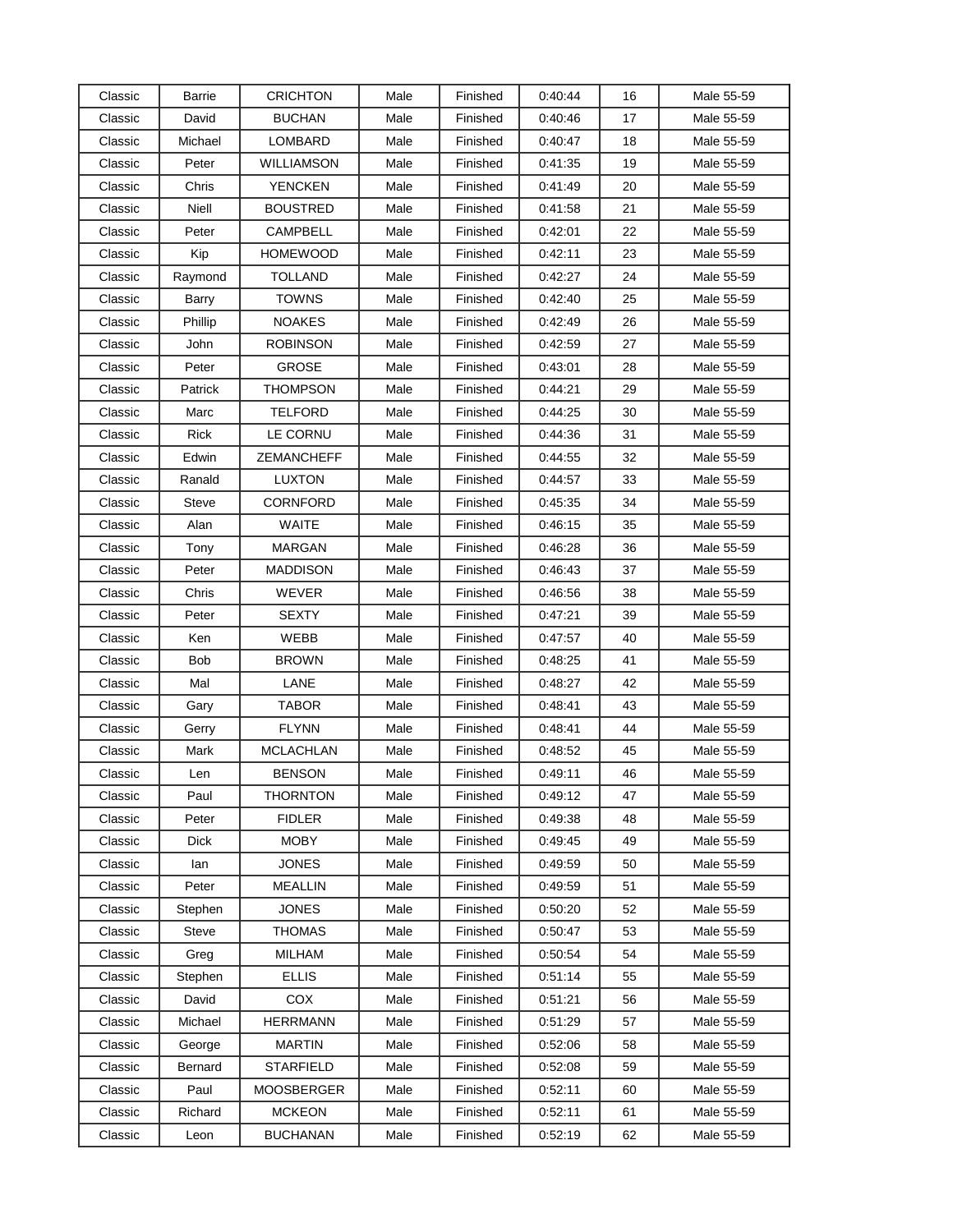| Classic | Brian        | JOHNSTON           | Male | Finished | 0:52:37 | 63  | Male 55-59 |
|---------|--------------|--------------------|------|----------|---------|-----|------------|
| Classic | Neil         | <b>CLAYTON</b>     | Male | Finished | 0:52:55 | 64  | Male 55-59 |
| Classic | Craig        | LAMBERTON          | Male | Finished | 0:52:58 | 65  | Male 55-59 |
| Classic | William      | <b>FEENAN</b>      | Male | Finished | 0:52:58 | 66  | Male 55-59 |
| Classic | Kevin        | <b>RYAN</b>        | Male | Finished | 0:53:11 | 67  | Male 55-59 |
| Classic | Patrick      | <b>TODHUNTER</b>   | Male | Finished | 0:53:27 | 68  | Male 55-59 |
| Classic | Richard      | ADAMS              | Male | Finished | 0.53:30 | 69  | Male 55-59 |
| Classic | Peter        | <b>DOWNES</b>      | Male | Finished | 0:53:39 | 70  | Male 55-59 |
| Classic | Cameron      | <b>TRAPPETT</b>    | Male | Finished | 0:53:51 | 71  | Male 55-59 |
| Classic | Graham       | TRUSWELL           | Male | Finished | 0:54:13 | 72  | Male 55-59 |
| Classic | Peter        | <b>BURTON</b>      | Male | Finished | 0:54:17 | 73  | Male 55-59 |
| Classic | David. Fast  | LANE               | Male | Finished | 0:54:20 | 74  | Male 55-59 |
| Classic | Chris        | <b>ORME</b>        | Male | Finished | 0:54:40 | 75  | Male 55-59 |
| Classic | Joe          | <b>CLAYTON</b>     | Male | Finished | 0:54:52 | 76  | Male 55-59 |
| Classic | Peter        | <b>REES</b>        | Male | Finished | 0.55.22 | 77  | Male 55-59 |
| Classic | Peter        | <b>COLLINS</b>     | Male | Finished | 0.55.35 | 78  | Male 55-59 |
| Classic | Allen        | JANSSENS           | Male | Finished | 0:56:11 | 79  | Male 55-59 |
| Classic | Mark         | <b>BOOTH</b>       | Male | Finished | 0:56:28 | 80  | Male 55-59 |
| Classic | Matt         | <b>HUNTINGDON</b>  | Male | Finished | 0:56:34 | 81  | Male 55-59 |
| Classic | <b>Bruce</b> | <b>TOWNER</b>      | Male | Finished | 0:56:39 | 82  | Male 55-59 |
| Classic | Donald       | <b>DEARLOVE</b>    | Male | Finished | 0:56:40 | 83  | Male 55-59 |
| Classic | Greg         | <b>DOWNES</b>      | Male | Finished | 0:56:46 | 84  | Male 55-59 |
| Classic | Desmond      | <b>FOLEY</b>       | Male | Finished | 0:56:49 | 85  | Male 55-59 |
| Classic | Michael      | <b>MUNRO</b>       | Male | Finished | 0:56:56 | 86  | Male 55-59 |
| Classic | Glenn        | <b>CLARK</b>       | Male | Finished | 0:57:20 | 87  | Male 55-59 |
| Classic | Peter        | <b>PHILLIPS</b>    | Male | Finished | 0:57:33 | 88  | Male 55-59 |
| Classic | Phillip      | <b>WOODS</b>       | Male | Finished | 0:57:39 | 89  | Male 55-59 |
| Classic | Peter        | <b>TRIMBLE</b>     | Male | Finished | 0:58:41 | 90  | Male 55-59 |
| Classic | Robert       | <b>MANSBERG</b>    | Male | Finished | 0:59:11 | 91  | Male 55-59 |
| Classic | Michael      | <b>RYAN</b>        | Male | Finished | 0.59.16 | 92  | Male 55-59 |
| Classic | Tom          | <b>LOCKWOOD</b>    | Male | Finished | 1:00:09 | 93  | Male 55-59 |
| Classic | Peter        | <b>GORDON</b>      | Male | Finished | 1:01:00 | 94  | Male 55-59 |
| Classic | Brian        | <b>DONNELLAN</b>   | Male | Finished | 1:01:49 | 95  | Male 55-59 |
| Classic | Keith        | <b>MILLER</b>      | Male | Finished | 1:01:57 | 96  | Male 55-59 |
| Classic | Paul         | <b>CHRISTENSEN</b> | Male | Finished | 1:02:38 | 97  | Male 55-59 |
| Classic | Phil         | JORGENSEN          | Male | Finished | 1:02:48 | 98  | Male 55-59 |
| Classic | James        | MIGHELL            | Male | Finished | 1:03:15 | 99  | Male 55-59 |
| Classic | David        | <b>BACHMAYER</b>   | Male | Finished | 1:03:29 | 100 | Male 55-59 |
| Classic | Leonard      | <b>GENTIN</b>      | Male | Finished | 1:04:01 | 101 | Male 55-59 |
| Classic | Graham       | <b>REID</b>        | Male | Finished | 1:04:19 | 102 | Male 55-59 |
| Classic | Gary         | <b>COLLINS</b>     | Male | Finished | 1:04:36 | 103 | Male 55-59 |
| Classic | Phonse       | GANGITANO          | Male | Finished | 1:04:57 | 104 | Male 55-59 |
| Classic | Arthur       | <b>FOGARTY</b>     | Male | Finished | 1:04:59 | 105 | Male 55-59 |
| Classic | Daniel       | VAN OORDE          | Male | Finished | 1:05:00 | 106 | Male 55-59 |
| Classic | Brad         | <b>IMESON</b>      | Male | Finished | 1:05:34 | 107 | Male 55-59 |
| Classic | Tony         | <b>GIAMMICHELE</b> | Male | Finished | 1:06:02 | 108 | Male 55-59 |
| Classic | Graham       | <b>MORRISON</b>    | Male | Finished | 1:06:37 | 109 | Male 55-59 |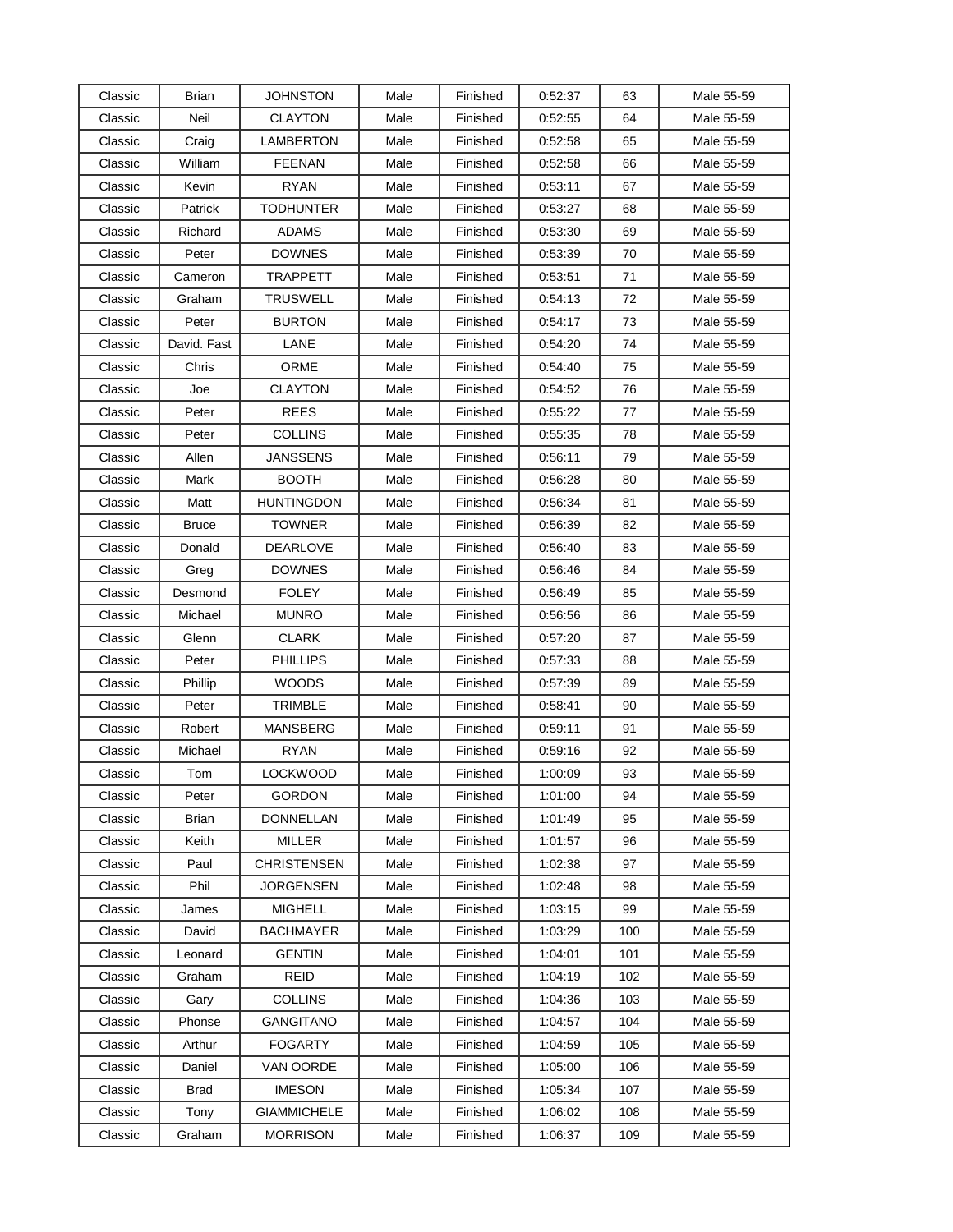| Classic | <b>Steve</b> | <b>ROACH</b>     | Male | Finished                 | 1:07:01 | 110            | Male 55-59 |
|---------|--------------|------------------|------|--------------------------|---------|----------------|------------|
| Classic | Ghassan      | HAGE             | Male | Finished                 | 1:08:45 | 111            | Male 55-59 |
| Classic | Peter        | <b>MCLEISH</b>   | Male | Finished                 | 1:09:00 | 112            | Male 55-59 |
| Classic | James        | <b>NICHOLSON</b> | Male | Finished                 | 1:09:10 | 113            | Male 55-59 |
| Classic | lan          | KIRKMAN          | Male | Finished                 | 1:09:31 | 114            | Male 55-59 |
| Classic | Anthony      | <b>WILSON</b>    | Male | Finished                 | 1:09:33 | 115            | Male 55-59 |
| Classic | Gary         | WALKER           | Male | Finished                 | 1:10:03 | 116            | Male 55-59 |
| Classic | Paul         | MALLAM           | Male | Finished                 | 1:10:23 | 117            | Male 55-59 |
| Classic | John         | WASER            | Male | Finished                 | 1:11:12 | 118            | Male 55-59 |
| Classic | Ray          | KIELY            | Male | Finished                 | 1:11:20 | 119            | Male 55-59 |
| Classic | Tim          | <b>CAPES</b>     | Male | Finished                 | 1:12:05 | 120            | Male 55-59 |
| Classic | Lindsay      | <b>COLWILL</b>   | Male | Finished                 | 1:13:45 | 121            | Male 55-59 |
| Classic | Andrew       | MOORE-JONES      | Male | Finished                 | 1:13:59 | 122            | Male 55-59 |
| Classic | Domenico     | <b>MOSCA</b>     | Male | Finished                 | 1:16:14 | 123            | Male 55-59 |
| Classic | Thomas       | TREMBATH         | Male | Finished                 | 1:17:36 | 124            | Male 55-59 |
| Classic | Mick         | <b>HOOPER</b>    | Male | Finished                 | 1:27:34 | 125            | Male 55-59 |
| Classic | Peter        | <b>KENDALL</b>   | Male | Finished                 | 1:33:17 | 126            | Male 55-59 |
| Classic | <b>Bob</b>   | <b>BOWDEN</b>    | Male | Finished                 | 1:33:43 | 127            | Male 55-59 |
| Classic | Alan         | <b>ATTWOOD</b>   | Male | Finished                 | 1:40:23 | 128            | Male 55-59 |
| Classic | Peter        | JEFFERIS         | Male | Finished                 | 1:44:06 | 129            | Male 55-59 |
| Classic | Gary         | CANNARD          | Male | Finished                 | 1.56:02 | 130            | Male 55-59 |
| Classic | Richard      | ADAMS            | Male | Pre-race<br>withdrawal   |         |                | Male 55-59 |
| Classic | <b>Bruce</b> | ANDERSON         | Male | Pre-race<br>withdrawal   |         |                | Male 55-59 |
| Classic | Stephen      | <b>BAINES</b>    | Male | Pre-race<br>withdrawal   |         |                | Male 55-59 |
| Classic | Denis        | <b>BENDALL</b>   | Male | Pre-race<br>withdrawal   |         |                | Male 55-59 |
| Classic | Pier         | DE CARLO         | Male | Pre-race<br>withdrawal   |         |                | Male 55-59 |
| Classic | David        | GARVEY           | Male | Pre-race<br>withdrawal   |         |                | Male 55-59 |
| Classic | James        | <b>KADRY</b>     | Male | Withdrawn<br>during race |         |                | Male 55-59 |
| Classic | Lance        | <b>KUNDE</b>     | Male | Pre-race<br>withdrawal   |         |                | Male 55-59 |
| Classic | Sean         | <b>MOWEN</b>     | Male | Withdrawn<br>during race |         |                | Male 55-59 |
| Classic | Willy        | REYNOLDS         | Male | Pre-race<br>withdrawal   |         |                | Male 55-59 |
| Classic | lan          | <b>SCHOLES</b>   | Male | Pre-race<br>withdrawal   |         |                | Male 55-59 |
| Classic | Greg         | <b>SCHULLTZ</b>  | Male | Pre-race<br>withdrawal   |         |                | Male 55-59 |
| Classic | Paul         | <b>WILLOWS</b>   | Male | Pre-race<br>withdrawal   |         |                | Male 55-59 |
|         |              |                  |      |                          |         |                |            |
|         |              |                  |      |                          |         |                |            |
| Classic | Mark         | ANDERSON         | Male | Finished                 | 0:37:40 | 1              | Male 60-64 |
| Classic | Peter        | <b>NAYLOR</b>    | Male | Finished                 | 0:37:49 | $\overline{2}$ | Male 60-64 |
| Classic | Howard       | <b>CRITCHLEY</b> | Male | Finished                 | 0.39.22 | 3              | Male 60-64 |
| Classic | Wayne        | <b>THRUPP</b>    | Male | Finished                 | 0.39.35 | 4              | Male 60-64 |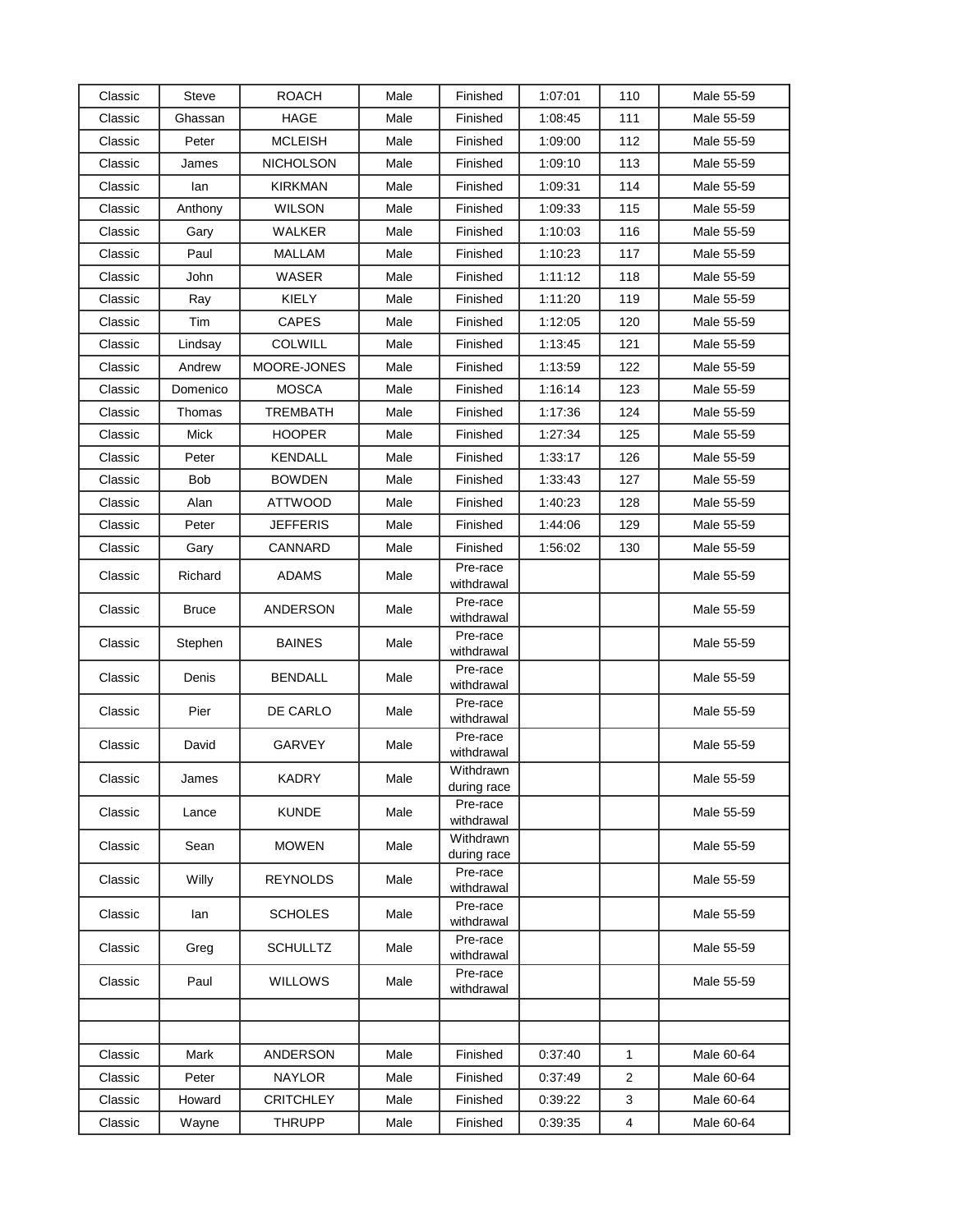| Classic | Jim            | <b>DOUGHERTY</b>   | Male | Finished | 0.40:17 | 5              | Male 60-64 |
|---------|----------------|--------------------|------|----------|---------|----------------|------------|
| Classic | Tony           | <b>SMELTER</b>     | Male | Finished | 0:40:49 | 6              | Male 60-64 |
| Classic | Stanley        | <b>BARRETT</b>     | Male | Finished | 0.41:19 | $\overline{7}$ | Male 60-64 |
| Classic | Rob            | <b>BOYLAN</b>      | Male | Finished | 0:41:30 | 8              | Male 60-64 |
| Classic | <b>Stuart</b>  | <b>JONES</b>       | Male | Finished | 0.41.46 | 9              | Male 60-64 |
| Classic | Craig          | <b>SPEARS</b>      | Male | Finished | 0:42:04 | 10             | Male 60-64 |
| Classic | Terry          | <b>FOX</b>         | Male | Finished | 0:42:09 | 11             | Male 60-64 |
| Classic | Nigel          | <b>CLUER</b>       | Male | Finished | 0.42:16 | 12             | Male 60-64 |
| Classic | Rob            | <b>HODGES</b>      | Male | Finished | 0.42:18 | 13             | Male 60-64 |
| Classic | Simon          | COWELL             | Male | Finished | 0:42:31 | 14             | Male 60-64 |
| Classic | Clive          | <b>FRASER</b>      | Male | Finished | 0.43.15 | 15             | Male 60-64 |
| Classic | Michael        | JESSOP             | Male | Finished | 0.43:19 | 16             | Male 60-64 |
| Classic | James          | RIDER              | Male | Finished | 0:43:24 | 17             | Male 60-64 |
| Classic | <b>Stewart</b> | <b>FAIRBAIRN</b>   | Male | Finished | 0:44:01 | 18             | Male 60-64 |
| Classic | John           | <b>NEWCOMB</b>     | Male | Finished | 0.44:17 | 19             | Male 60-64 |
| Classic | Stephen        | YORKE              | Male | Finished | 0:45:36 | 20             | Male 60-64 |
| Classic | Don            | WARNER             | Male | Finished | 0:45:43 | 21             | Male 60-64 |
| Classic | <b>Bruce</b>   | <b>COLLINS</b>     | Male | Finished | 0.45:48 | 22             | Male 60-64 |
| Classic | John           | <b>COLLINS</b>     | Male | Finished | 0:45:54 | 23             | Male 60-64 |
| Classic | Paul           | <b>MAYBERRY</b>    | Male | Finished | 0:46:28 | 24             | Male 60-64 |
| Classic | Trevor         | <b>HENDERSON</b>   | Male | Finished | 0:46:38 | 25             | Male 60-64 |
| Classic | Garry          | TAMBREE            | Male | Finished | 0:47:02 | 26             | Male 60-64 |
| Classic | <b>Steve</b>   | QUILL              | Male | Finished | 0.47:20 | 27             | Male 60-64 |
| Classic | Geoffrey       | <b>SUGDEN</b>      | Male | Finished | 0:48:34 | 28             | Male 60-64 |
| Classic | Peter          | <b>HUMPHREYS</b>   | Male | Finished | 0:48:44 | 29             | Male 60-64 |
| Classic | Douglas        | <b>STURROCK</b>    | Male | Finished | 0:49:19 | 30             | Male 60-64 |
| Classic | Terry          | <b>SEYMOUR</b>     | Male | Finished | 0:49:21 | 31             | Male 60-64 |
| Classic | Max            | <b>WHITE</b>       | Male | Finished | 0:49:38 | 32             | Male 60-64 |
| Classic | James          | <b>BRIDGMAN</b>    | Male | Finished | 0.49.45 | 33             | Male 60-64 |
| Classic | Rick           | <b>BARRACLOUGH</b> | Male | Finished | 0.49.53 | 34             | Male 60-64 |
| Classic | <b>Brian</b>   | <b>HALL</b>        | Male | Finished | 0.50:04 | 35             | Male 60-64 |
| Classic | Trevor         | <b>SYMONDS</b>     | Male | Finished | 0:50:08 | 36             | Male 60-64 |
| Classic | Stephen        | MAITLAND           | Male | Finished | 0.50.11 | 37             | Male 60-64 |
| Classic | Francis        | QUINN              | Male | Finished | 0.50.15 | 38             | Male 60-64 |
| Classic | Stephen        | <b>DONNELLY</b>    | Male | Finished | 0:50:29 | 39             | Male 60-64 |
| Classic | Glenn          | <b>HAMMOND</b>     | Male | Finished | 0.50:42 | 40             | Male 60-64 |
| Classic | David          | <b>NORRIS</b>      | Male | Finished | 0.50.50 | 41             | Male 60-64 |
| Classic | Phillip        | TRELOAR            | Male | Finished | 0:50:51 | 42             | Male 60-64 |
| Classic | <b>John</b>    | <b>BIRD</b>        | Male | Finished | 0.50.59 | 43             | Male 60-64 |
| Classic | Graham         | <b>BALL</b>        | Male | Finished | 0.51:02 | 44             | Male 60-64 |
| Classic | Harry          | <b>WEVER</b>       | Male | Finished | 0.51.26 | 45             | Male 60-64 |
| Classic | Robert         | <b>MELVILLE</b>    | Male | Finished | 0.51.35 | 46             | Male 60-64 |
| Classic | Bernard        | <b>MCNAMARA</b>    | Male | Finished | 0.52:10 | 47             | Male 60-64 |
| Classic | Craig          | <b>WHITE</b>       | Male | Finished | 0.52:48 | 48             | Male 60-64 |
| Classic | Peter          | <b>PRINCE</b>      | Male | Finished | 0.53.59 | 49             | Male 60-64 |
| Classic | John           | <b>FORSTER</b>     | Male | Finished | 0.54.03 | 50             | Male 60-64 |
| Classic | Peter          | <b>BENNETT</b>     | Male | Finished | 0.54.22 | 51             | Male 60-64 |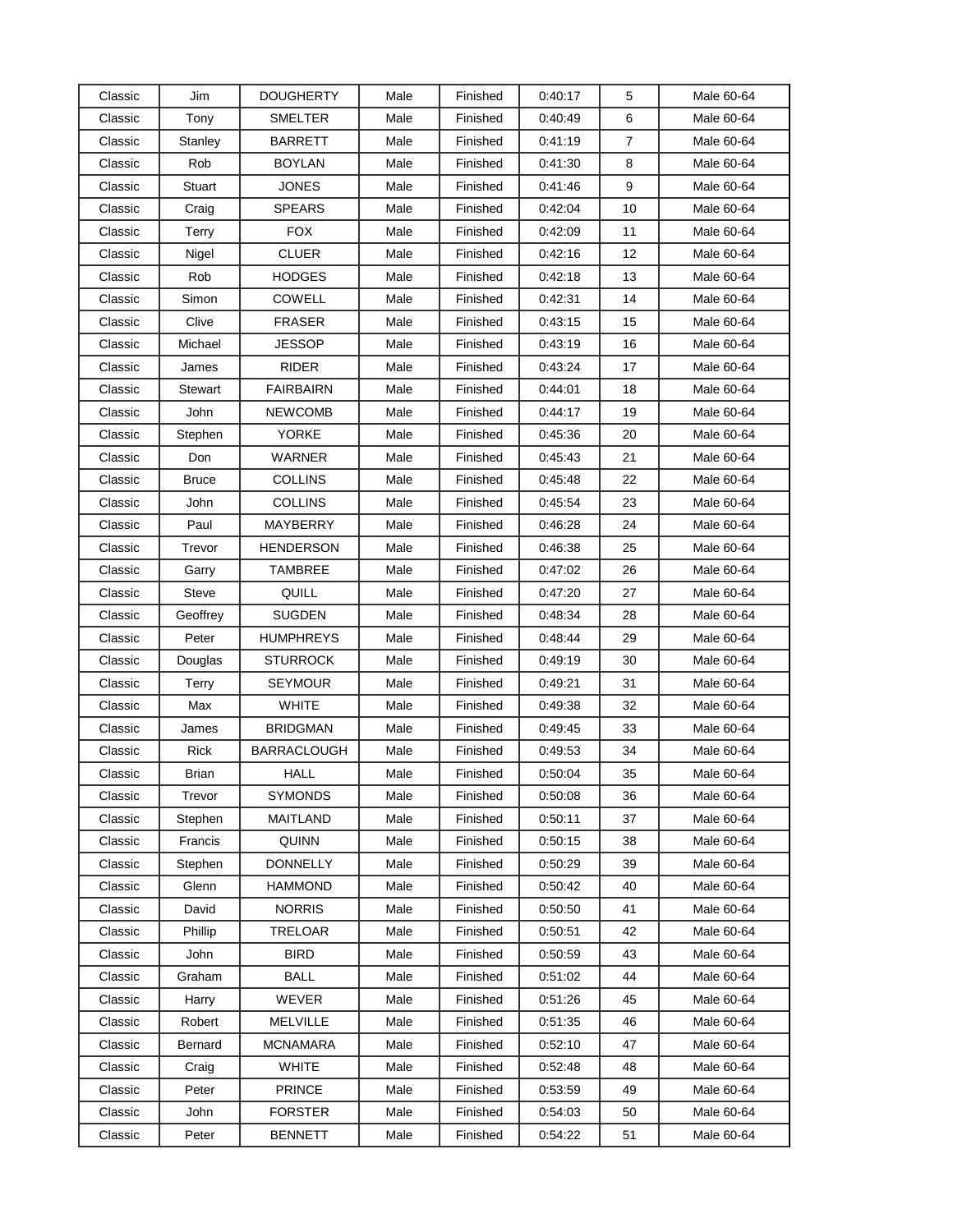| Classic | Don          | BREALEY           | Male | Finished | 0:54:31 | 52 | Male 60-64 |
|---------|--------------|-------------------|------|----------|---------|----|------------|
| Classic | John         | <b>WIDDUP</b>     | Male | Finished | 0.54:34 | 53 | Male 60-64 |
| Classic | Colin        | <b>MCCARTHY</b>   | Male | Finished | 0.54.41 | 54 | Male 60-64 |
| Classic | Gary         | <b>INGER</b>      | Male | Finished | 0.55:07 | 55 | Male 60-64 |
| Classic | Peter        | GRANT             | Male | Finished | 0:55:32 | 56 | Male 60-64 |
| Classic | Peter        | TODMAN            | Male | Finished | 0.55:40 | 57 | Male 60-64 |
| Classic | Graham       | TRAVERS           | Male | Finished | 0.55:44 | 58 | Male 60-64 |
| Classic | lan          | <b>HAYES</b>      | Male | Finished | 0:55:48 | 59 | Male 60-64 |
| Classic | Peter        | <b>WILKINSON</b>  | Male | Finished | 0:55:50 | 60 | Male 60-64 |
| Classic | Chris        | <b>DOE</b>        | Male | Finished | 0:56:27 | 61 | Male 60-64 |
| Classic | Howard       | <b>MOXHAM</b>     | Male | Finished | 0.56.27 | 62 | Male 60-64 |
| Classic | Greg         | LAMBERT           | Male | Finished | 0:56:34 | 63 | Male 60-64 |
| Classic | Graham       | <b>HAMILTON</b>   | Male | Finished | 0:56:51 | 64 | Male 60-64 |
| Classic | Dennis       | <b>EYRE</b>       | Male | Finished | 0.57:35 | 65 | Male 60-64 |
| Classic | Rob          | SIEBERT           | Male | Finished | 0:57:59 | 66 | Male 60-64 |
| Classic | Philip       | <b>HOLT</b>       | Male | Finished | 0.58.32 | 67 | Male 60-64 |
| Classic | Anthony      | <b>SMUTS</b>      | Male | Finished | 0:58:33 | 68 | Male 60-64 |
| Classic | Gregory      | <b>MCLACHLAN</b>  | Male | Finished | 0:58:50 | 69 | Male 60-64 |
| Classic | Nigel        | BALL              | Male | Finished | 0:59:27 | 70 | Male 60-64 |
| Classic | Noel         | <b>NUNAN</b>      | Male | Finished | 0.59:29 | 71 | Male 60-64 |
| Classic | Gary         | <b>MCGOLDRICK</b> | Male | Finished | 0:59:41 | 72 | Male 60-64 |
| Classic | Garry        | <b>HOLT</b>       | Male | Finished | 0:59:43 | 73 | Male 60-64 |
| Classic | Neil         | MCDOWELL          | Male | Finished | 1:00:15 | 74 | Male 60-64 |
| Classic | Philip       | <b>SHIELS</b>     | Male | Finished | 1:00:21 | 75 | Male 60-64 |
| Classic | John         | GILLETT           | Male | Finished | 1:00:43 | 76 | Male 60-64 |
| Classic | Andrew       | <b>SCOTT</b>      | Male | Finished | 1:01:07 | 77 | Male 60-64 |
| Classic | <b>Bruce</b> | DE VILLE          | Male | Finished | 1:01:22 | 78 | Male 60-64 |
| Classic | Peter        | <b>RUTHVEN</b>    | Male | Finished | 1:01:46 | 79 | Male 60-64 |
| Classic | Stephen      | <b>CORBETT</b>    | Male | Finished | 1:01:47 | 80 | Male 60-64 |
| Classic | Dennis       | <b>BOLLINGTON</b> | Male | Finished | 1:02:05 | 81 | Male 60-64 |
| Classic | Peter        | <b>ROLSTON</b>    | Male | Finished | 1:04:46 | 82 | Male 60-64 |
| Classic | Ross         | BELL              | Male | Finished | 1:05:11 | 83 | Male 60-64 |
| Classic | lan          | <b>BLANDFORD</b>  | Male | Finished | 1:05:23 | 84 | Male 60-64 |
| Classic | lan          | BARRAND           | Male | Finished | 1:06:43 | 85 | Male 60-64 |
| Classic | John         | <b>RYNNE</b>      | Male | Finished | 1:07:11 | 86 | Male 60-64 |
| Classic | Peter        | AMBLER            | Male | Finished | 1:07:22 | 87 | Male 60-64 |
| Classic | Allan        | <b>HUTCHERSON</b> | Male | Finished | 1:07:32 | 88 | Male 60-64 |
| Classic | John         | <b>DIXON</b>      | Male | Finished | 1:07:59 | 89 | Male 60-64 |
| Classic | William      | <b>YEATES</b>     | Male | Finished | 1:08:34 | 90 | Male 60-64 |
| Classic | David        | CAVENAGH          | Male | Finished | 1:09:09 | 91 | Male 60-64 |
| Classic | Tony         | <b>MIGHELL</b>    | Male | Finished | 1:13:19 | 92 | Male 60-64 |
| Classic | Jeremy       | CAPE              | Male | Finished | 1:14:22 | 93 | Male 60-64 |
| Classic | Paul         | <b>WYATT</b>      | Male | Finished | 1:14:28 | 94 | Male 60-64 |
| Classic | Garry        | GREENHALGH        | Male | Finished | 1:15:05 | 95 | Male 60-64 |
| Classic | Max          | <b>CONLEY</b>     | Male | Finished | 1:27:32 | 96 | Male 60-64 |
| Classic | Peter        | <b>PRESSER</b>    | Male | Finished | 1:30:38 | 97 | Male 60-64 |
| Classic | Andrew       | <b>MONOTTI</b>    | Male | Finished | 1:30:38 | 98 | Male 60-64 |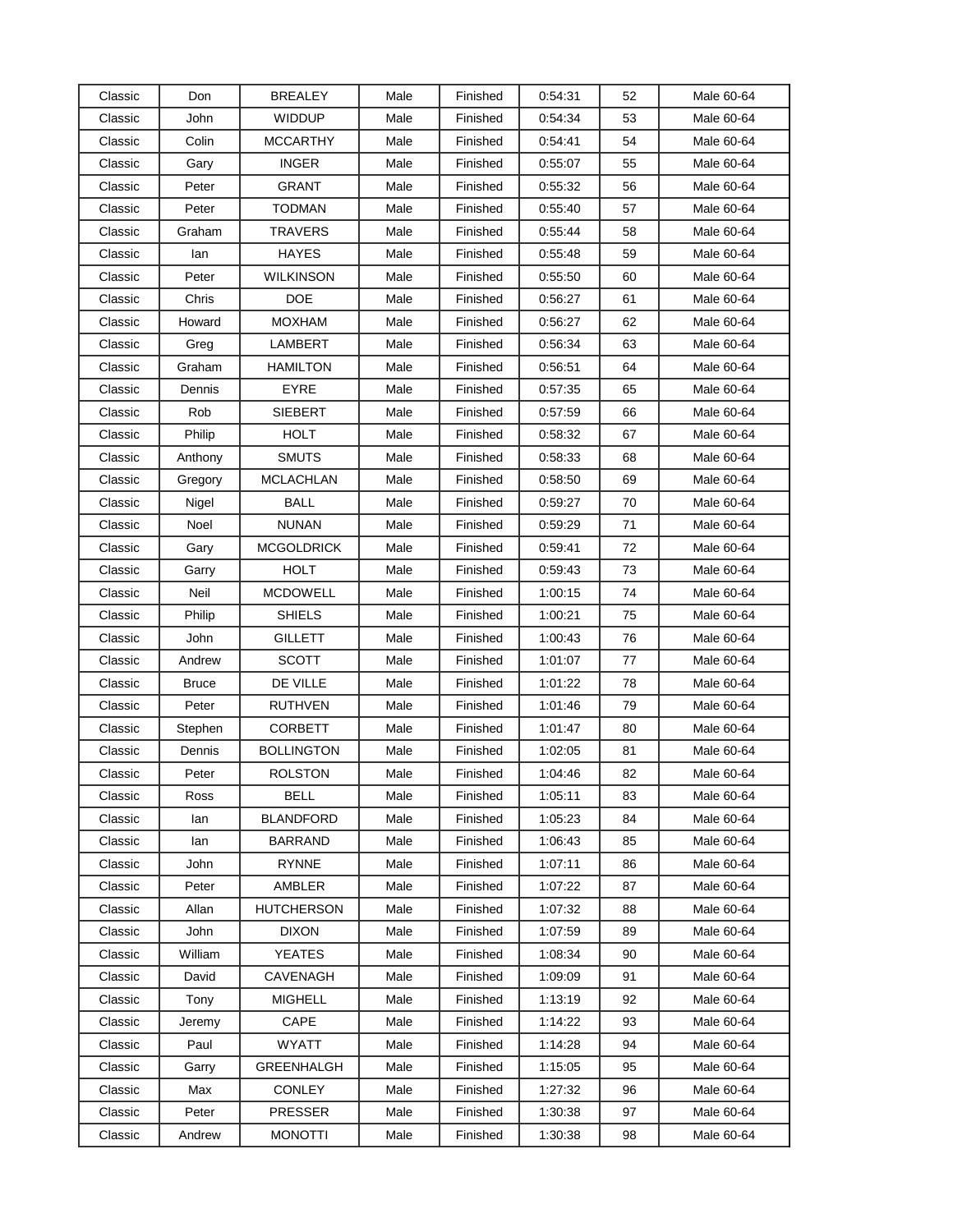| Classic | <b>Bob</b>   | <b>ARNULL</b>    | Male | Finished               | 1:33:33 | 99             | Male 60-64 |
|---------|--------------|------------------|------|------------------------|---------|----------------|------------|
| Classic | Hugh         | <b>GILBERG</b>   | Male | Finished               | 1:37:54 | 100            | Male 60-64 |
| Classic | Chris        | <b>BYRNES</b>    | Male | Pre-race<br>withdrawal |         |                | Male 60-64 |
| Classic | Jim          | <b>DICKSON</b>   | Male | Pre-race<br>withdrawal |         |                | Male 60-64 |
| Classic | Brian        | FOX              | Male | Pre-race<br>withdrawal |         |                | Male 60-64 |
| Classic | John         | <b>GRIFFITHS</b> | Male | Pre-race<br>withdrawal |         |                | Male 60-64 |
| Classic | William      | <b>MAPLESTON</b> | Male | Pre-race<br>withdrawal |         |                | Male 60-64 |
|         |              |                  |      |                        |         |                |            |
|         |              |                  |      |                        |         |                |            |
| Classic | Trevor       | ARMSTRONG        | Male | Finished               | 0:40:46 | 1              | Male 65-69 |
| Classic | lan          | <b>SERPLESS</b>  | Male | Finished               | 0.41:07 | $\overline{2}$ | Male 65-69 |
| Classic | Chris        | SHAPLAND         | Male | Finished               | 0:41:20 | 3              | Male 65-69 |
| Classic | Trevor       | <b>SKINNER</b>   | Male | Finished               | 0:43:27 | 4              | Male 65-69 |
| Classic | John         | <b>PATTERSON</b> | Male | Finished               | 0:44:42 | 5              | Male 65-69 |
| Classic | <b>Barry</b> | <b>APLIN</b>     | Male | Finished               | 0:44:56 | 6              | Male 65-69 |
| Classic | Jeff         | <b>CLEGG</b>     | Male | Finished               | 0.45.31 | $\overline{7}$ | Male 65-69 |
| Classic | Con          | <b>DUYVESTYN</b> | Male | Finished               | 0:47:33 | 8              | Male 65-69 |
| Classic | <b>Bruce</b> | WHAN             | Male | Finished               | 0.48:57 | 9              | Male 65-69 |
| Classic | John         | GUDGEON          | Male | Finished               | 0:49:20 | 10             | Male 65-69 |
| Classic | David        | GARNHAM          | Male | Finished               | 0:49:33 | 11             | Male 65-69 |
| Classic | Greg         | MAUGHAN          | Male | Finished               | 0.49.36 | 12             | Male 65-69 |
| Classic | Patrick      | <b>KNIGHT</b>    | Male | Finished               | 0.49.55 | 13             | Male 65-69 |
| Classic | Warwick      | <b>PEARSE</b>    | Male | Finished               | 0.50:12 | 14             | Male 65-69 |
| Classic | Stephen      | PARNELL          | Male | Finished               | 0.50.33 | 15             | Male 65-69 |
| Classic | Graeme       | WASHINGTON       | Male | Finished               | 0:50:43 | 16             | Male 65-69 |
| Classic | Gary         | <b>STAPLETON</b> | Male | Finished               | 0.54:10 | 17             | Male 65-69 |
| Classic | Robin        | <b>BATES</b>     | Male | Finished               | 0:54:35 | 18             | Male 65-69 |
| Classic | Alan         | <b>ROWE</b>      | Male | Finished               | 0:54:45 | 19             | Male 65-69 |
| Classic | Peter        | <b>BLACKMORE</b> | Male | Finished               | 0:55:07 | 20             | Male 65-69 |
| Classic | Dennis       | <b>MCCREADIE</b> | Male | Finished               | 0.55.34 | 21             | Male 65-69 |
| Classic | Mike         | <b>HOLMES</b>    | Male | Finished               | 0.55.38 | 22             | Male 65-69 |
| Classic | Colin        | <b>COLES</b>     | Male | Finished               | 0:56:03 | 23             | Male 65-69 |
| Classic | Barry        | <b>O'CONNELL</b> | Male | Finished               | 0.56.32 | 24             | Male 65-69 |
| Classic | Eoin         | <b>JOHNSTON</b>  | Male | Finished               | 0.57.34 | 25             | Male 65-69 |
| Classic | Tony         | <b>KING</b>      | Male | Finished               | 0.57:51 | 26             | Male 65-69 |
| Classic | Stephen      | <b>BROWN</b>     | Male | Finished               | 0.59.37 | 27             | Male 65-69 |
| Classic | John         | <b>PARKYN</b>    | Male | Finished               | 1:00:31 | 28             | Male 65-69 |
| Classic | Christopher  | WEBB             | Male | Finished               | 1:01:07 | 29             | Male 65-69 |
| Classic | James        | <b>STAINLAY</b>  | Male | Finished               | 1:01:22 | 30             | Male 65-69 |
| Classic | Ray          | <b>ADAMS</b>     | Male | Finished               | 1:01:31 | 31             | Male 65-69 |
| Classic | Graham       | <b>CHAPMAN</b>   | Male | Finished               | 1:02:52 | 32             | Male 65-69 |
| Classic | Peter John   | <b>CLARK</b>     | Male | Finished               | 1:02:59 | 33             | Male 65-69 |
| Classic | John         | LOMAS            | Male | Finished               | 1:04:03 | 34             | Male 65-69 |
| Classic | lan          | <b>RITCHIE</b>   | Male | Finished               | 1:06:08 | 35             | Male 65-69 |
|         |              |                  |      |                        |         |                |            |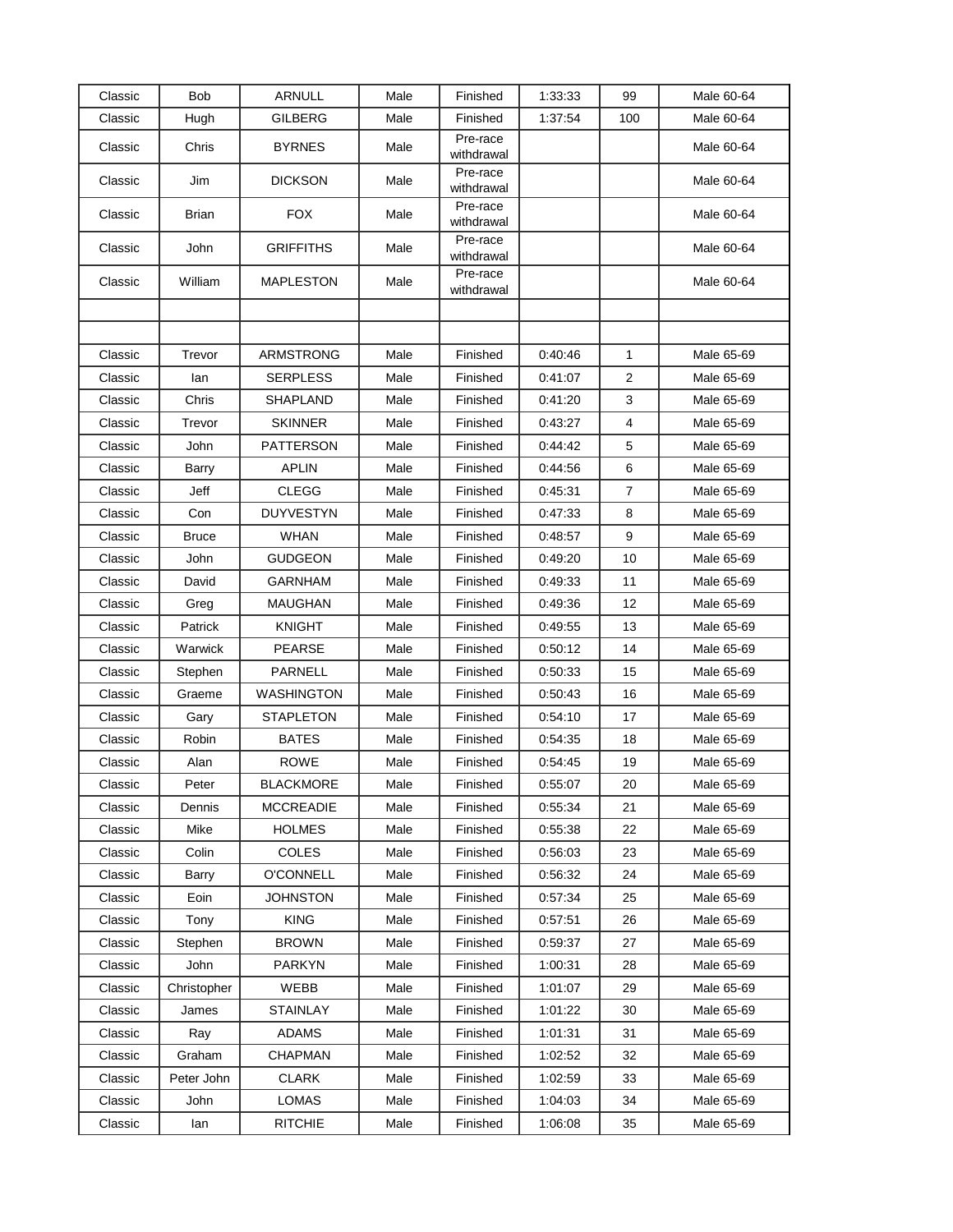| Classic | Graeme       | <b>WALTON</b>     | Male | Finished                 | 1:06:57 | 36           | Male 65-69 |
|---------|--------------|-------------------|------|--------------------------|---------|--------------|------------|
| Classic | Neil         | <b>SHORT</b>      | Male | Finished                 | 1:08:31 | 37           | Male 65-69 |
| Classic | Matthew      | <b>BOLAND</b>     | Male | Finished                 | 1:09:21 | 38           | Male 65-69 |
| Classic | Greg         | <b>KEMP</b>       | Male | Finished                 | 1:11:30 | 39           | Male 65-69 |
| Classic | Neil         | SOWERBY           | Male | Finished                 | 1:12:16 | 40           | Male 65-69 |
| Classic | Peter        | O'CONNOR          | Male | Finished                 | 1:12:28 | 41           | Male 65-69 |
| Classic | John         | <b>HARKNESS</b>   | Male | Finished                 | 1:15:17 | 42           | Male 65-69 |
| Classic | John         | <b>BRYAN</b>      | Male | Finished                 | 1:50:43 | 43           | Male 65-69 |
| Classic | John         | LANGLER           | Male | Withdrawn<br>during race |         |              | Male 65-69 |
| Classic | Stephen      | MILLARD           | Male | Pre-race<br>withdrawal   |         |              | Male 65-69 |
|         |              |                   |      |                          |         |              |            |
|         |              |                   |      |                          |         |              |            |
| Classic | John         | <b>KOOREY</b>     | Male | Finished                 | 0.40:00 | $\mathbf{1}$ | Male 70-74 |
| Classic | Peter        | <b>MCMAHON</b>    | Male | Finished                 | 0.44.57 | 2            | Male 70-74 |
| Classic | Peter        | <b>MACCORMICK</b> | Male | Finished                 | 0.49.33 | 3            | Male 70-74 |
| Classic | <b>Bruce</b> | <b>BAIRD</b>      | Male | Finished                 | 0.50:00 | 4            | Male 70-74 |
| Classic | Robert       | <b>MARSHALL</b>   | Male | Finished                 | 0:51:04 | 5            | Male 70-74 |
| Classic | lan          | <b>KENNEDY</b>    | Male | Finished                 | 0:51:13 | 6            | Male 70-74 |
| Classic | David        | <b>ROSS</b>       | Male | Finished                 | 0.51.28 | 7            | Male 70-74 |
| Classic | Graeme       | <b>FARRELL</b>    | Male | Finished                 | 0.54.36 | 8            | Male 70-74 |
| Classic | Tim          | ANDERSON          | Male | Finished                 | 0.55:22 | 9            | Male 70-74 |
| Classic | Peter        | ANDERSEN          | Male | Finished                 | 0.57:02 | 10           | Male 70-74 |
| Classic | Tony         | <b>FROST</b>      | Male | Finished                 | 0.57:21 | 11           | Male 70-74 |
| Classic | Robert       | <b>VIRGONA</b>    | Male | Finished                 | 0.57.26 | 12           | Male 70-74 |
| Classic | Anthony      | <b>QUINN</b>      | Male | Finished                 | 0.58.18 | 13           | Male 70-74 |
| Classic | Denis        | <b>UNWIN</b>      | Male | Finished                 | 0.58.42 | 14           | Male 70-74 |
| Classic | Peter        | <b>HOSKING</b>    | Male | Finished                 | 0.59.16 | 15           | Male 70-74 |
| Classic | Thomas       | <b>WILMOT</b>     | Male | Finished                 | 1:01:15 | 16           | Male 70-74 |
| Classic | John         | <b>MADER</b>      | Male | Finished                 | 1:07:54 | 17           | Male 70-74 |
| Classic | Tony         | <b>JOHNSON</b>    | Male | Finished                 | 1:12:44 | 18           | Male 70-74 |
| Classic | Alan         | <b>HUMPHREYS</b>  | Male | Finished                 | 1:15:50 | 19           | Male 70-74 |
| Classic | Eric         | LOMAS             | Male | Finished                 | 1:19:26 | 20           | Male 70-74 |
| Classic | Frank        | <b>WILLIAMS</b>   | Male | Finished                 | 1:28:23 | 21           | Male 70-74 |
| Classic | Mal          | <b>GREENING</b>   | Male | Pre-race<br>withdrawal   |         |              | Male 70-74 |
| Classic | Peter        | <b>JOSEPH</b>     | Male | Pre-race<br>withdrawal   |         |              | Male 70-74 |
|         |              |                   |      |                          |         |              |            |
|         |              |                   |      |                          |         |              |            |
| Classic | George       | <b>ROBINSON</b>   | Male | Finished                 | 0:52:08 | $\mathbf{1}$ | Male 75-79 |
| Classic | John         | HAVILAH           | Male | Finished                 | 0.52.13 | 2            | Male 75-79 |
| Classic | Garry        | <b>BERESFORD</b>  | Male | Finished                 | 1:01:23 | 3            | Male 75-79 |
| Classic | Max          | <b>CRUMMY</b>     | Male | Finished                 | 1:19:52 | 4            | Male 75-79 |
| Classic | Colin        | <b>ANDREWS</b>    | Male | Finished                 | 1:24:21 | 5            | Male 75-79 |
| Classic | Peter        | <b>MACKEN</b>     | Male | Pre-race<br>withdrawal   |         |              | Male 75-79 |
|         |              |                   |      |                          |         |              |            |